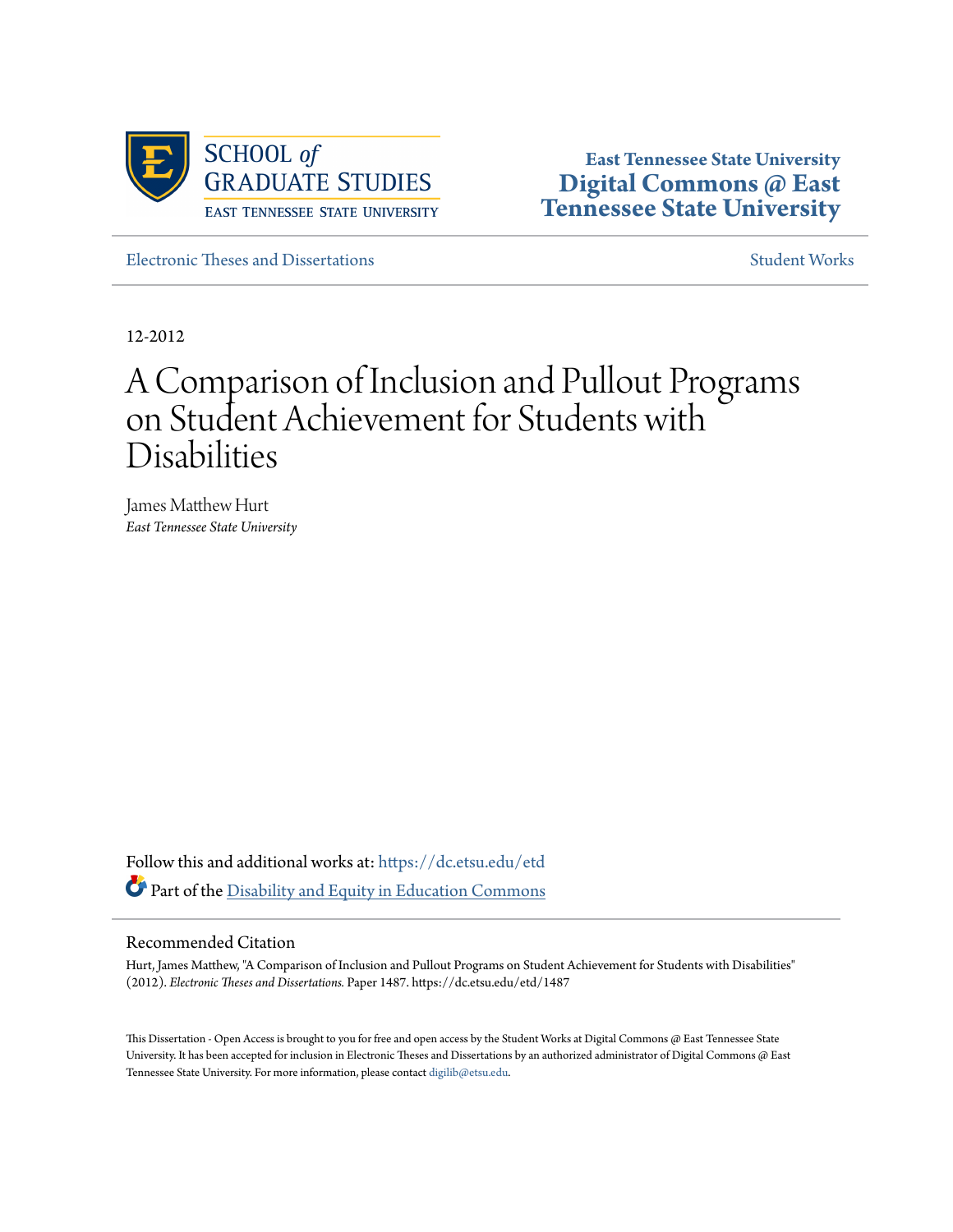A Comparison of Inclusion and Pullout Programs on Student Achievement for Students with Disabilities

 $\_$ 

A dissertation

presented to

the faculty of the Department of Educational Leadership and Policy Analysis

East Tennessee State University

Johnson City, Tennessee

In partial fulfillment

of the requirements for the degree

Doctor of Education in Educational Leadership

 $\_$ 

by

J. Matthew Hurt

December 2012

 $\_$ 

Dr. James Lampley, Chair

Dr. Eric Glover

Dr. Don Good

Dr. Dale Schmitt

Keywords: special education, student achievement, special education placement, inclusion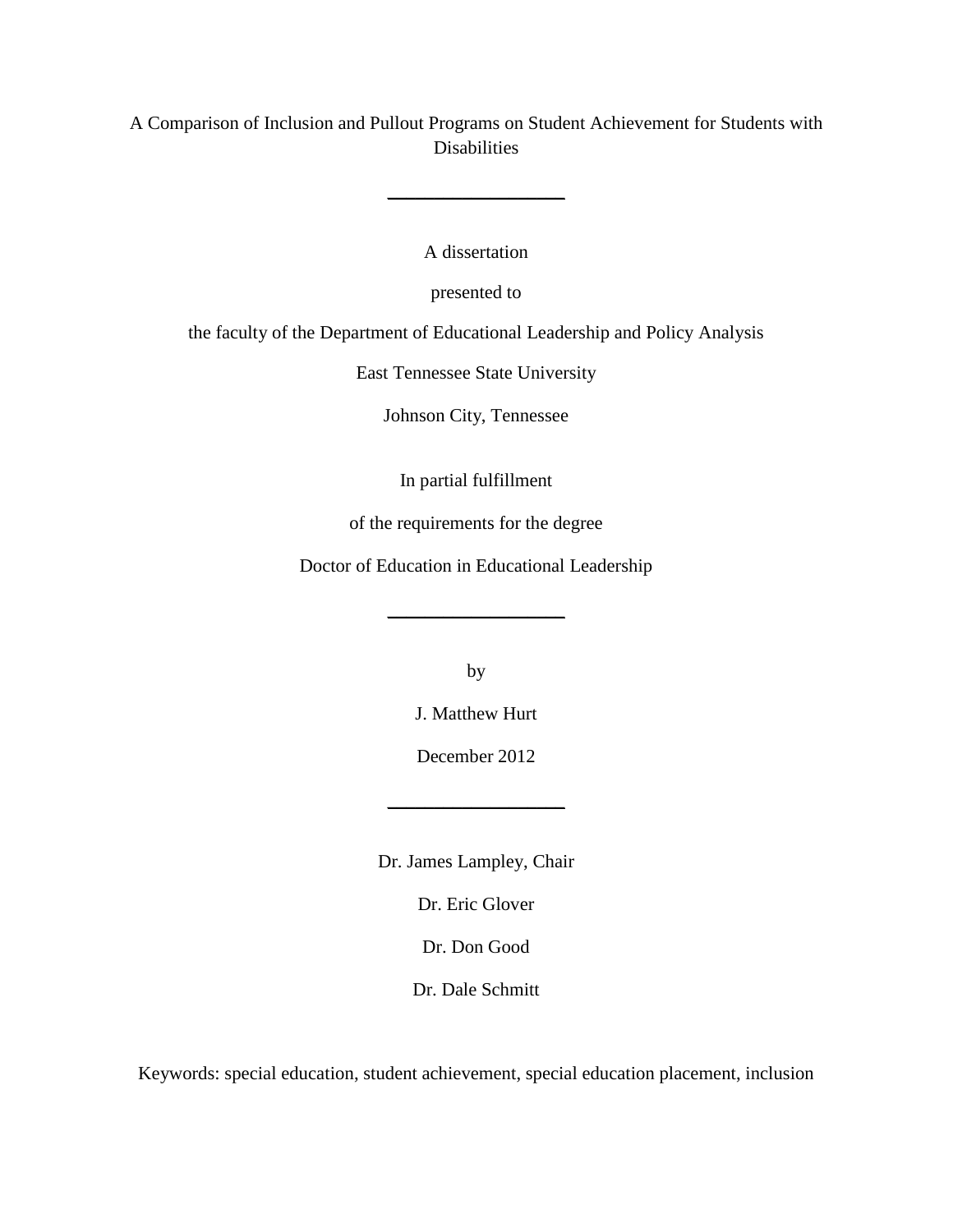#### ABSTRACT

# A Comparison of Inclusion and Pullout Programs on Student Achievement for Students with Disabilities

by

#### J. Matthew Hurt

Students with disabilities have traditionally achieved to a lesser degree than have their nondisabled peers. Since the 1950s the federal government has enacted laws to provide free, appropriate public education to students with disabilities. In the first decade of the  $21<sup>st</sup>$  Century the government has produced legislation requiring schools to be responsible for improving instruction for students with disabilities. One of the major trends in accomplishing this task is a move toward inclusive education. This study determined the relationships of assessment type (Standards of Learning (SOL) assessments versus Virginia Grade Level Alternative (VGLA) assessments) and models of service delivery (general education inclusion classes versus special education pullout classes) for students with disabilities in grades 3 through 8 on student achievement in 4 counties in Southwest Virginia.

Similar studies have been conducted with varying results noted. The review of the literature includes 18 studies that compared the achievement of students with disabilities who were instructed in the general education classroom with the achievement of students with disabilities who were instructed in the special education classroom. Significant differences were noted in 11 of the reviewed studies.

The data were analyzed using chi-square analysis and pairwise comparisons. The findings indicate that there is a relationship between instructional delivery method (inclusion or pullout)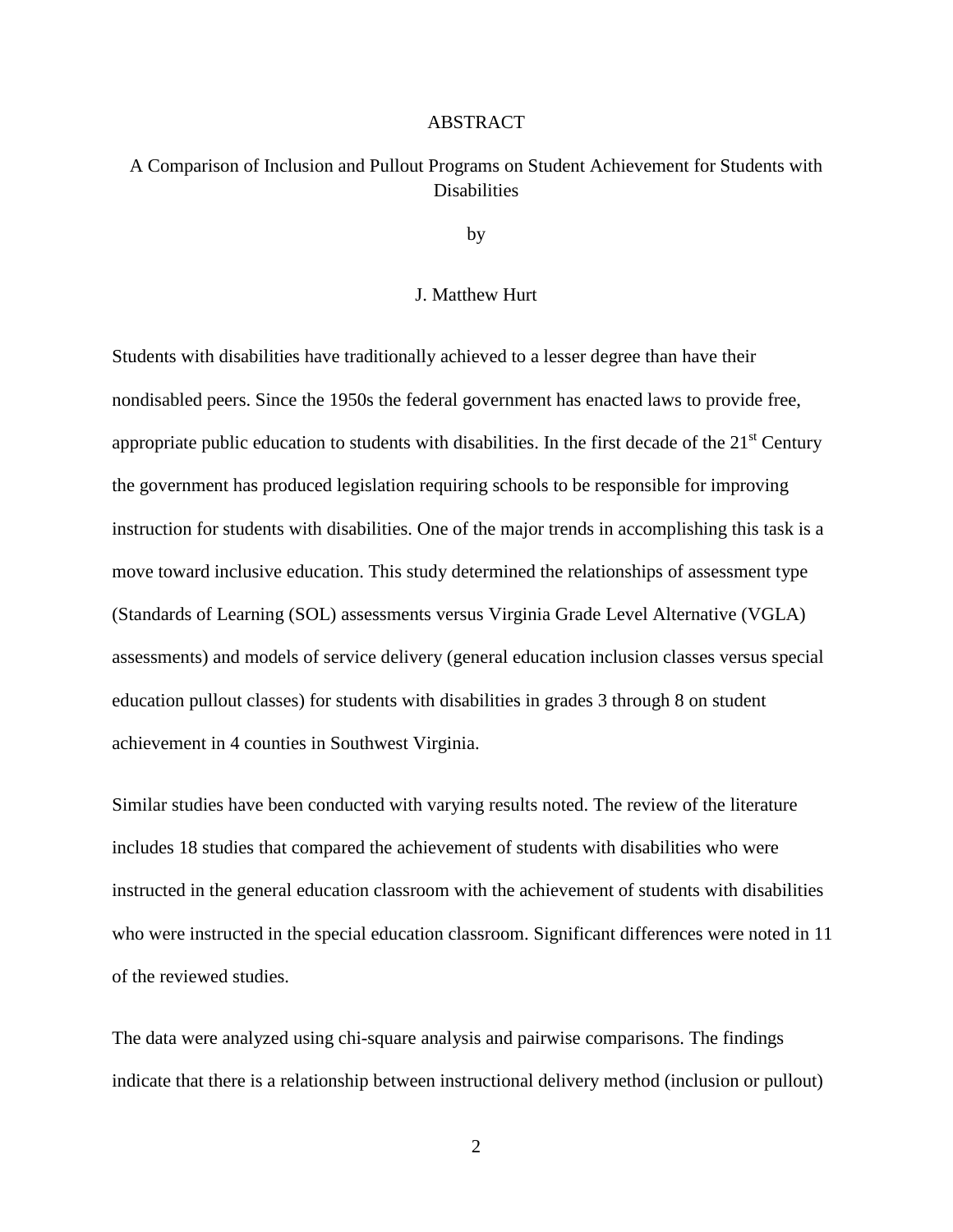and proficiency in reading and math. Students who were educated in the inclusion classrooms tended to have a higher incidence of pass proficient ratings and students in the pullout classrooms tended to have a higher incidence of pass advanced ratings. The findings also indicate that there is a relationship between assessment method (SOL assessment or VGLA) and proficiency in reading and math. Students who were assessed via the SOL assessment tended to have a higher incidence of pass proficient ratings and students who were assessed via the VGLA assessment tended to have a higher incidence of pass advanced ratings.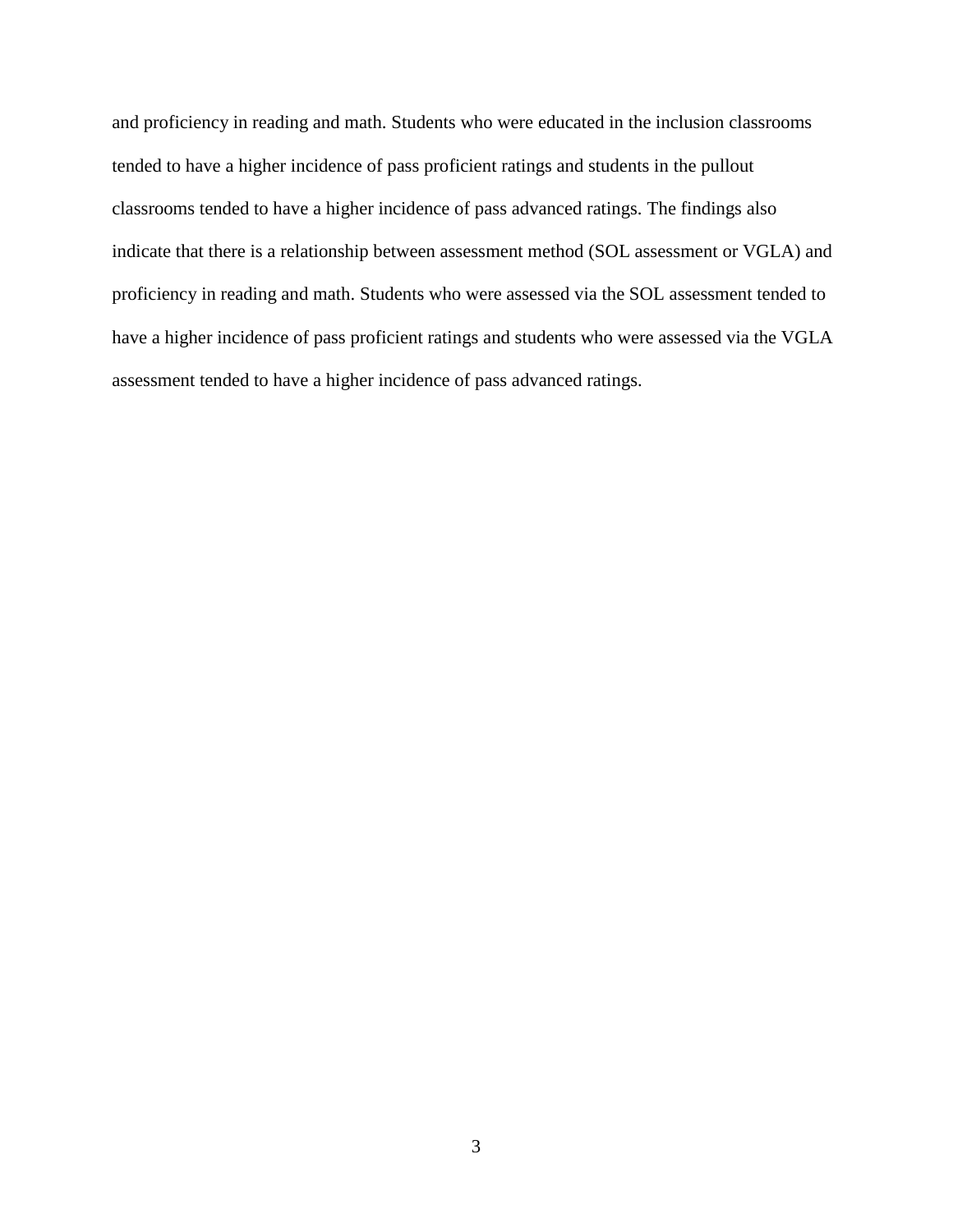Copyright© 2012 by J. Matthew Hurt All Rights Reserved.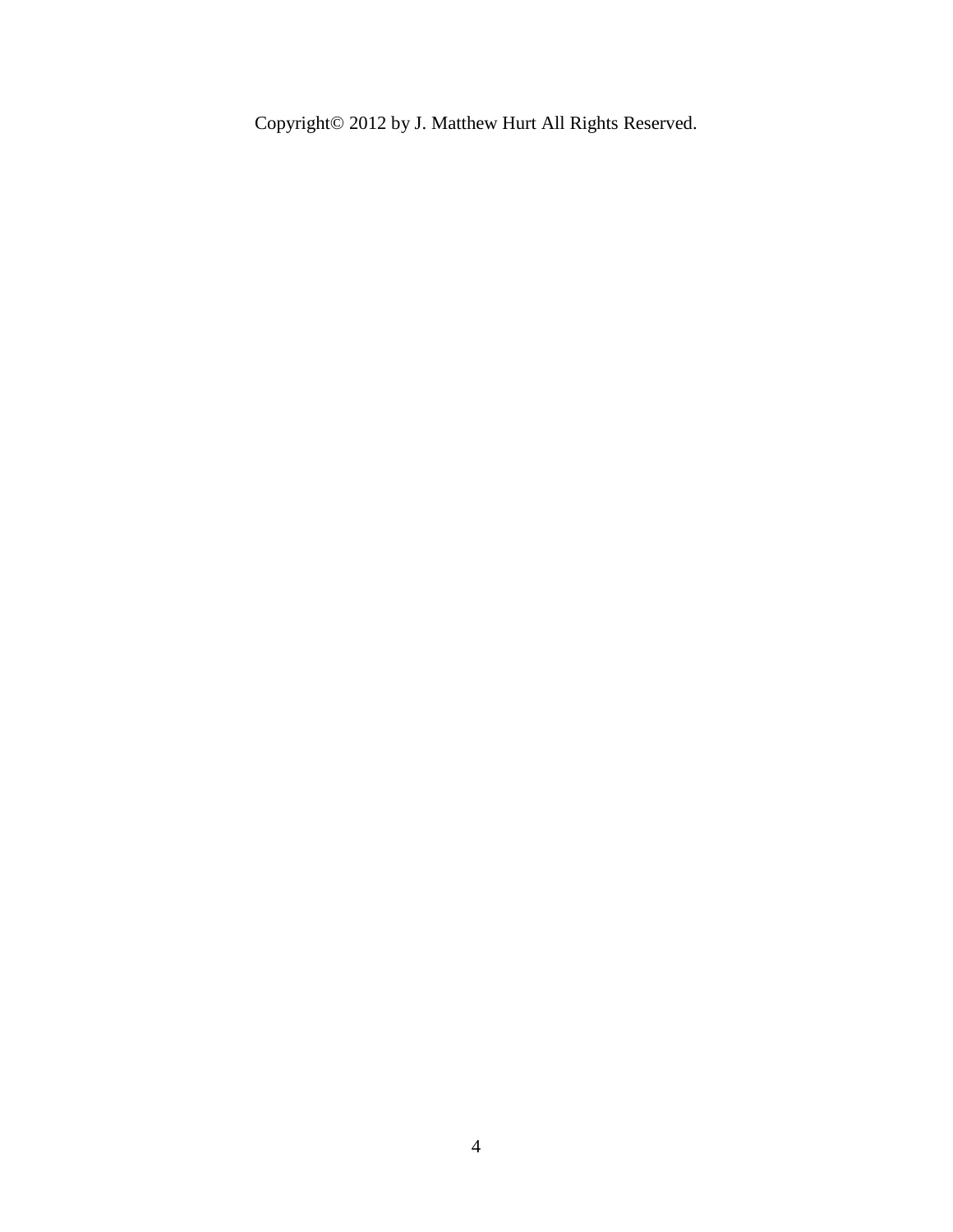## DEDICATION

This dissertation is dedicated to my family. My wonderful wife Rebecca has supported me through all of my endeavors and this process was no different. It is hoped that this work will provide my daughter Carly Ann with an appropriate example in order to allow her to realize that she can accomplish anything.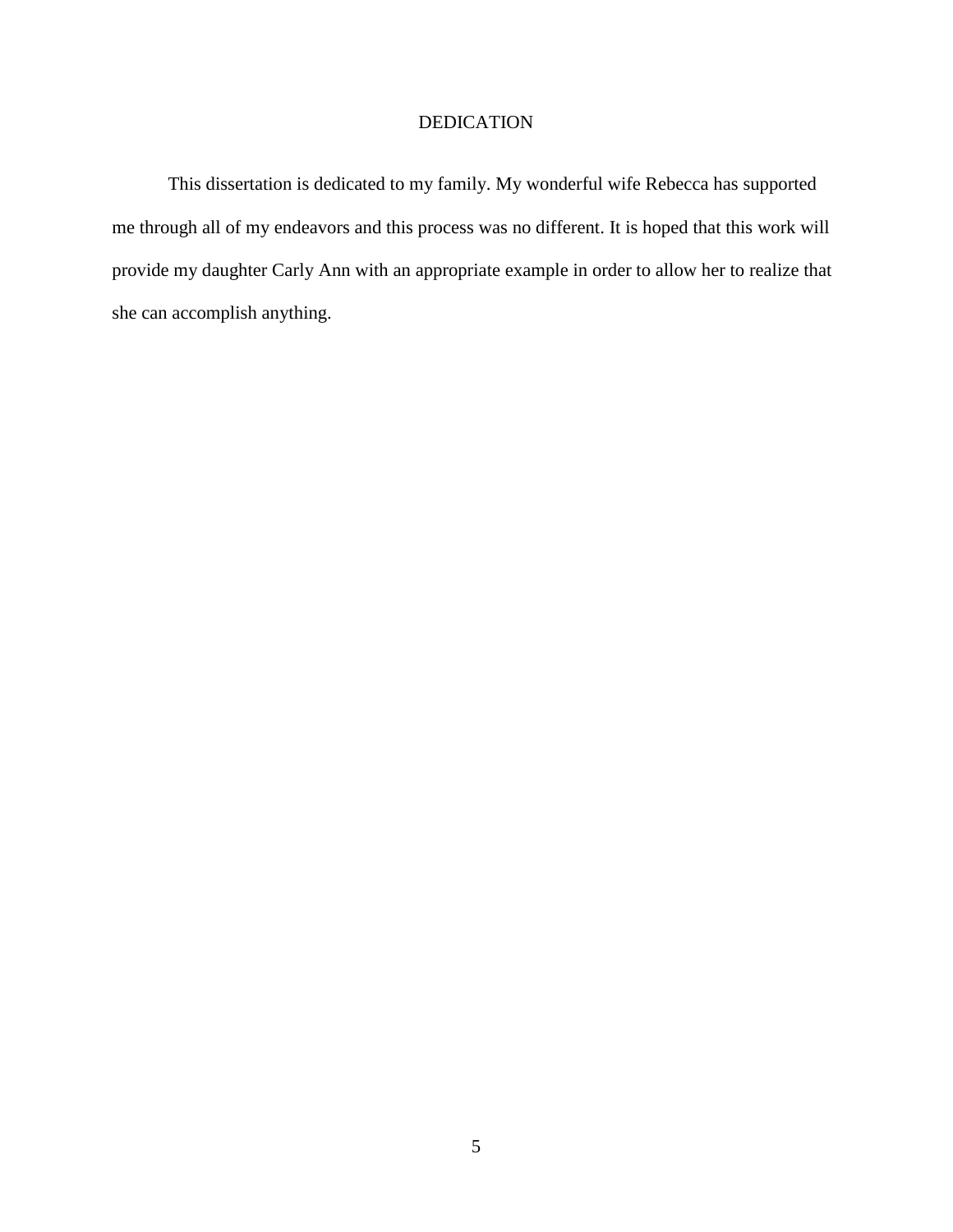## ACKNOWLEDGEMENTS

I would like to express my appreciation to the faculty of the ELPA department, the chair of my committee Dr. Lampley, the members of my cohort, my coworkers, and most importantly my family. These people were instrumental in providing the support and encouragement I needed to be able to complete this process.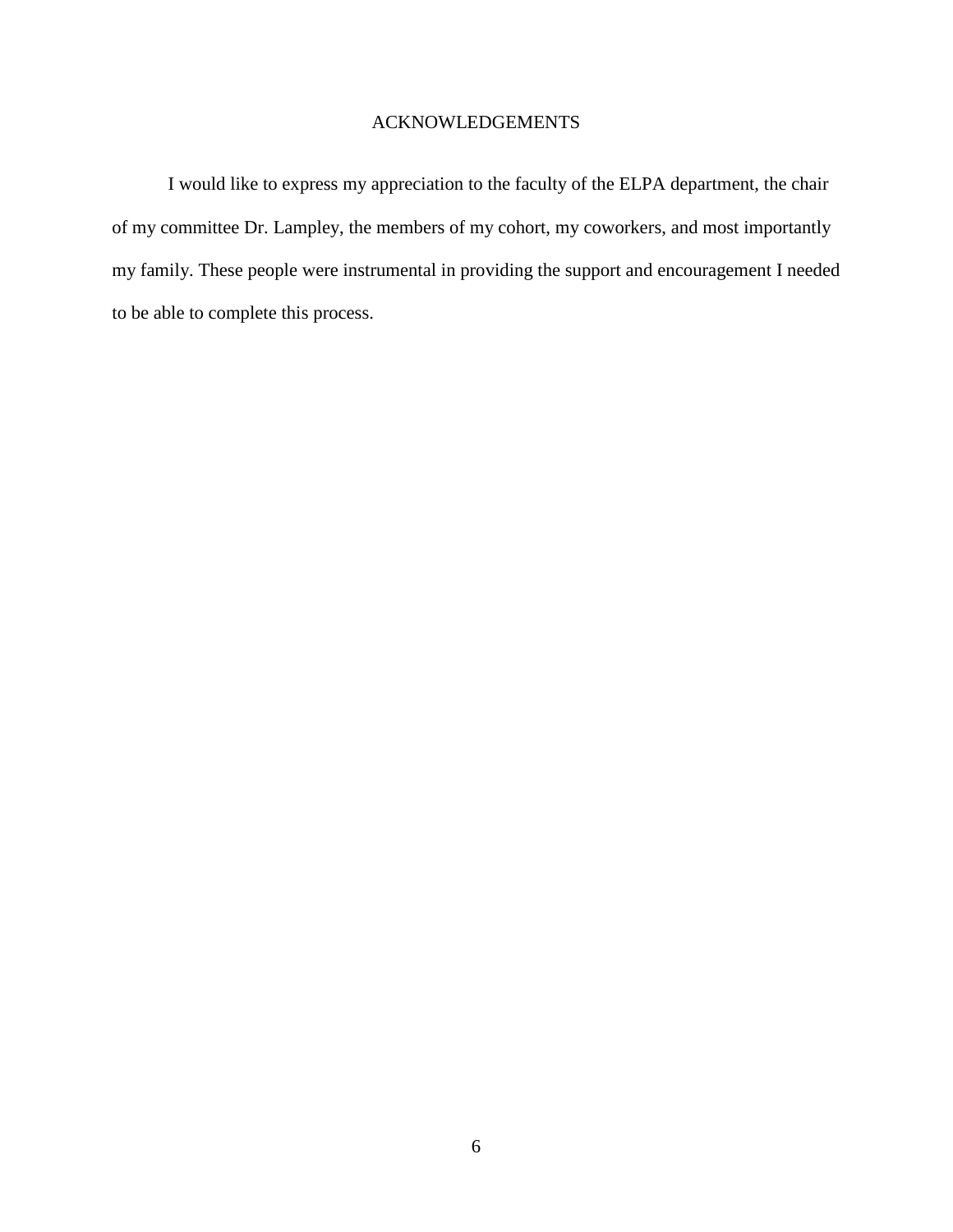# **CONTENTS**

# Chapter

| 11 |
|----|
| 13 |
| 15 |
| 16 |
| 17 |
| 18 |
| 19 |
| 20 |
| 20 |
| 23 |
| 27 |
| 29 |
| 41 |
| 41 |
| 42 |
| 42 |
| 45 |
| 45 |
| 46 |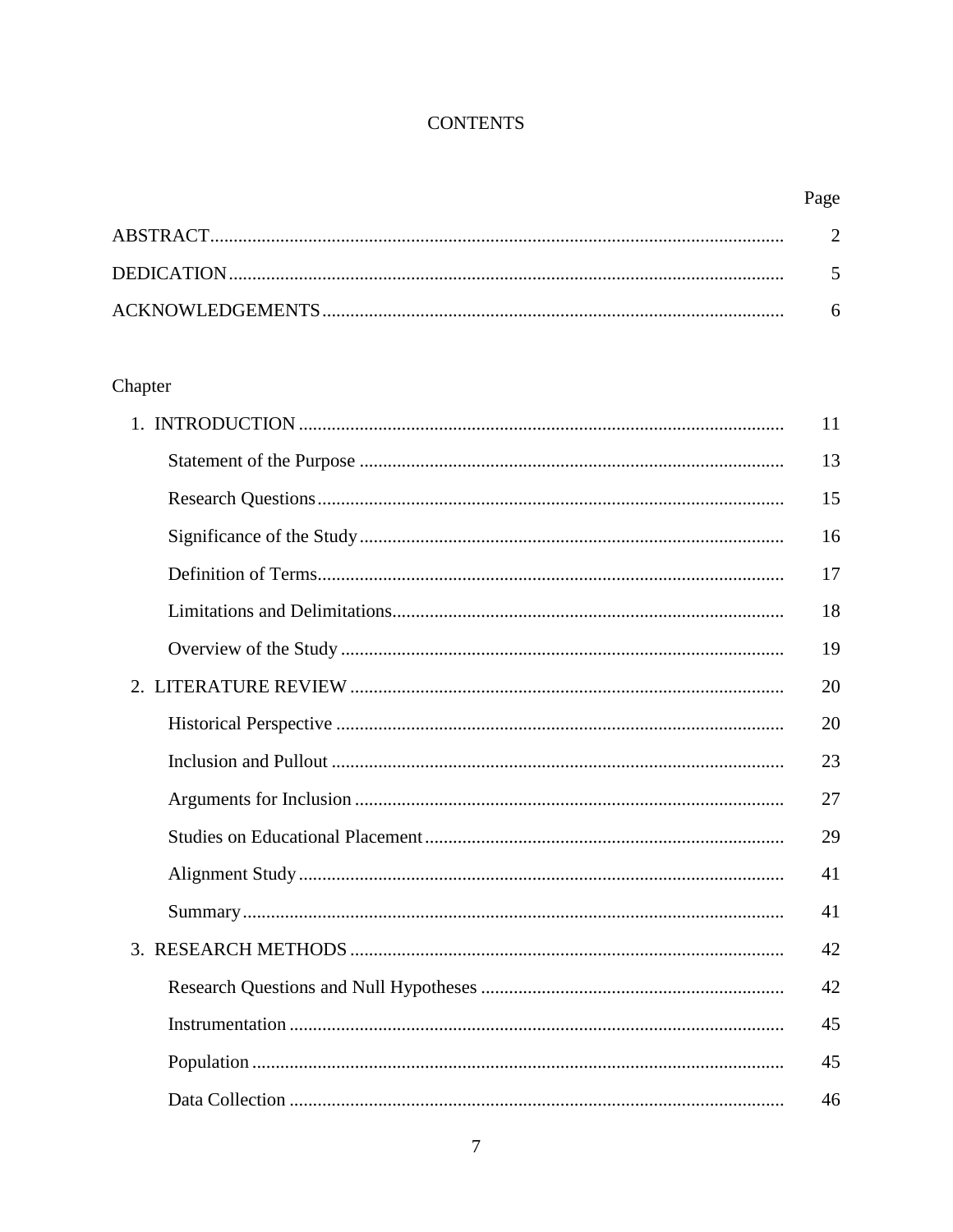|                                                         | 46 |
|---------------------------------------------------------|----|
|                                                         | 47 |
|                                                         | 48 |
|                                                         | 48 |
|                                                         | 50 |
|                                                         | 52 |
|                                                         | 54 |
|                                                         | 56 |
|                                                         | 58 |
|                                                         | 60 |
|                                                         | 62 |
|                                                         | 63 |
|                                                         | 64 |
| 5. SUMMARY, CONCLUSIONS, IMPLICATIONS FOR PRACTICE, AND |    |
|                                                         | 65 |
|                                                         | 65 |
|                                                         | 66 |
|                                                         | 70 |
|                                                         | 71 |
|                                                         | 73 |
|                                                         | 75 |
|                                                         | 83 |
|                                                         | 84 |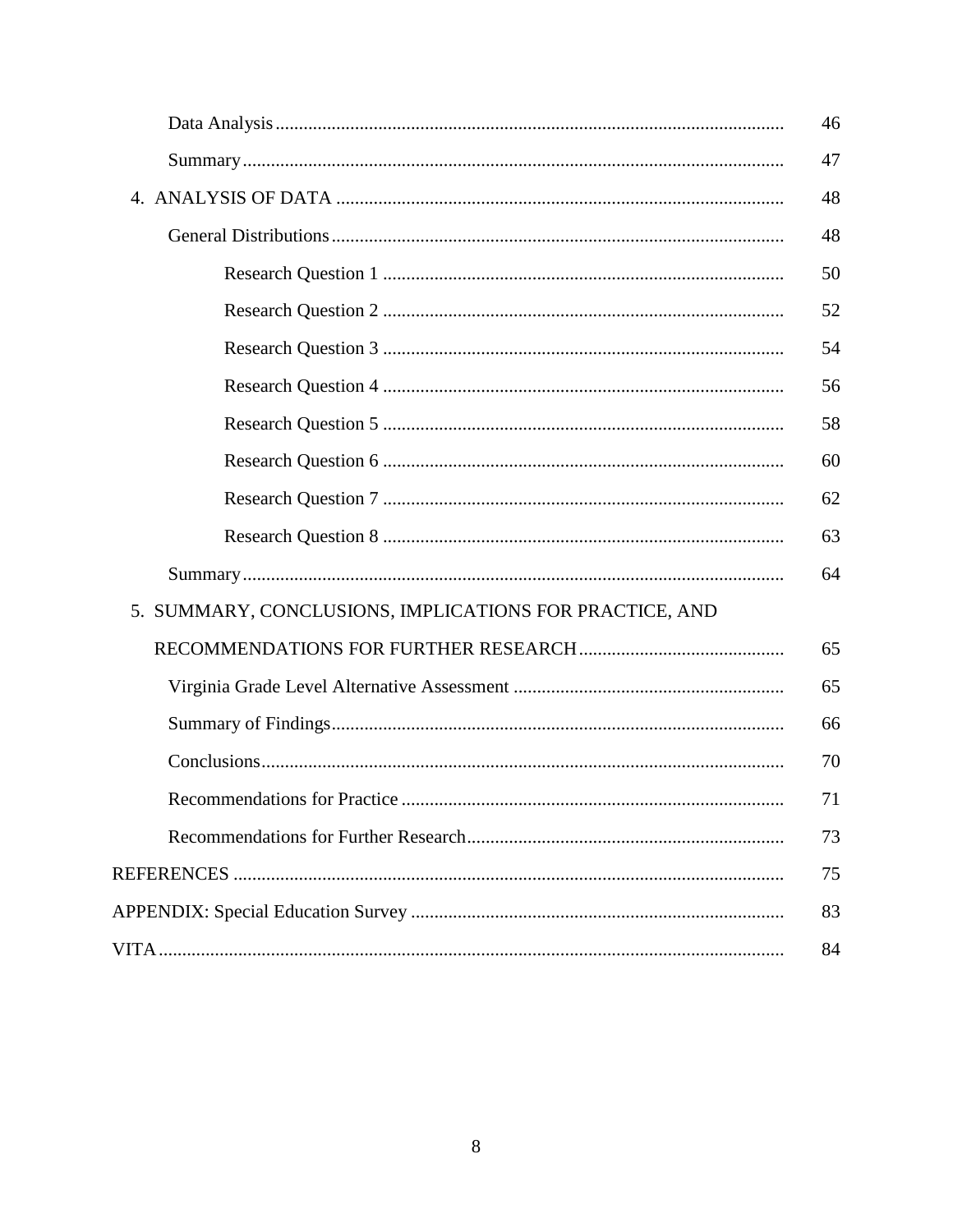# LIST OF TABLES

| Table                                                                                  | Page |
|----------------------------------------------------------------------------------------|------|
| 1. Achievement Gaps Between All Students and Students with Disabilities in Virginia in |      |
|                                                                                        | 13   |
| 2. Number and Percentage of Student Assessment Type and Instructional Delivery         |      |
|                                                                                        | 49   |
| 3. Number and Percentage of Student Assessment Type and Instructional Delivery         |      |
|                                                                                        | 50   |
| 4. Comparison of Math Proficiency in the General Education Inclusion Classroom and     |      |
|                                                                                        | 51   |
| 5. Results for the Pairwise Comparisons Using the Bonferroni Method                    | 51   |
| 6. Comparison of Reading Proficiency in the General Education Inclusion Classroom and  |      |
|                                                                                        | 53   |
| 7. Results for the Pairwise Comparisons Using the Bonferroni Method                    | 53   |
| 8. Comparison of Math Proficiency in the Special Education Pullout Classroom on the    |      |
|                                                                                        | 55   |
| 9. Results for the Pairwise Comparisons Using the Bonferroni Method                    | 55   |
| 10. Comparison of Reading Proficiency in the Special Education Pullout Classroom on    |      |
|                                                                                        | 57   |
| 11. Results for the Pairwise Comparisons Using the Bonferroni Method                   | 57   |
| 12. Comparison of Math Proficiency in the General Education Inclusion Classroom on     |      |
|                                                                                        | 59   |
| 13. Results for the Pairwise Comparisons Using the Bonferroni Method                   | 59   |
| 14. Comparison of Reading Proficiency in the General Education Inclusion Classroom on  |      |
|                                                                                        | 61   |
| 15. Results for the Pairwise Comparisons Using the Bonferroni Method                   | 61   |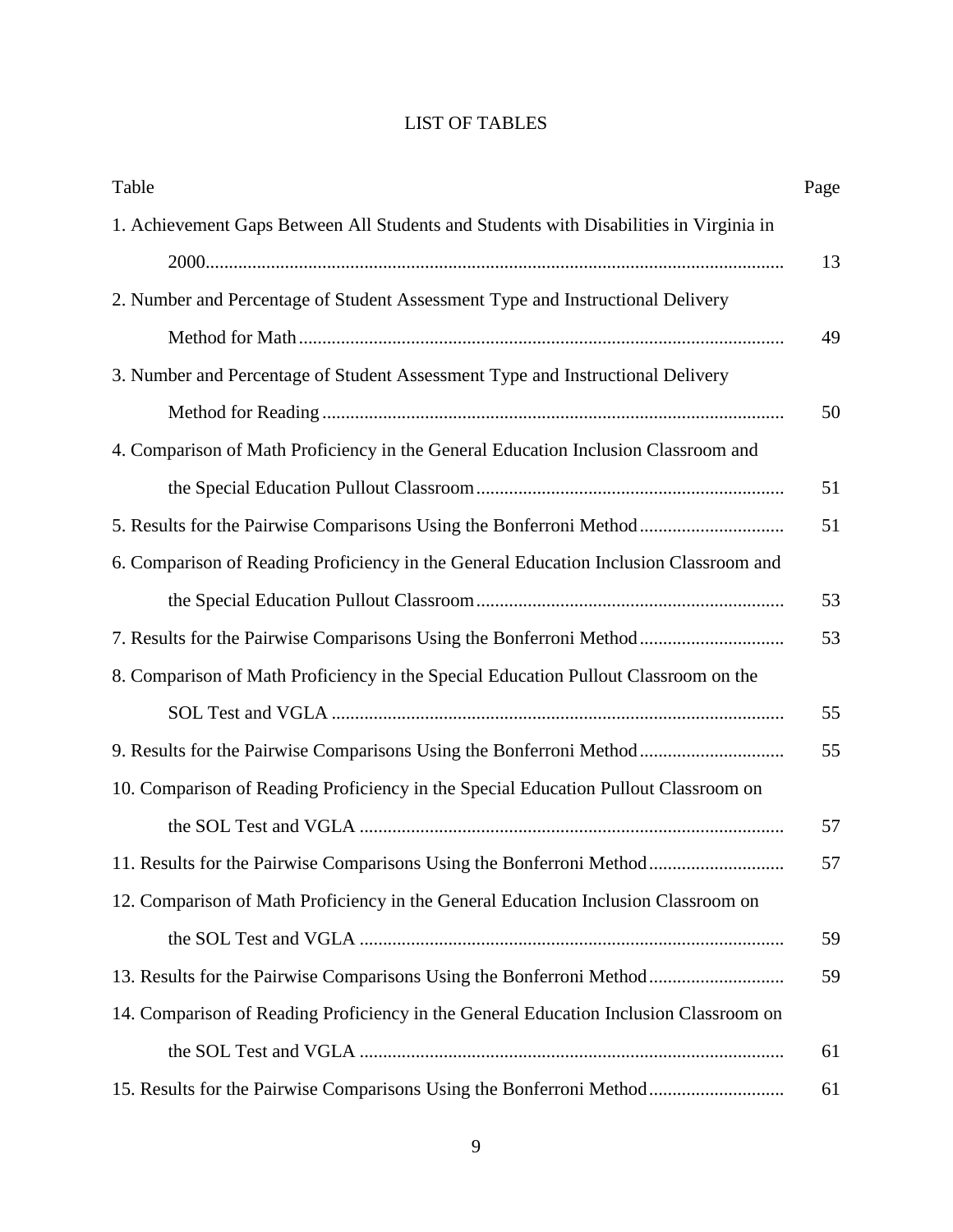| 16. Comparison of SOL Math Proficiency in the General Education Inclusion Classroom |    |
|-------------------------------------------------------------------------------------|----|
|                                                                                     | 63 |
| 17. Comparison of SOL Reading Proficiency in the General Education Inclusion        |    |
|                                                                                     | 64 |
|                                                                                     | 67 |
|                                                                                     | 70 |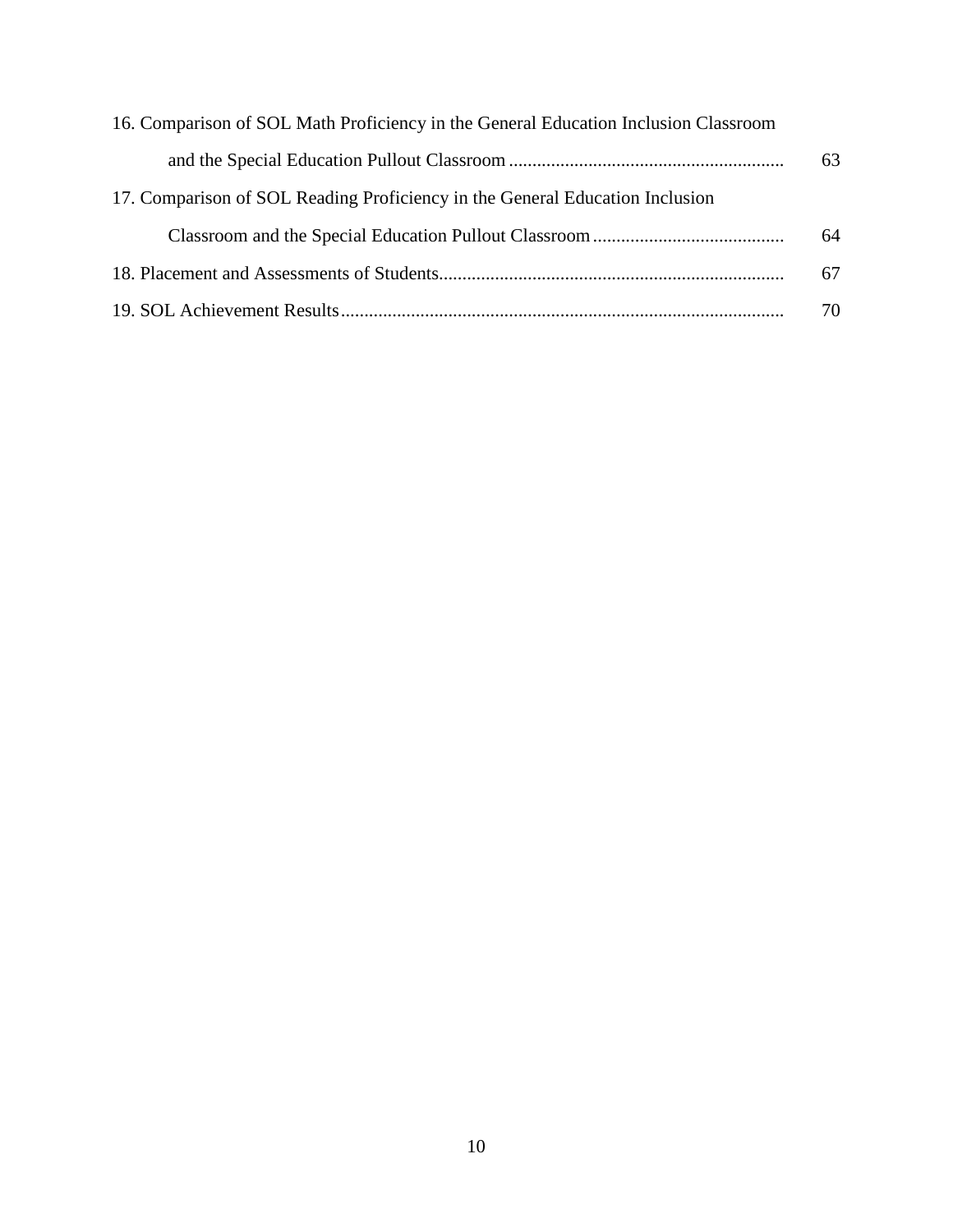#### CHAPTER 1

#### **INTRODUCTION**

After the changes in the Elementary and Secondary Education Act of 2001 the achievement of students with disabilities became more important to educators. New federal mandates require schools and school districts to be accountable for effectively educating every student regardless of race, socioeconomic status, limited English proficiency, or disability (NCLB, 2002). Students with disabilities in southwest Virginia have been educated in special education classrooms for many years. Usually these classrooms centered instruction on areas of disability for particular students. This practice caused students to lag behind their peers in the general curriculum because the time used for remediation in the area of disability did not allow adequate time for teaching course content.

Much has been written about the ethical and moral considerations of inclusion of students with disabilities into the general education setting. This researcher refrained from such issues. The focus of this study is the instructional delivery method that provides the best learner outcomes on state mandated achievement tests.

The impetus for inclusion of students with disabilities into general education classrooms can be tracked back through years of court cases and federal education laws. Some authors cite the education civil rights case of *Brown v. Board of Education* (1954) in which the Supreme Court ruled that students should not be segregated into different educational settings due to race as the foundation for the need to educate students with disabilities in the same classrooms as their nondisabled peers (Villa & Thousand, 1995). Beginning with the Elementary and Secondary Education Act Amendments of 1965 the federal government became involved with the education of students with disabilities. In the years following the language of federal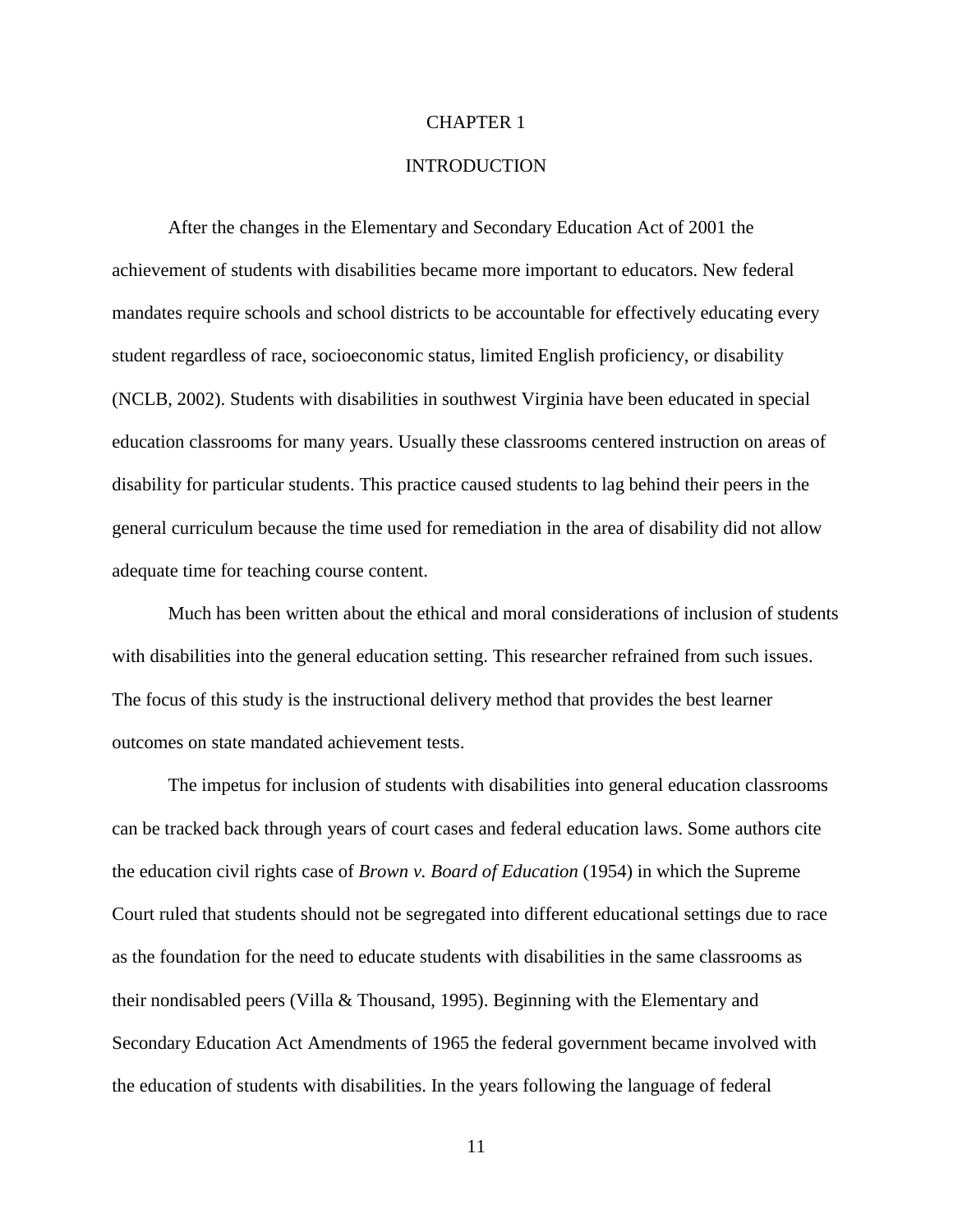legislation became more directive including the Education for All Handicapped Children Act (EAHCA) of 1975, which guaranteed all students with disabilities the right to a free, appropriate, public education. In 1989 the Supreme Court ruled in *Daniel R.R. v. State of Texas Board of Education* that schools must carefully consider the placement of students with disabilities and ensure that each child is placed in a setting that is balanced by his or her specific needs and the benefits of the general educational setting. This court case ended the legitimacy of placing all students with disabilities into self-contained special education settings (Parents United Together, 2012).

The No Child Left Behind Act of 2001 (2002) created an accountability system that required schools, school divisions, and states to close the achievement gap between different subgroups of students (including students with disabilities) and the general student population (Parents United Together, 2012). This legislation placed a spotlight on the achievement of students with disabilities. Because students with disabilities have traditionally underperformed their nondisabled peers on standardized tests, educators across the country began searching for solutions that would help close the achievement gap.

The Virginia Department of Education reported on the 2011-2012 Commonwealth Report Card that 88% of all students passed state SOL assessments compared to a 67% pass rate in the students with disabilities subgroup. Similarly in math, 87% of all students passed SOL assessments compared to 66% of students with disabilities. These pass rates are based on 2010- 2011 data and reflect about 10 years of growth in the achievement of the students with disabilities subgroup. For comparison, Table 1 exhibits the differences in achievement between all students and students with disabilities in the year 2000.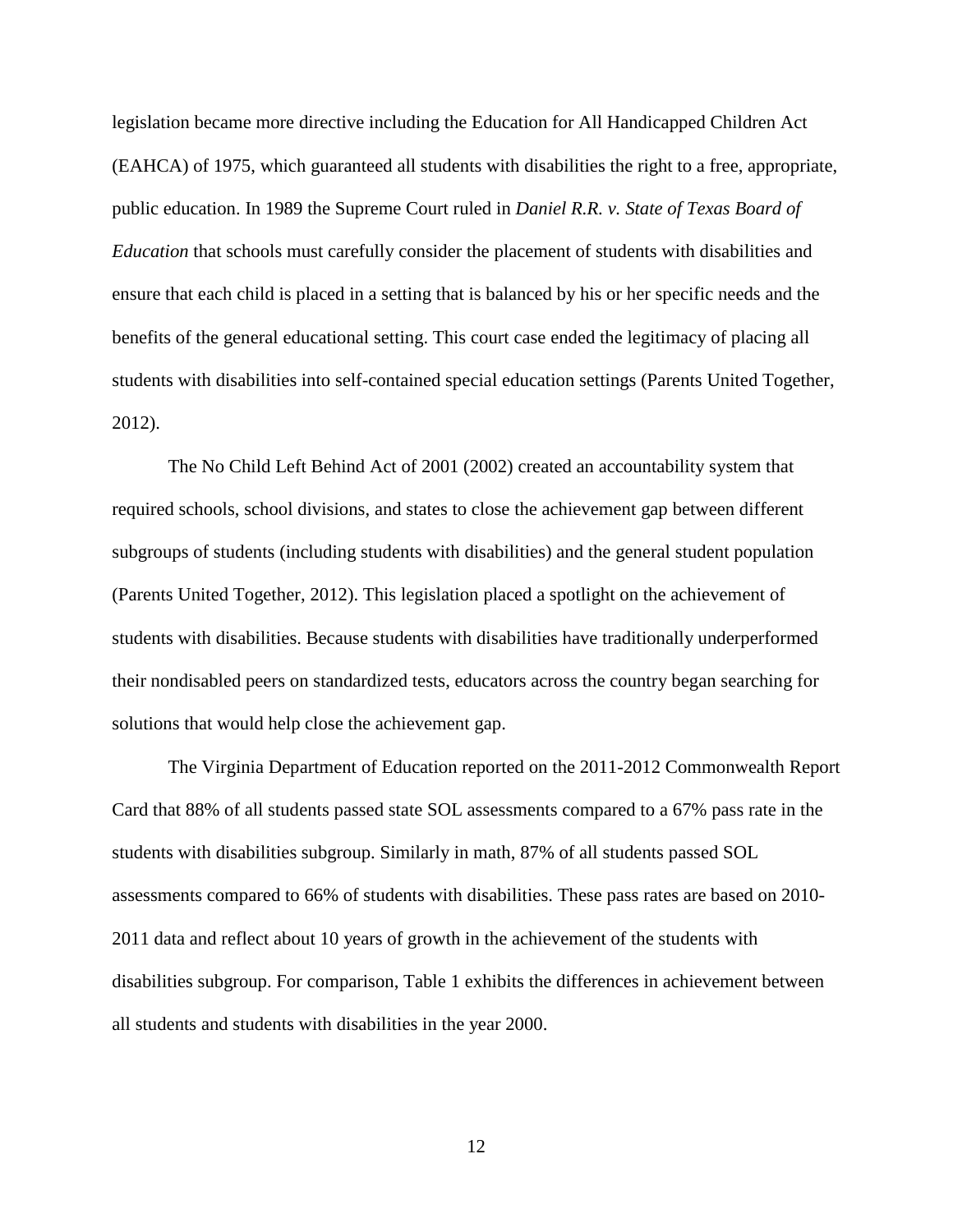#### Table 1

| Assessment                  | All Students | <b>Students with Disabilities</b> |
|-----------------------------|--------------|-----------------------------------|
| <b>Grade Three Reading</b>  | 63%          | 33%                               |
| <b>Grade Three Math</b>     | 74%          | 48%                               |
| <b>Grade Five Reading</b>   | 72%          | 41%                               |
| <b>Grade Five Math</b>      | 67%          | 33%                               |
| <b>Grade Eight Reading</b>  | 74%          | 34%                               |
| Grade Eight Math            | 65%          | 27%                               |
| <b>Grade Eleven Reading</b> | 81%          | 40%                               |
| Algebra I                   | 68%          | 33%                               |
| Algebra II                  | 58%          | 38%                               |
| Geometry                    | 68%          | 43%                               |

*Achievement Gaps Between All Students and Students with Disabilities in Virginia in 2000*

*Note*. Data from Virginia Department of Education (2012c).

Many studies have been conducted to determine whether general education inclusion or special education pullout is more educationally effective. This study reviewed 24 studies conducted between 1995 and 2007. Of those studies 10 found that the inclusion classroom was more effective, seven reported no difference, one reported special education pullout was more effective, and the final six studied which instructional strategies were most effective in regular education inclusion classrooms.

#### Statement of the Purpose

The purpose of this ex post facto quantitative study was to determine if there were differences in the SOL test or VGLA scores between students with disabilities in two different instructional settings (inclusion or pullout).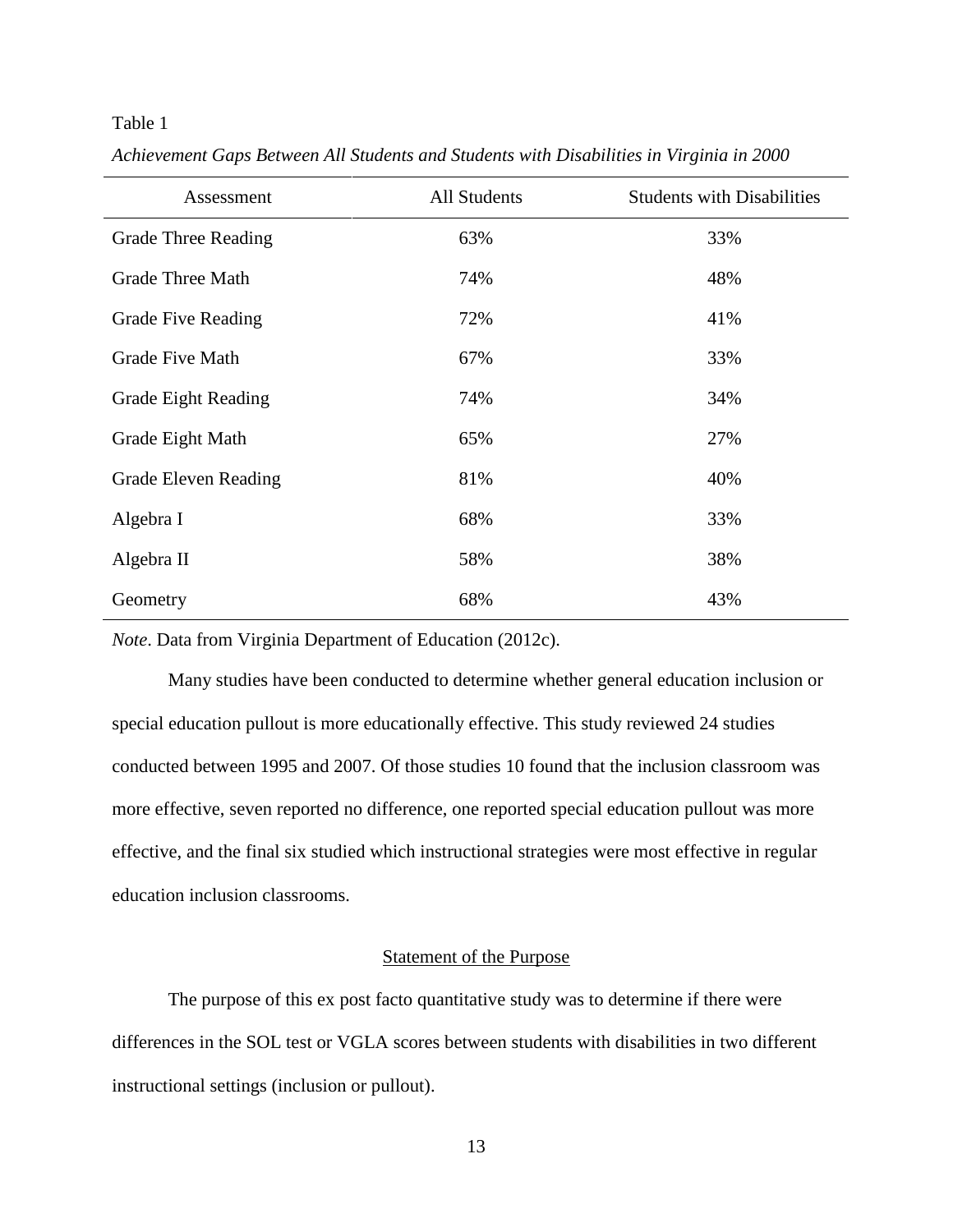Remediating students with disabilities in special education classrooms at the loss of teaching grade level content began to cause problems with the onset of Virginia's Standards of Learning (SOL) testing program. The students lacked basic requirements of grade level content instruction in many instances and testing gave testament to that fact. Administrators and teachers found that it was unlikely, though not impossible, for a student with an Individual Educational Plan (IEP) to pass a Standards of Learning test.

When the SOL program began many school systems elected to opt out their students with disabilities from testing in order to maintain state accreditation. However, the No Child Left Behind Act (2002) requires that 95% of each subgroup be tested. This requirement forced schools and school districts to be accountable for providing adequate instruction to students with disabilities; failure to educate this subgroup could no longer be hidden.

Requirements of the No Child Left Behind Act (NCLB, 2002) include that by the 2013- 2014 school year all students must pass state assessments and all seniors must graduate with at least a standard diploma. At the time of this study students with disabilities in the state of Virginia had three distinct diploma options. First, students with disabilities had the option of earning a standard or advanced studies diploma, which required that the student earn 22 or 24 credits respectively at the high school level, six of which had to be verified credits. A verified credit shows that a student has taken and passed the course as well as the End of Course SOL test that accompanies the course. The second option was a modified standard diploma, which required that a student earn 21 credits at the high school level and pass the eighth grade level Reading and Math SOL tests. The third option was a certificate of completion, which stated that the student attended school and completed his or her program. Under No Child Left Behind,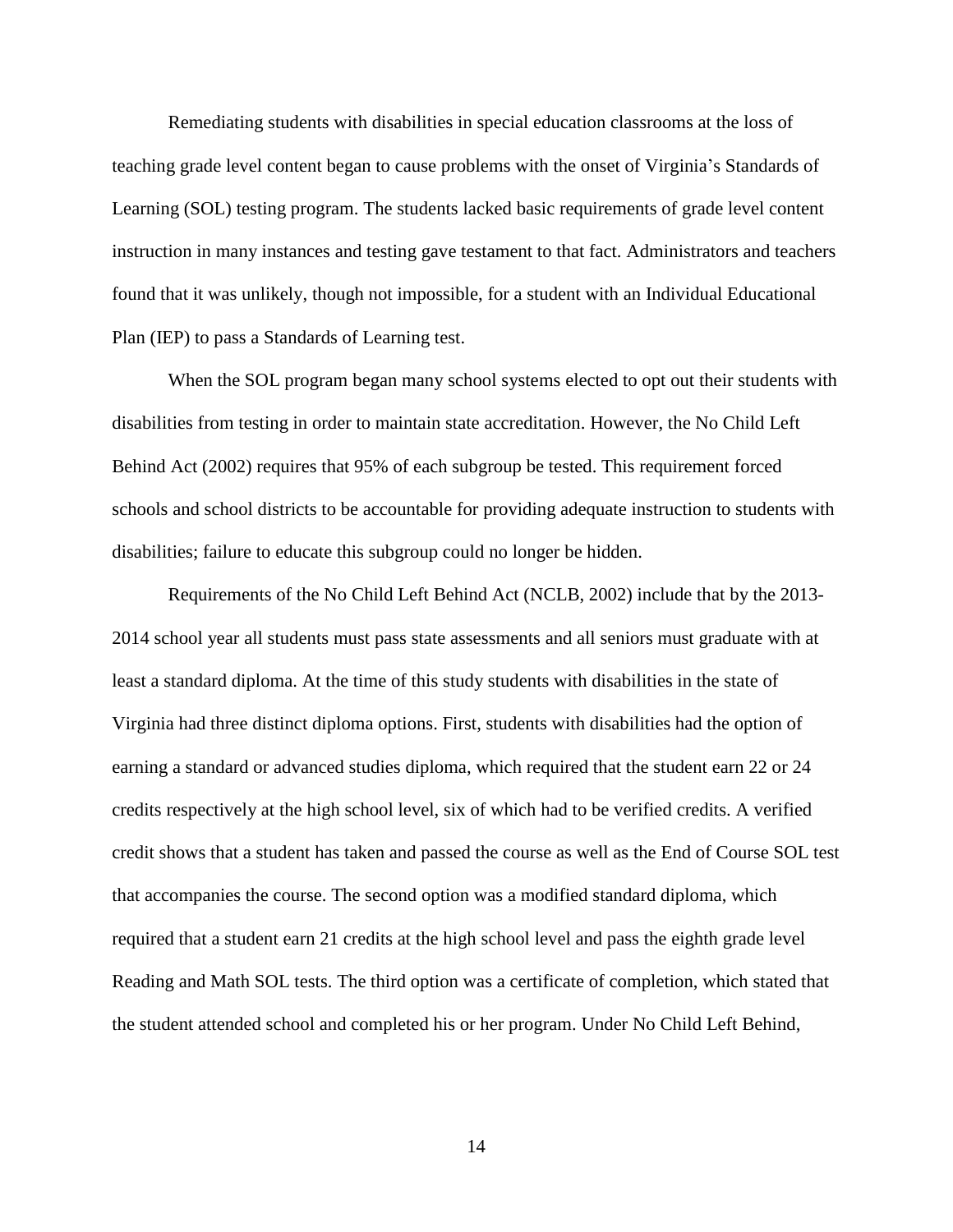students who opt for the second or third graduation option are considered dropouts (NCLB, 2002).

In the state of Virginia test scores of students with disabilities were far behind the average of all students. According to the Virginia School Report Card (Virginia Department of Education, 2005a; 2005b), students with disabilities passed 56% of their Reading and Language Arts SOL tests in the 2004-2005 school year, whereas the state average for all students was an 81% pass rate. Similarly, only 61% of students with disabilities passed their Math SOL test compared to 84% of all students. These differences caused several divisions to fail to meet Adequate Yearly Progress, which is a requirement of No Child Left Behind (2002). In Virginia in 2005, 7% of the schools were accredited with warning (Virginia Department of Education, 2005a, 2005b).

#### Research Questions

In order to accomplish the purpose of this study, the following eight research questions provided the focus for examination of data.

- 1. Is there a significant relationship between the instructional delivery method (inclusion or pullout) and the math proficiency rating (pass advanced, pass proficient, fail) for students with disabilities?
- 2. Is there a significant relationship between the instructional delivery method (inclusion or pullout) and the reading proficiency rating (pass advanced, pass proficient, fail) for students with disabilities?
- 3. Is there a significant relationship between the assessment method (SOL test or VGLA) and the math proficiency rating (pass advanced, pass proficient, fail) for students with disabilities who were instructed in a pullout program?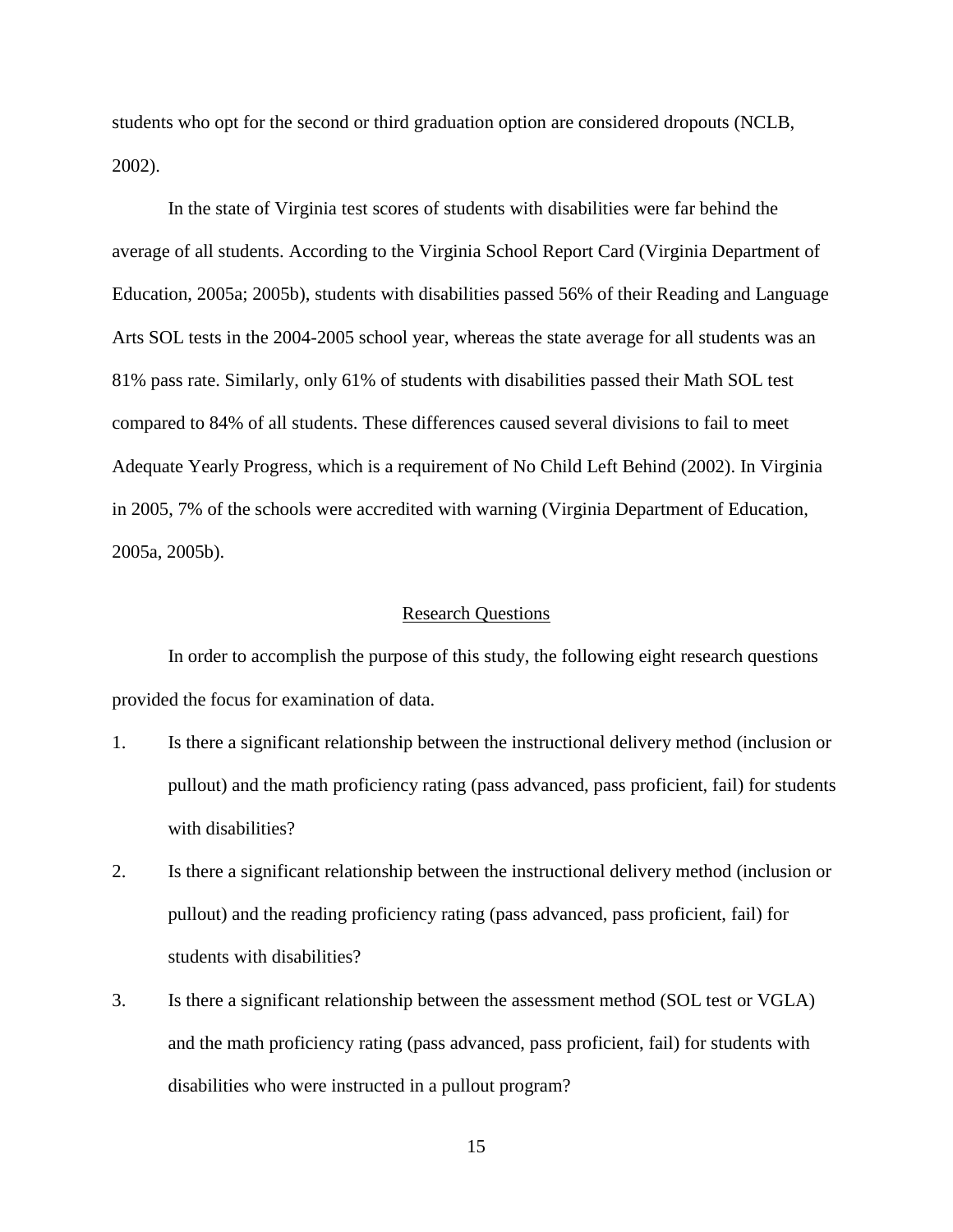- 4. Is there a significant relationship between the assessment method (SOL test or VGLA) and the reading proficiency rating (pass advanced, pass proficient, fail) for students with disabilities who were instructed in a pullout program?
- 5. Is there a significant relationship between the assessment method (SOL test or VGLA) and math proficiency rating (pass advanced, pass proficient, fail) for students with disabilities who were instructed in an inclusive program?
- 6. Is there a significant relationship between the assessment method (SOL test or VGLA) and reading proficiency rating (pass advanced, pass proficient, fail) for students with disabilities who were instructed in an inclusive program?
- 7. Is there a significant relationship between the instructional delivery method (inclusion or pullout) and the math proficiency rating (pass advanced, pass proficient, fail) for students with disabilities who took the SOL test?
- 8. Is there a significant relationship between the instructional delivery method (inclusion or pullout) and the reading proficiency rating (pass advanced, pass proficient, fail) for students with disabilities who took the SOL test?

#### Significance of the Study

The most significant aspect of this study was to add to the body of research that pertains to the educational placement of students with disabilities and the achievement implications that ensue. Many studies have tried to ascertain the most effective placement for students with disabilities with mixed results. This study will provide predictors of possible achievement of students with disabilities based on educational placement.

The second level of significance is related to schools in Southwest Virginia. Most schools and school districts in the area struggle to offer proficient academic achievement to students with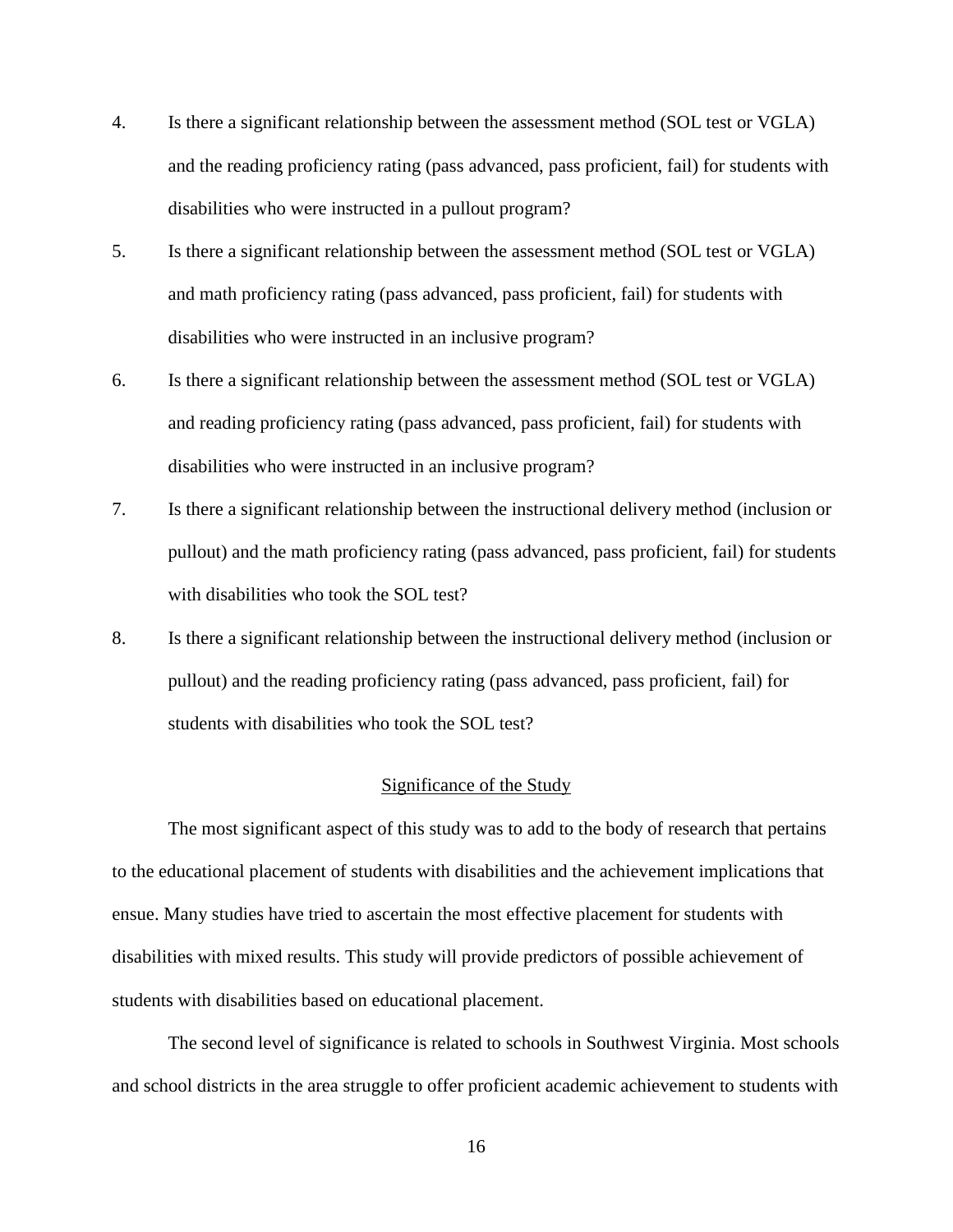disabilities. If proficiency cannot be accomplished, state and federal sanctions will surely follow.

At the time of this study some schools in the area faced these sanctions because of low subgroup

test scores for students with disabilities.

## Definition of Terms

*Child with a Disability* - Virginia regulations that govern special education define a child with a

disability as a child who was:

evaluated in accordance with the provisions of this chapter as having an intellectual disability, a hearing impairment (including deafness), a speech or language impairment, a visual impairment (including blindness), a serious emotional disability (referred to in this part as "emotional disability"), an orthopedic impairment, autism, traumatic brain injury, an other health impairment, a specific learning disability, deaf-blindness, or multiple disabilities who, by reason thereof, needs special education and related services. This also includes developmental delay if the local educational agency recognizes this category as a disability in accordance with 8VAC20-81-80 M.3. If it is determined through an appropriate evaluation that a child has one of the disabilities identified but only needs a related service and not special education, the child is not a child with a disability under this part. If the related service required by the child is considered special education rather than a related service under Virginia standards, the child would be determined to be a child with a disability. (Virginia Department of Education, 2011a, Sec1:2)

*General Educational Setting* - The general education setting is the setting in which nondisabled

students are educated.

*Inclusion* - Inclusion is the act of providing educational services to students with disabilities in a

general educational setting (McCullough, 2008).

*Special Education Setting* - A special education setting features the removal of students with disabilities from the general education setting in order to provide them with specific special education services. The special education setting does not provide educational opportunities for student with disabilities in the company of students without disabilities (McCullough, 2008).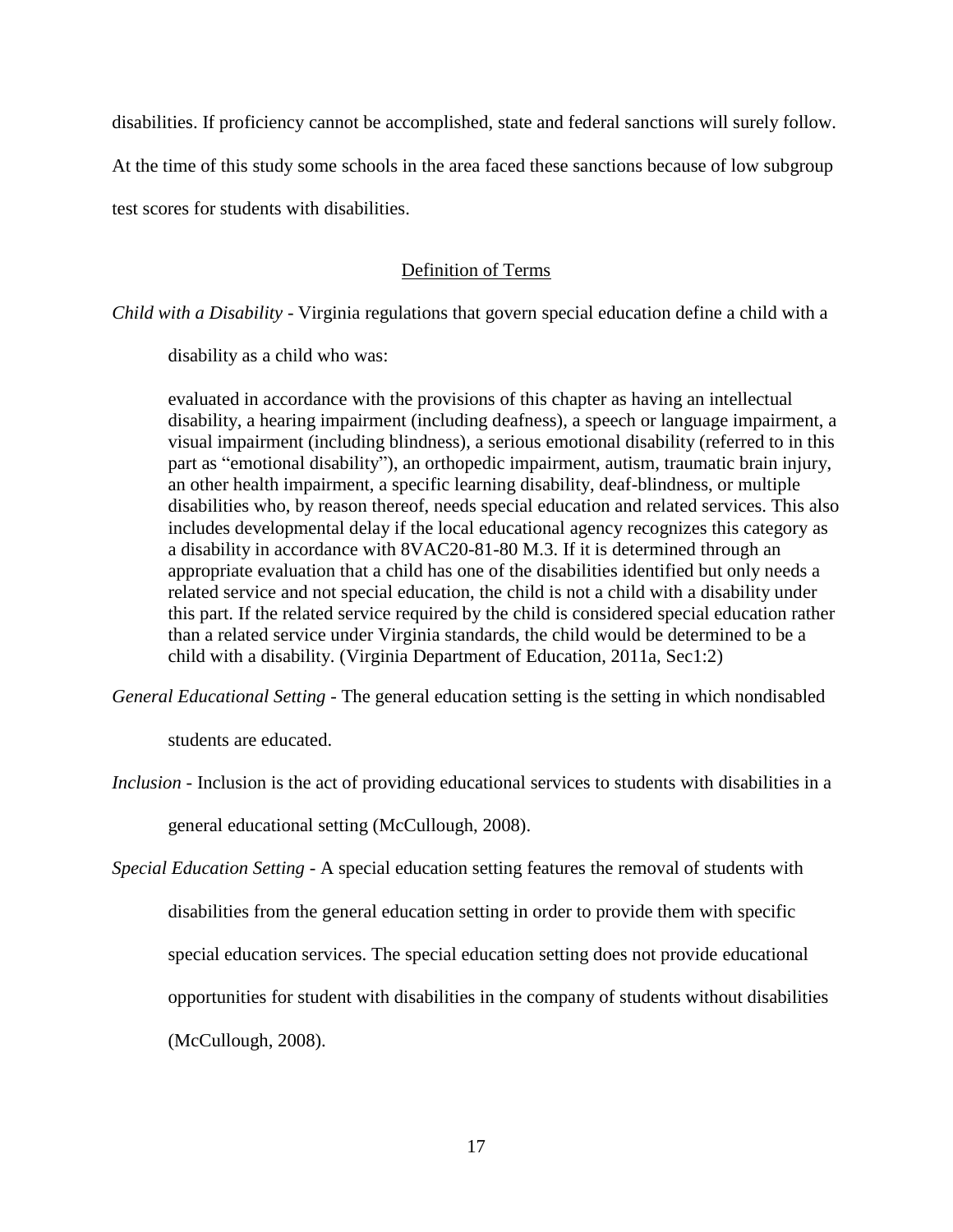- *Standards of Learning (SOL) Tests* The criterion referenced tests that schools in Virginia administer to children in grades 3-8 and at the conclusion of 11 high school courses. These tests are based on Virginia's Standards of Learning (SOL), which are the objectives that students in Virginia are expected to master (Virginia Department of Education, 2012b).
- *Virginia Grade Level Alternative* Like the Standards of Learning (SOL) tests, the Virginia Grade Level Assessment (VGLA) is part of the Virginia assessment system. However, VGLAs are an alternative to SOL tests for students with disabilities who cannot access the assessment system through SOL tests. VLGAs are portfolio-based assessments, which measure a student's individual achievement on grade level Standards of Learning Objectives (Commonwealth of Virginia, Department of Education, 2012).

#### Limitations and Delimitations

The major limitation of this study was that the only independent variable was the method of instructional delivery. Other variables that could affect the results of this study include individual teacher quality, parent expectations for student achievement, and the socioeconomic status of individual students. This study is confined to the general classroom placement of students with disabilities, the instructional strategies employed, the model of inclusion used, and teacher training programs in Wise, Scott, Dickenson, and Lee counties of southwest Virginia.

The population included all students with disabilities in the four county school districts who participated in SOL or VGLA testing during the 2009-2010 school year in grades 3-8 (Virginia Department of Education, 2009). In total, 1,131 students who participated in Math assessments and 1,137 students who participated in Reading assessments were included in the population. The results may not be generalizable to other populations.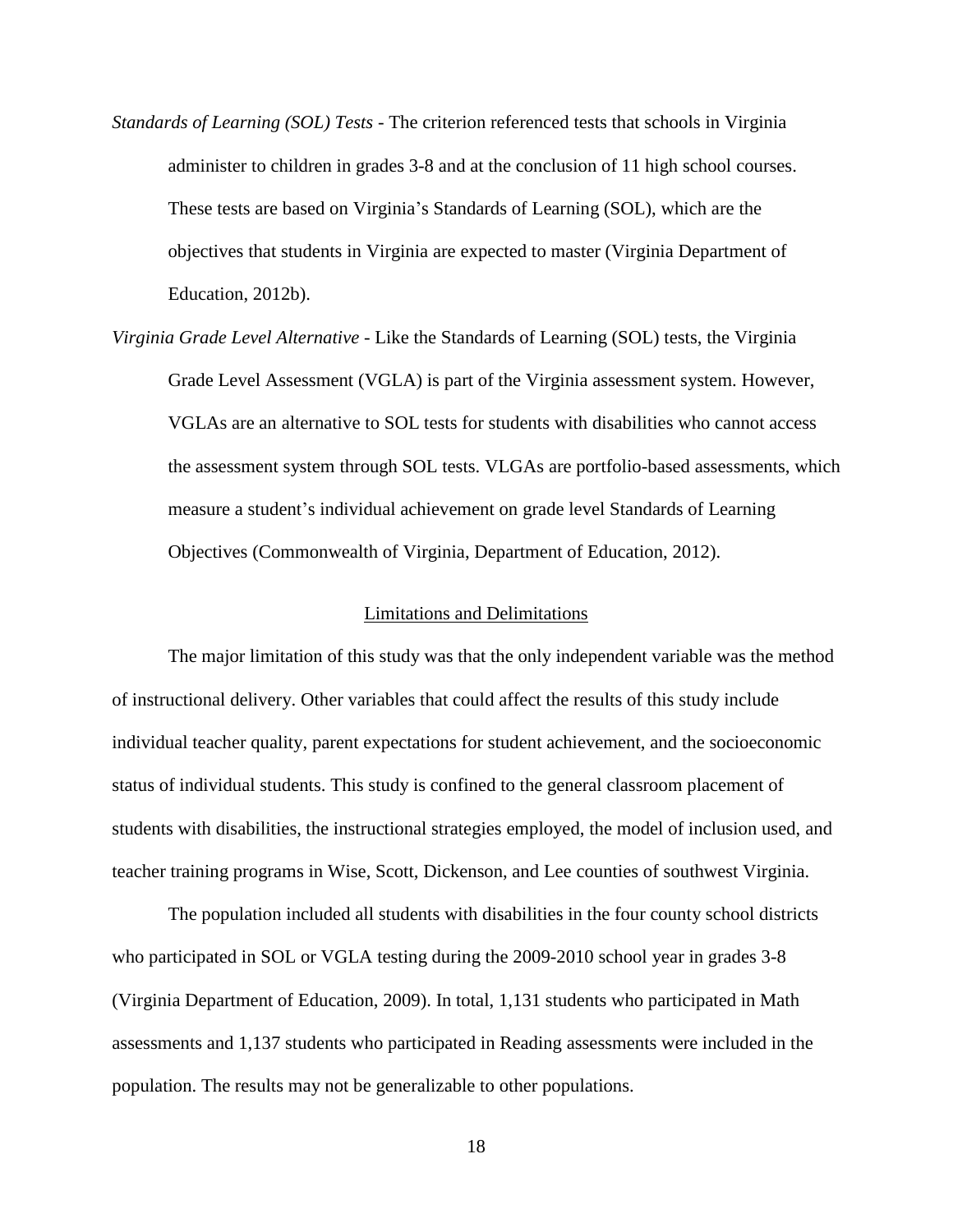## Overview of the Study

This study was designed to determine if there were differences in the SOL test or VGLA scores between students with disabilities in two different instructional settings (inclusion or pullout). Chapter 1 includes the rationale for the study. Chapter 2 reviews the literature on the subject. Chapter 3 provides the methodology this study used to answer the eight research questions. Chapter 4 includes an analysis of the study data and Chapter 5 provides a summary, conclusions, implications for practice, and recommendations for further research.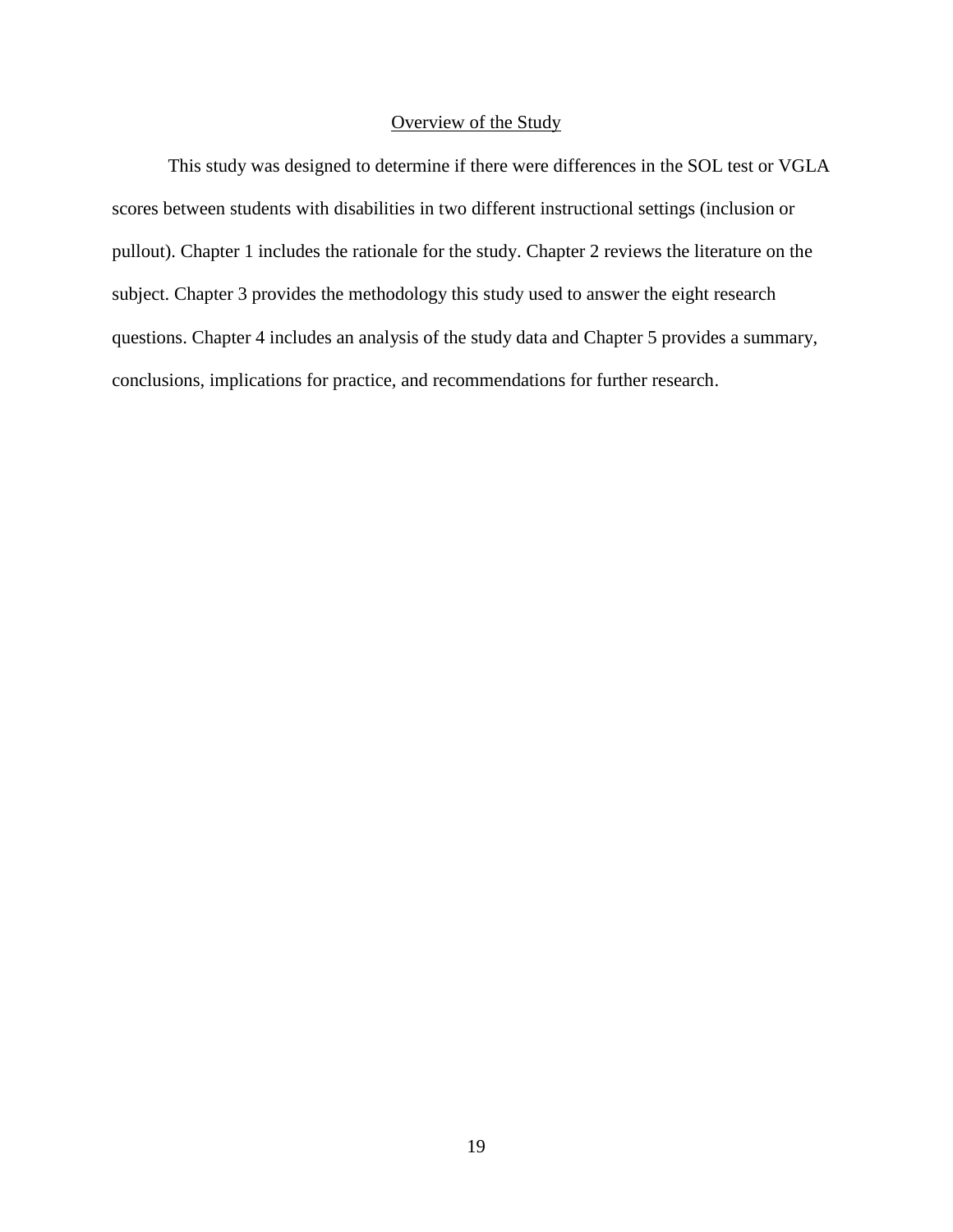#### CHAPTER 2

#### LITERATURE REVIEW

The purpose of this ex post facto quantitative study was to determine if there were differences in the SOL test or VGLA scores between students with disabilities in two different instructional settings (inclusion or pullout). This chapter reviews the literature on the subject of inclusion. Six topics are discussed:

- 1. The historical context of special education in the United States;
- 2. Inclusion and pullout settings;
- 3. Different methods of providing educational services for students with disabilities in the general education classroom;
- 4. Arguments for inclusion;
- 5. Past research on the effects of special educational placement on learner outcomes; and
- 6. Alignment of the VGLA assessment to that of the SOL assessment and the Virginia Standards of Learning.

#### Historical Perspective

The lineage of current special education doctrine can be traced back to the United States Supreme Court case of *Brown v. Board of Education* in 1954. In 1951, 13 parents filed suit against the Topeka Board of Education in United States District Court calling for the school board to reverse its policy of segregating students into different schools based on race. The Topeka School Board argued that they were providing separate but equal education. During this landmark decision the United States Supreme Court unanimously ruled that the segregation of students based on race was unconstitutional. Years later the same argument would be used by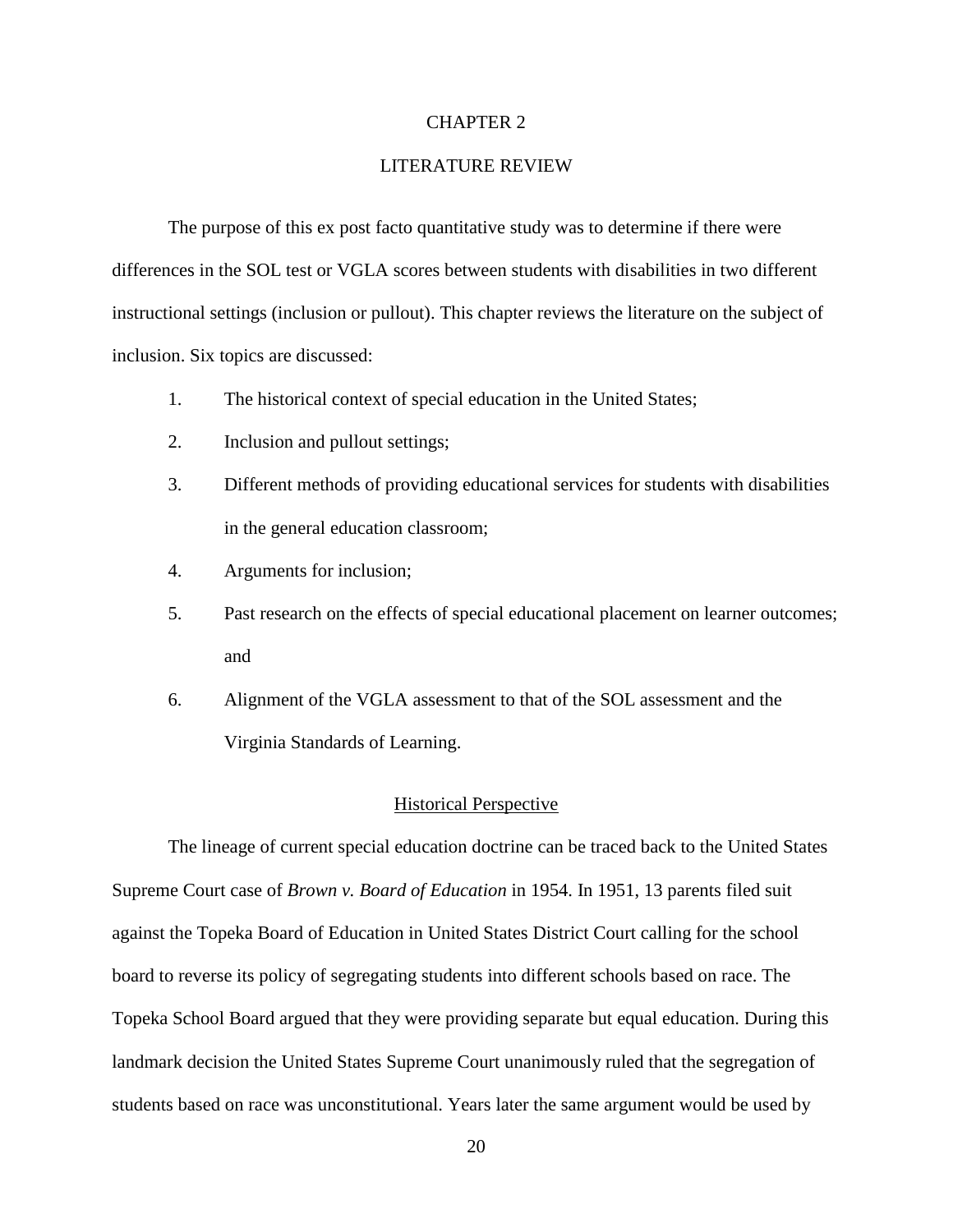proponents of students with disabilities to demand these students be served in the general education classroom (Villa & Thousand, 1995).

The Elementary and Secondary Education Act (ESEA) of 1965 (PL 89-10) was initially enacted to promote achievement among low-income students through formula grants to states; the initial law did not, however, specifically address students with disabilities (Rees, 1999). In the years following this legislation, several amendments were made that specifically addressed the needs of students with disabilities. In the ESEA Amendments of 1965 (PL 89-313), state institutions and state operated schools were authorized to use federal funding to help educate students with disabilities. The ESEA Amendments of 1966 (PL 89-750) allowed federal funds to be used for the education of students with disabilities at the local school level rather than just state operated schools and programs. Two years later, the ESEA Amendments of 1968 (PL 90- 247) established a set of programs to improve and expand special education services to students with disabilities. The ESEA Amendments of 1970 (PL 91-230), also known as the Education of the Handicapped Act (EHA, 1975) created a new section of the federal grant program known as Title VI, which is still in effect as the special education section of the ESEA grant (Parents United Together, 2012). EHA provided federal funding to colleges to train special education teachers and to regional resource centers to provide technical assistance to schools for students with disabilities. The law was later amended to require all schools that received federal funds to provide services for students in this subgroup (Katsiyannis, Yell, & Bradley, 2001).

The Education for All Handicapped Children Act (EAHCA) of 1975 (PL 94-142) mandated that all students with disabilities be provided a free appropriate education. Prior to 1975, Congress reported that almost two million students with disabilities did not receive any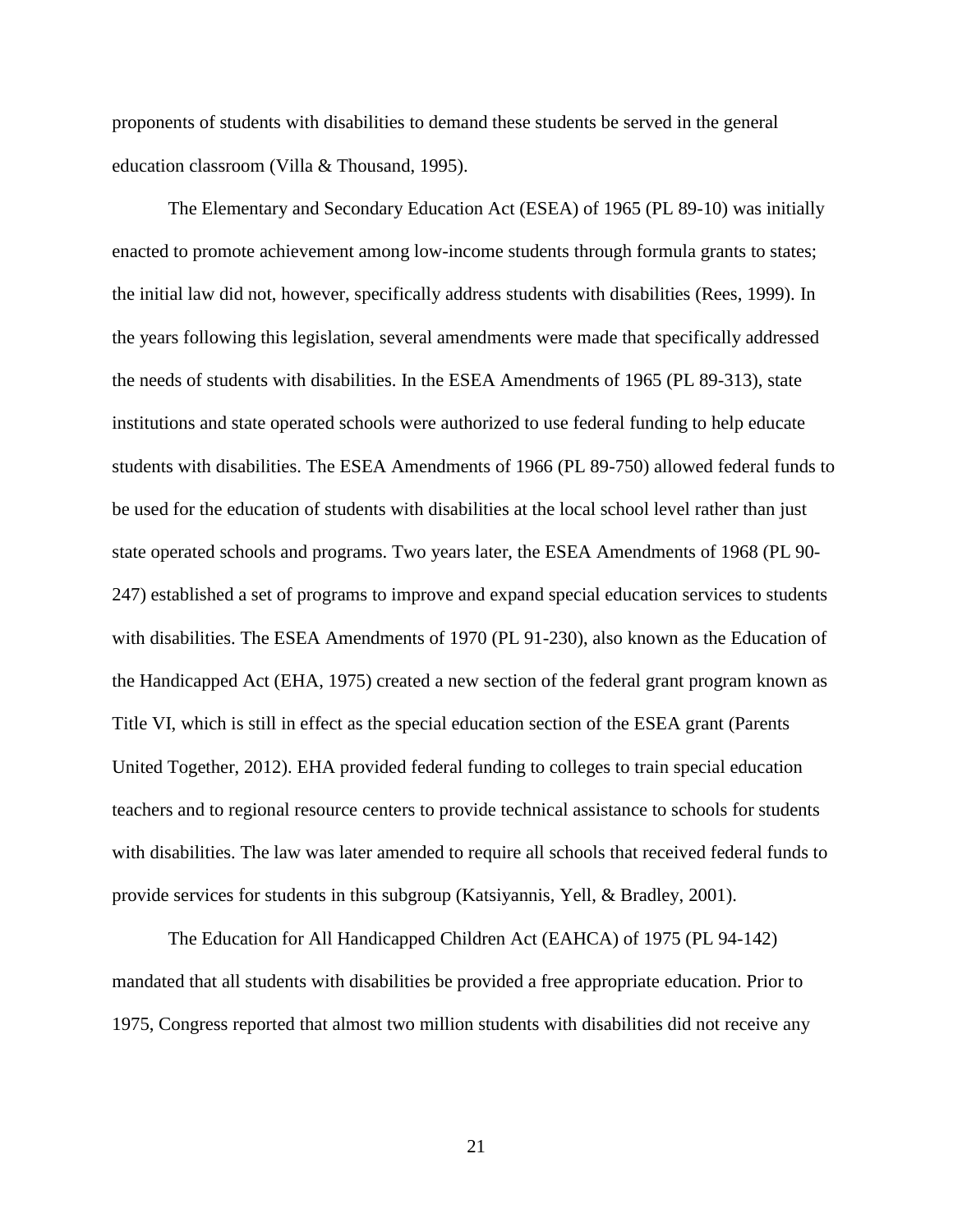educational services and 3,000,000 students with disabilities did not receive appropriate educational services (Katsiyannis et al., 2001).

The Education for All Handicapped Children Act (1975) provided four areas of rights for students with disabilities. 1) EAHCA provided that all students with disabilities would receive a free appropriate public education (FAPE). 2) The rights of students with disabilities and their parents were protected under the law. 3) The law contained provisions to help state and local educational agencies offer services to students with disabilities. 4) The final purpose of EAHCA was to assess the efficacy of providing services for the students (Education for All Handicapped Children Act, 1975).

PL 98-199, The Education of the Handicapped Act Amendments of 1983, established a program to ensure students with disabilities would be able to transition into work after they finished their formal schooling. It also provided parent training and information services. This act provided resources for research in early intervention and early childhood special education services. Three years later the Education of the Handicapped Act Amendments of 1986 (PL 99- 457) required that states and public local education agencies provide early intervention services to preschool age children (Parents United Together, 2012).

*Daniel R.R. v. State of Texas Board of Education* (1989) established three questions that IEP teams must consider when deciding placement of a student with disabilities:

- 1. Could the student in question receive educational and non educational benefits from a placement in the general curriculum?
- 2. Will the student's placement provide a balance of special education and regular education benefits?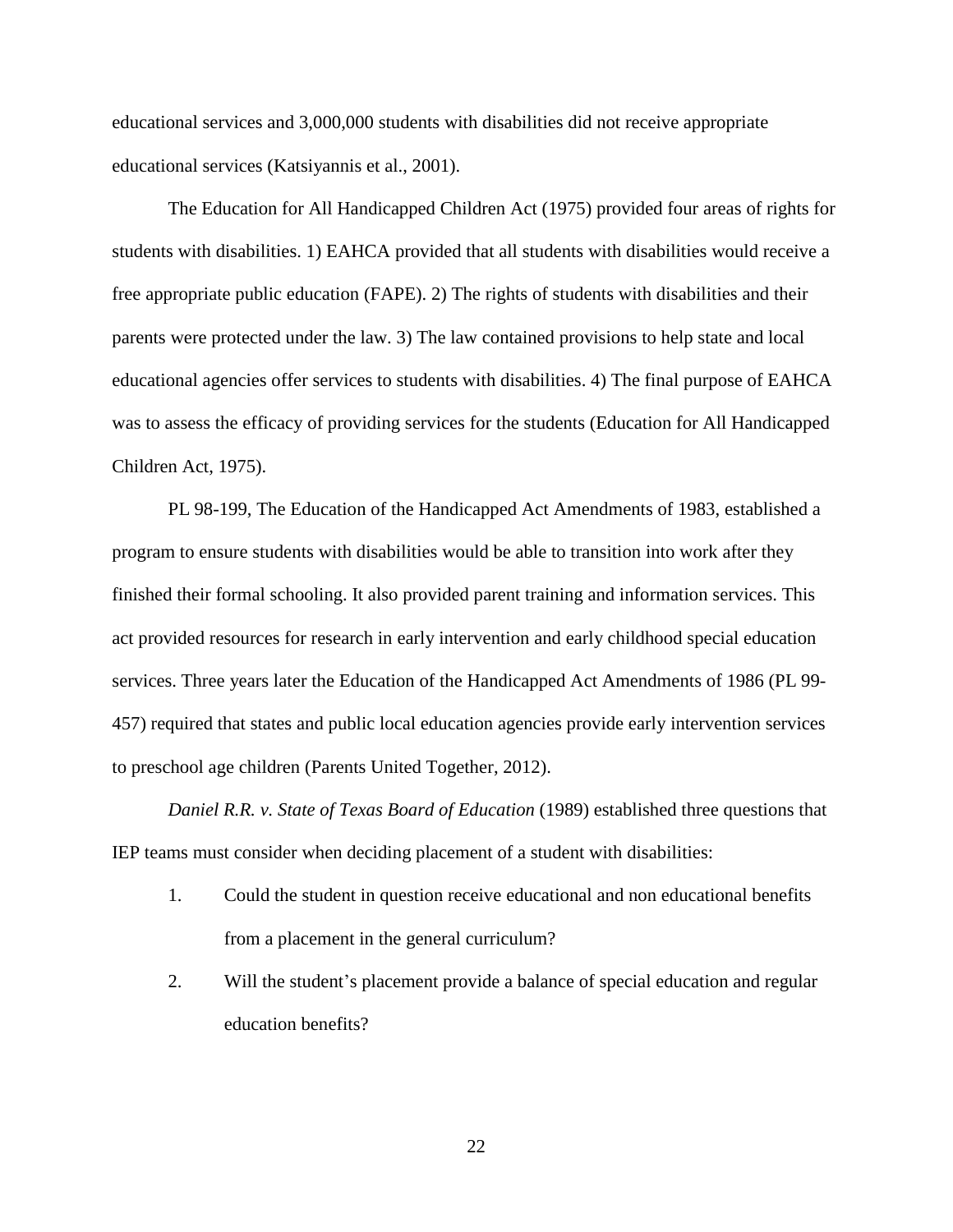3. What are the effects of the placement of the student with disabilities on other children in the class?

The Individuals with Disabilities Education Act Amendments (IDEA) of 1990, PL 101- 467, forced schools to provide students with disabilities educational services in general education classrooms whenever possible. A milestone in providing students with disabilities a higher quality education came with the Individuals with Disabilities Education Act Amendments (IDEA) of 1997. The amendments required states to assess the academic progress of students identified as disabled. Since this provision the achievement of students with disabilities gained greater importance. The amendments of 1997 paved the way for improvement in the education of students with disabilities (Thurlow, 2002).

The No Child Left Behind Act of 2001 (NCLB, 2002) officially prohibited public education from excusing substandard performance by students with disabilities. The act created four subgroups for achievement reporting (students with disabilities, limited English proficient, low socioeconomic status, and minorities). The act requires that 95% of all students with disabilities be tested on state assessment and that students with disabilities as a subgroup must meet benchmark pass rates that will rise each school year until 2013-2014. By that time all students will be expected to meet the minimum standards of education set forth in state requirements (Virginia Department of Education, 2003).

#### Inclusion and Pullout

Federal law dictated that,

To the maximum extent appropriate, children with disabilities, including children in public or private institutions or other care facilities, are educated with children who are not disabled, and special classes, separate schooling, or other removal of children with disabilities from the regular educational environment occurs only when the nature or severity of the disability of a child is such that education in regular classes with the use of supplementary aids and services cannot be achieved satisfactorily. (IDEA, 2004, p. 31)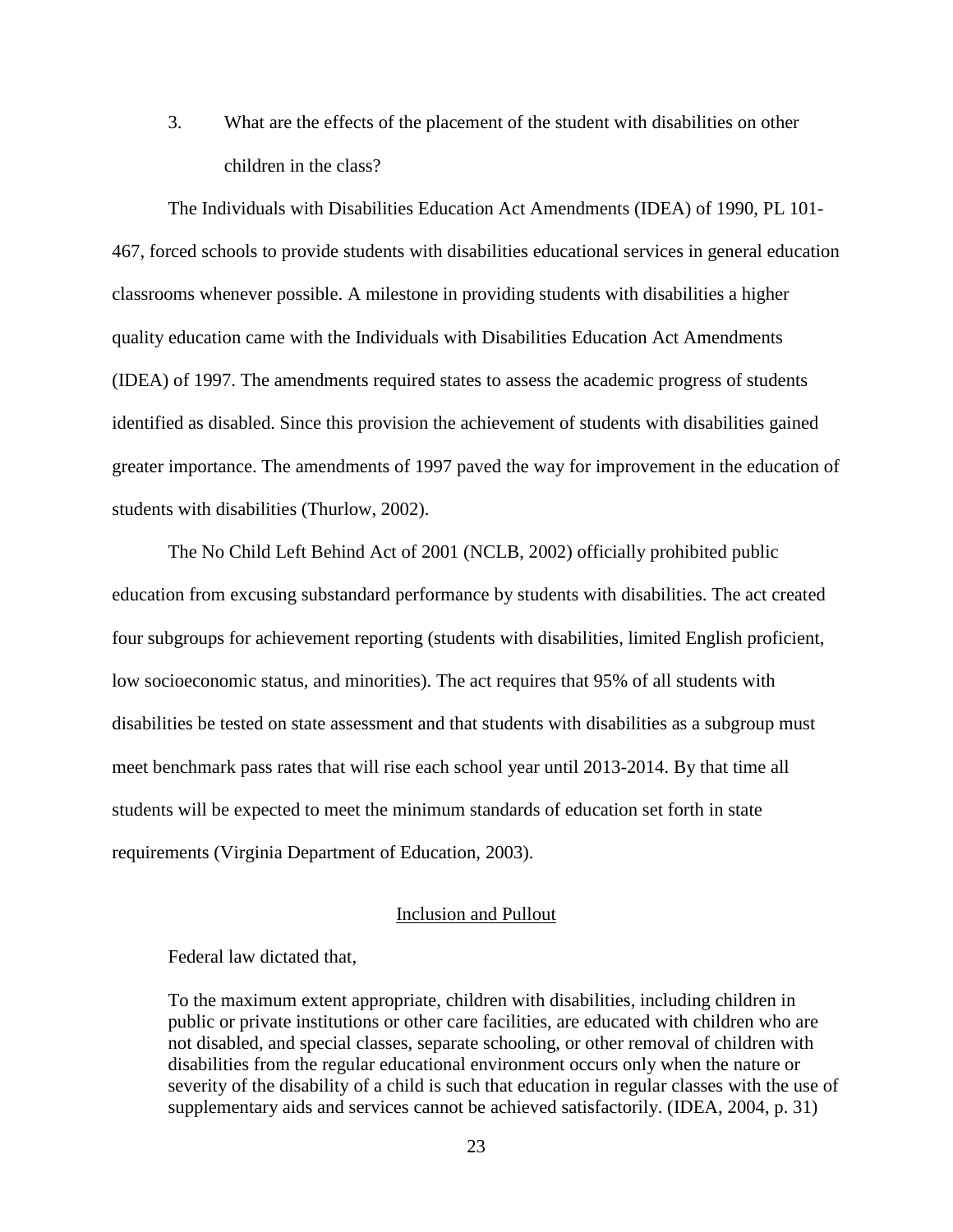This was not always the case. In a statement to Congress in 2002 the US Department of Education reported that during the 1984-1985 school year of children with disabilities aged 6 through 21 approximately 24.6% were educated in a general education classroom 79% or more of the school day. During the 1999-2000 school year, this percent rose from 24.6 to 47.3 of students with disabilities. According to this information the instruction students with disabilities received in the general education classroom was on the rise.

McLeskey, Henry, and Axelrod (1999) reported on the placement of students with disabilities over a period of 6 years. From the 1988-1989 school year to the 1994-1995 school year, the cumulative placement rate of students with learning disabilities in the general educational setting rose 150%. It is important to note that the overall student with learning disabilities population increased more than 20% over the 20-year period prior to 2000 while the entire student population grew only 6%.

Idol (1997) defined inclusion as providing all educational services to students with disabilities in a general educational setting. This included general curriculum instruction as well as special education and related services. Keefe and Davis (1998) expanded the definition, adding that inclusion also meant that children with disabilities should be educated in their neighborhood schools. In an inclusive setting students with disabilities would not be segregated from their nondisabled peers. This provided the least restrictive setting for any student with disabilities.

Inclusion changed the roles in the education of students with disabilities. Ferguson and Ralph (1996) wrote there was a shift toward uniting the parallel systems of special education and general education in order for both to work collaboratively toward a common goal, providing a quality education to students with disabilities. The authors also noted this presented a major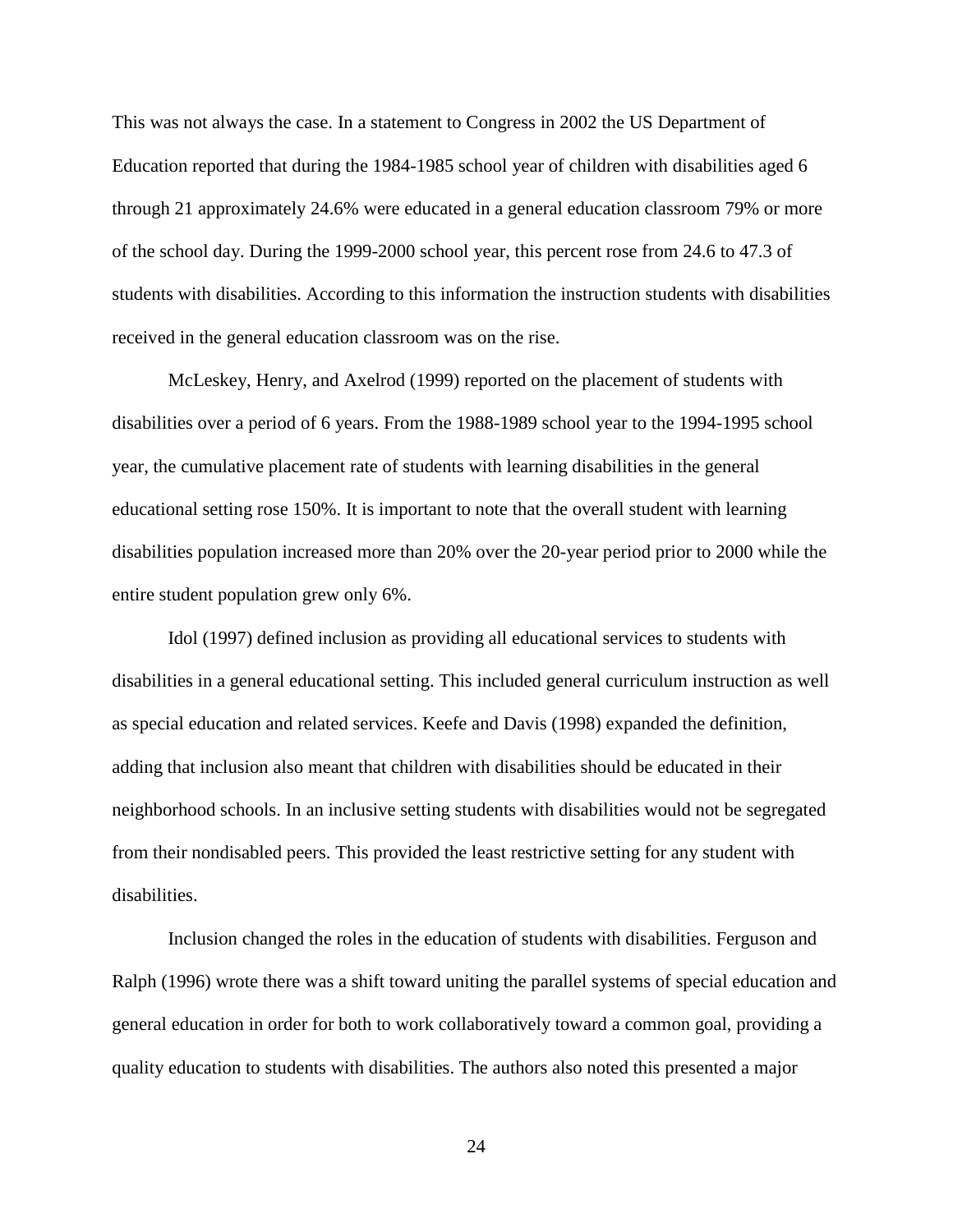change for both types of teacher but that it was especially problematic for special education teachers because they lost their classrooms and, thus, their traditional identity in the exchange (Ferguson & Ralph, 1996).

King (2003) posited that the inclusive classroom in many schools was a midpoint between the special education classroom and the general education classroom. In this instance the classroom contained both disabled and nondisabled students. The general curriculum was taught but with special supports in place for students with disabilities. In these schools there might be only one or two classrooms considered inclusive for a given grade level.

Different models of staffing inclusion existed in the classroom. One model was collaborative or coteaching. In this model a general education teacher was paired with a special education teacher (Amerman & Fleres, 2003). In the collaborative model teachers shared equal responsibilities for the classroom from discipline and instructional delivery to planning and grading. Amerman and Fleres (2003) pointed out that even though the special education teacher was the educational specialist and the general education teacher was the content specialist the special education teacher must be knowledgeable about the curriculum.

In another model of the inclusive classroom general education teachers bore the brunt of providing services to students with disabilities (Schulte, Osborne, & Erchul, 1998). In that model the curriculum could be modified to meet the needs of students with disabilities. Likewise, testing modifications could be made according to a student's IEP. The role of the special education teacher in this model became that of case manager handling the paperwork associated with special education, consulting with the general education teacher to ascertain the needs of the child, and providing support in instructing the students with disabilities (Schulte et al., 1998).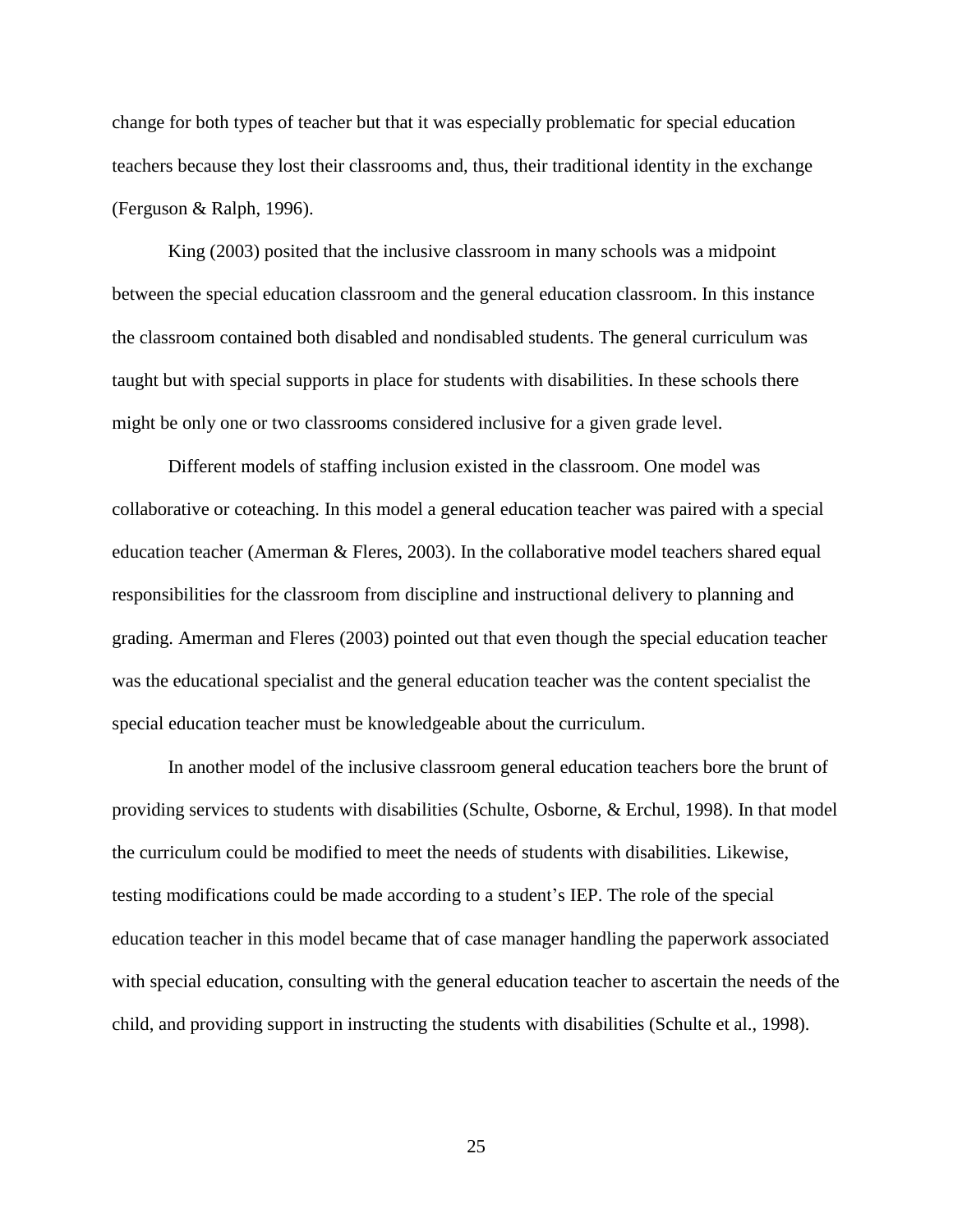The more traditional representation of special education was the pullout model. In this form of special education students with disabilities were educated in a special education setting apart from their nondisabled peers. McLeskey et al. (1999) defined the varying degrees of pullout: 1)The resource room was a setting in which students received special education instruction from 21% to 60% of the school day; 2) A separate class was a setting in which students received special education instruction for more than 60% of the school day; and 3) A separate school was a setting apart from the home school that could be a day school, a residential placement, or a homebound or hospital placement that a student would attend for more than 50% of the school day.

As there were arguments for inclusion, there were also those who argued for the pullout placement of students with disabilities. Rea, McLaughlin, and Walther-Thomas (2003) stated that often the general education classroom could not meet the specialized needs of students with disabilities. Further, school administrators promoted inclusion only as a cost saving measure because one special education teacher could service a larger caseload in this model and there would be need for fewer classrooms.

Klinger, Vaughn, Hughes, Schumm, and Elbau (1998) pointed out that IDEA provided for pullout programs as an optional placement for students with disabilities providing there was an available continuum of services to provide for each student with disabilities. The authors noted that some students with disabilities who were placed in the general education classrooms made only slight progress in reading despite much training and professional development invested in the general education teachers in this area.

Albrecht and Joles (2003) wrote that if students could progress in the general education setting, they would not be disabled. The authors wrote that expecting a student with disabilities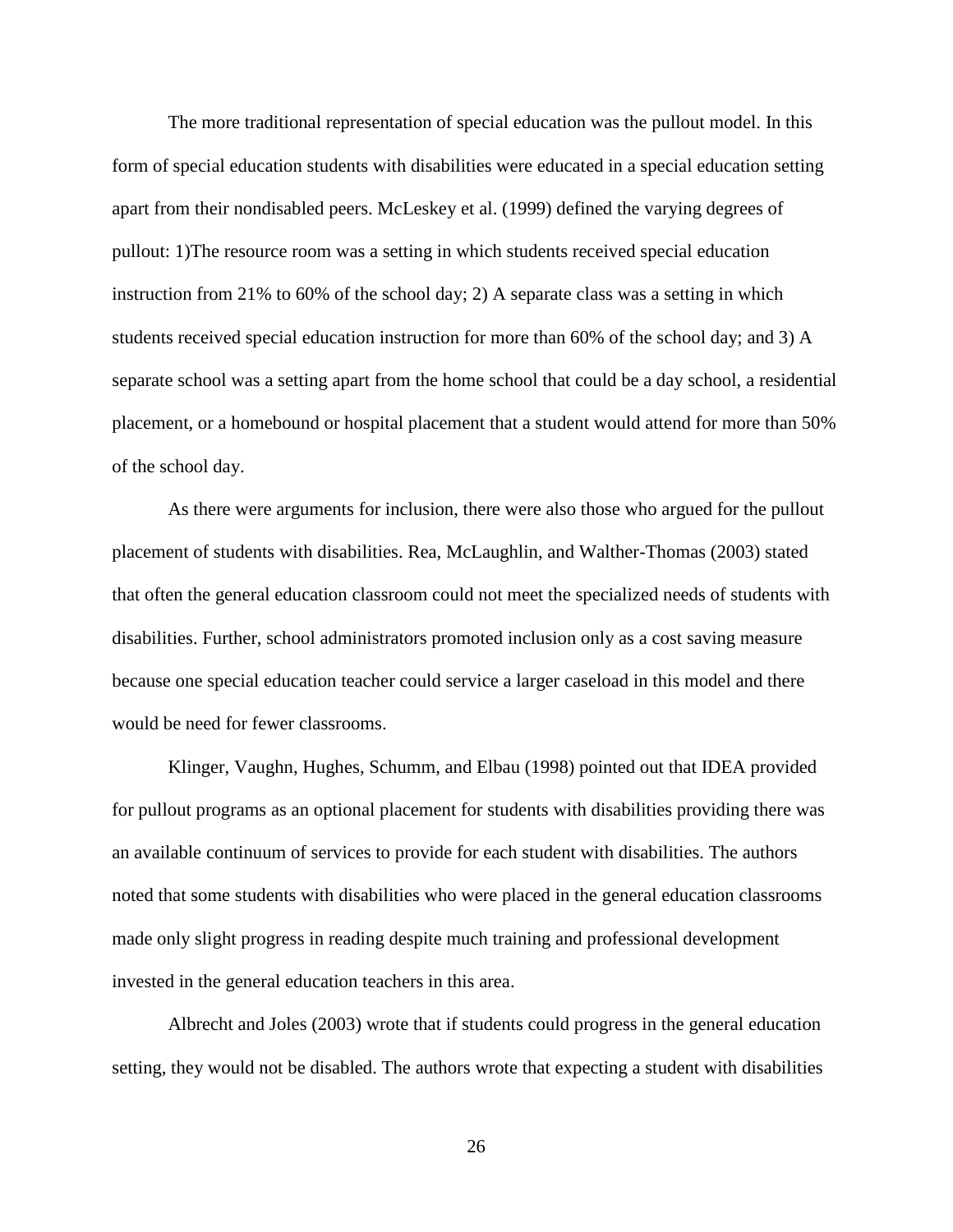to participate in the same curriculum and be tested using the same standardized tests as their nondisabled peers was, in fact, discrimination in the education of students with disabilities called for specialized services not otherwise available in the general curriculum.

#### Arguments for Inclusion

Although a historical basis of special education pertaining to the topic of inclusion was founded, it still left unanswered why there was such a push for students with disabilities to receive their education in a setting with nondisabled peers. In this review of the literature several laws have been cited that provide a legal basis for including students with disabilities in the general curriculum. However, there are other points of view.

One of the first arguments for allowing students with disabilities to participate in the general curriculum came from a court case about equal educational opportunities. *Brown v. Board of Education of Topeka* (1954) gave credence to the cause of inclusion for students with disabilities.

Another argument in favor of allowing students with disabilities to be educated with their nondisabled peers was that of social interaction. Many have noted that both groups benefit from this practice. Geisthardt and Munsch (1996) posited that students with disabilities needed social interaction with nondisabled peers to develop friendships, leadership skills, and social competency. These skills offered students with disabilities the tools they needed to function socially both in school and in the community (Geisthardt & Munsch, 1996).

The trend to foster diversity in schools was also a factor in allowing students with disabilities to be educated with their nondisabled peers. Normally, when considering diversity issues one usually thinks of race, gender, and religion; however, disabilities also created differences among students. Separate services for students with disabilities provided a context to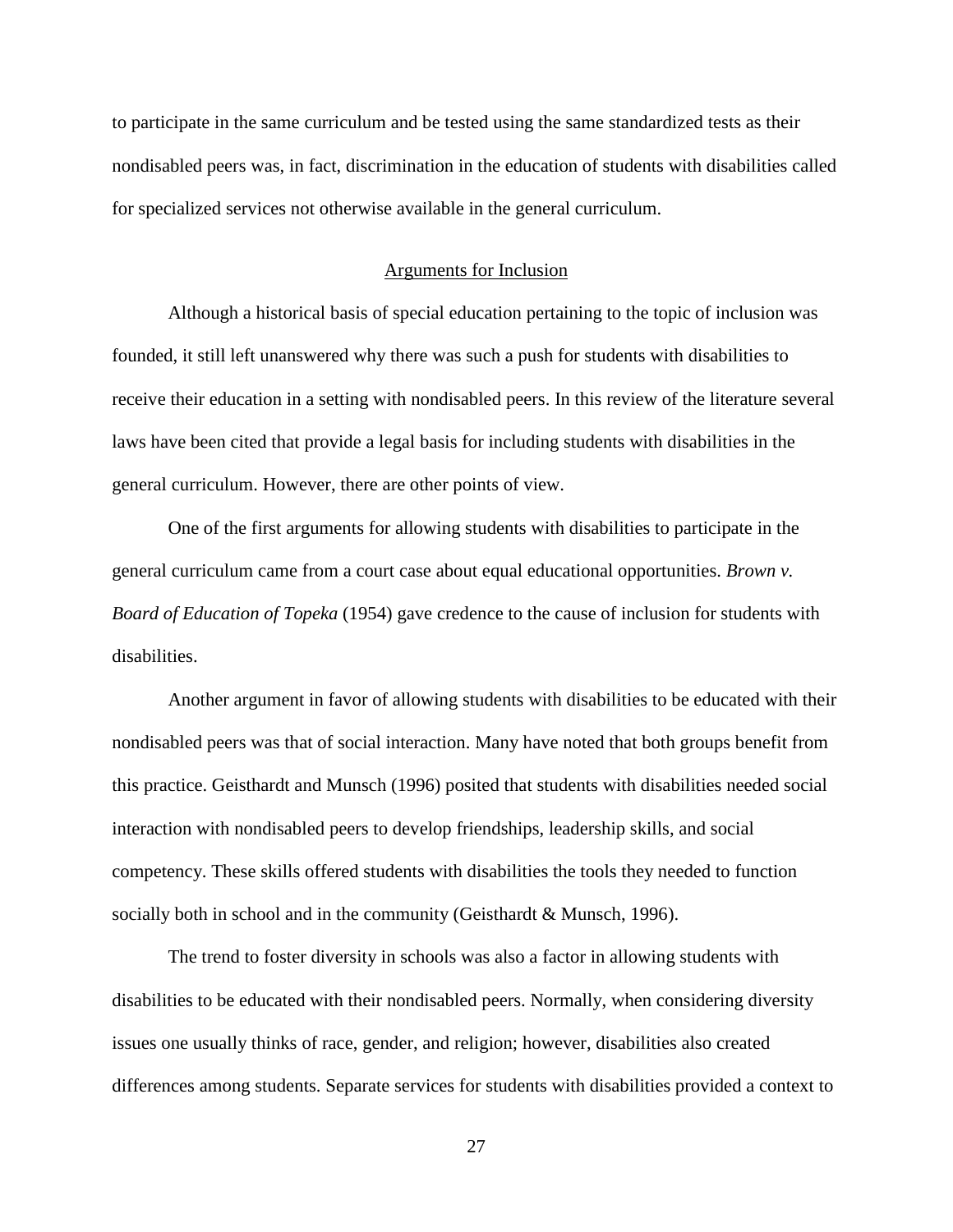exclude students who were culturally and linguistically on the fringe of mainstream society (Patton, 1998; President's Commission on Excellence in Special Education, 2002; Pugach & Seidl, 1995). Researchers noted that students with disabilities were frequently eligible to receive special educational services due to their diverse conditions. Banks and Banks (2001) wrote that schools needed a multicultural value system that caused no group to be privileged over another. Nieto (1992) also echoed the idea that diverse groups could benefit one another in an educational setting. He noted that schools must foster diversity in order to create new learning interaction. In addition was the realization that special education had not been entirely effective. The President's Commission on Excellence in Special Education (2002) made several negative comments on the prior state of special education in the country. The report stated that students with disabilities were twice as likely to drop out of high school as were nondisabled students. Proportionally, fewer students with disabilities were enrolled in higher education.

The final argument for including students with disabilities with their nondisabled peers in the general education classroom was that of student achievement. The No Child Left Behind Act of 2001 (2002) mandates that students with disabilities achieve educational proficiency at the same rate as students without disabilities.

The Virginia Department of Education (2007) annually publishes a *Special Education Performance Report*. Among other indicators the document reports the percentage of students with disabilities who were removed from a regular education setting for less than 21% of the day as well as those removed from the general education setting more than 60% of the day. The Virginia Department of Education set a goal to comply with IDEA by reducing the number of children removed from the general education classroom (Virginia Department of Education, 2007).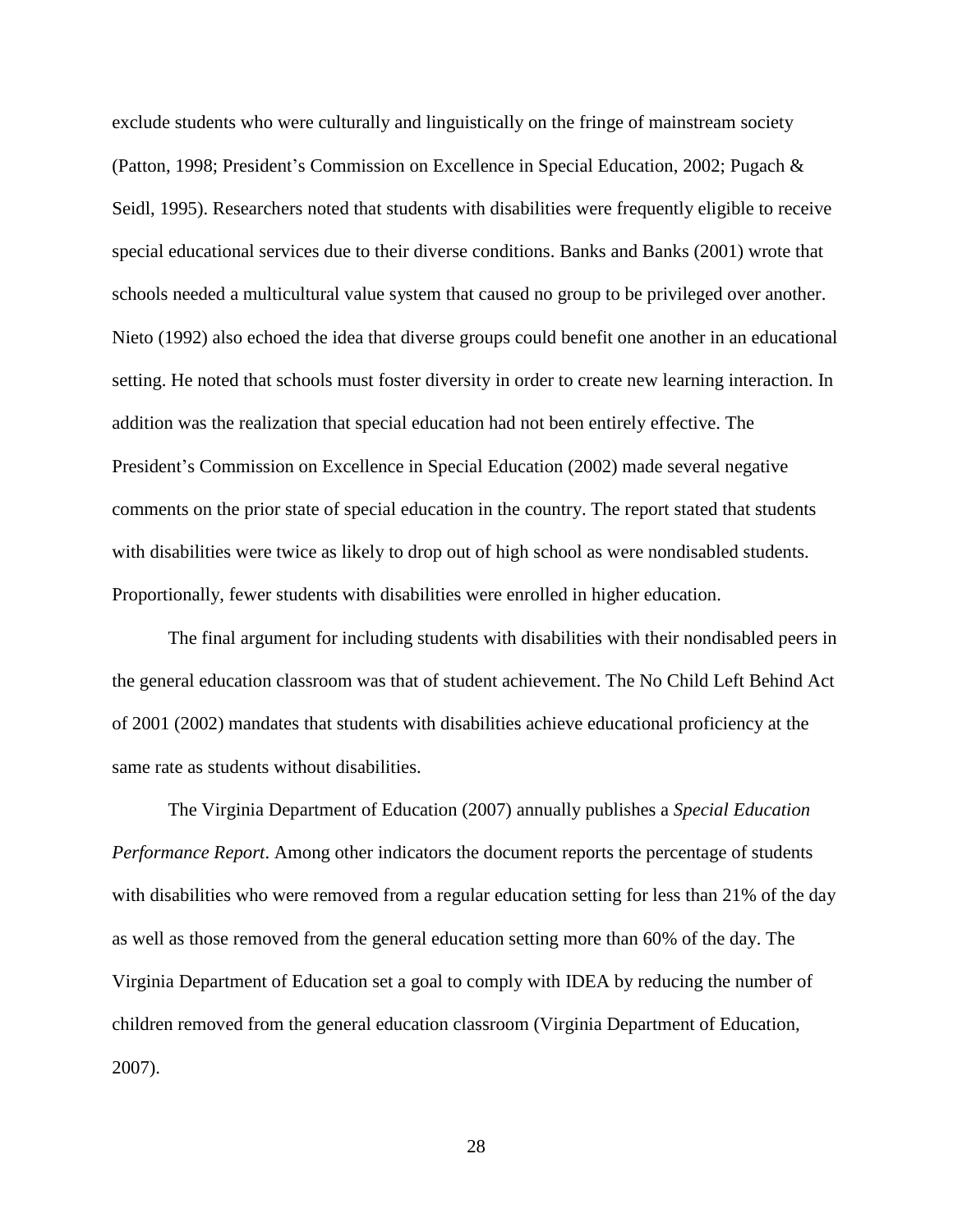#### Studies on Educational Placement

There have been many studies on the efficacy of different special educational placements and teaching strategies on student achievement. Of 24 studies reviewed that were conducted between 1995 and 2007, 10 found that providing inclusive classroom settings to students with learning disabilities increased student achievement (Battista, 1999; Brewton, 2005; Brown-Abdelmageed, 2007; Emmendorfer, 2004; Hall, 1997; Johnson, 2007; Miller, 2003; Rauch, 2002; Ritter, 1999; Siegel, 2007). Seven studies of the 24 reported no difference in the academic achievement of students with disabilities in the inclusive or special education resource setting (Beam, 2005; Berman, 2000; Eskin, 1999; Gale, 2005; Nichols, 1996; Popp, 2001; Redmon, 2007). One meta-analysis noted a negative result in academic achievement for students with disabilities in an inclusive setting compared to their peers in a special education setting (Zigmond et al., 1995). And the final six studies were designed to discover instructional strategies used in inclusive classrooms (Bayer, 2003; Jones, 2005; Nott, 1999; Smith, 2005; Webb-Kidd, 1996; West 1999).

Of the 10 studies that noted a positive correlation between providing services to students with disabilities in the general education setting and student achievement, there were 3,524 students comprising the collective sample size. The sample size for individual studies ranged from five students in Miller's (2003) study to 1,560 students in Brewton's (2005) study. Brewton compared the math achievement of students without disabilities who were taught in inclusive classrooms and concluded that nondisabled students in the inclusive classrooms outscored their peers in the general education classroom. Brewton (2005) concluded that the differences were the result of a second collaborative teacher in the inclusive classroom that allowed for small group instruction and more individualized instruction.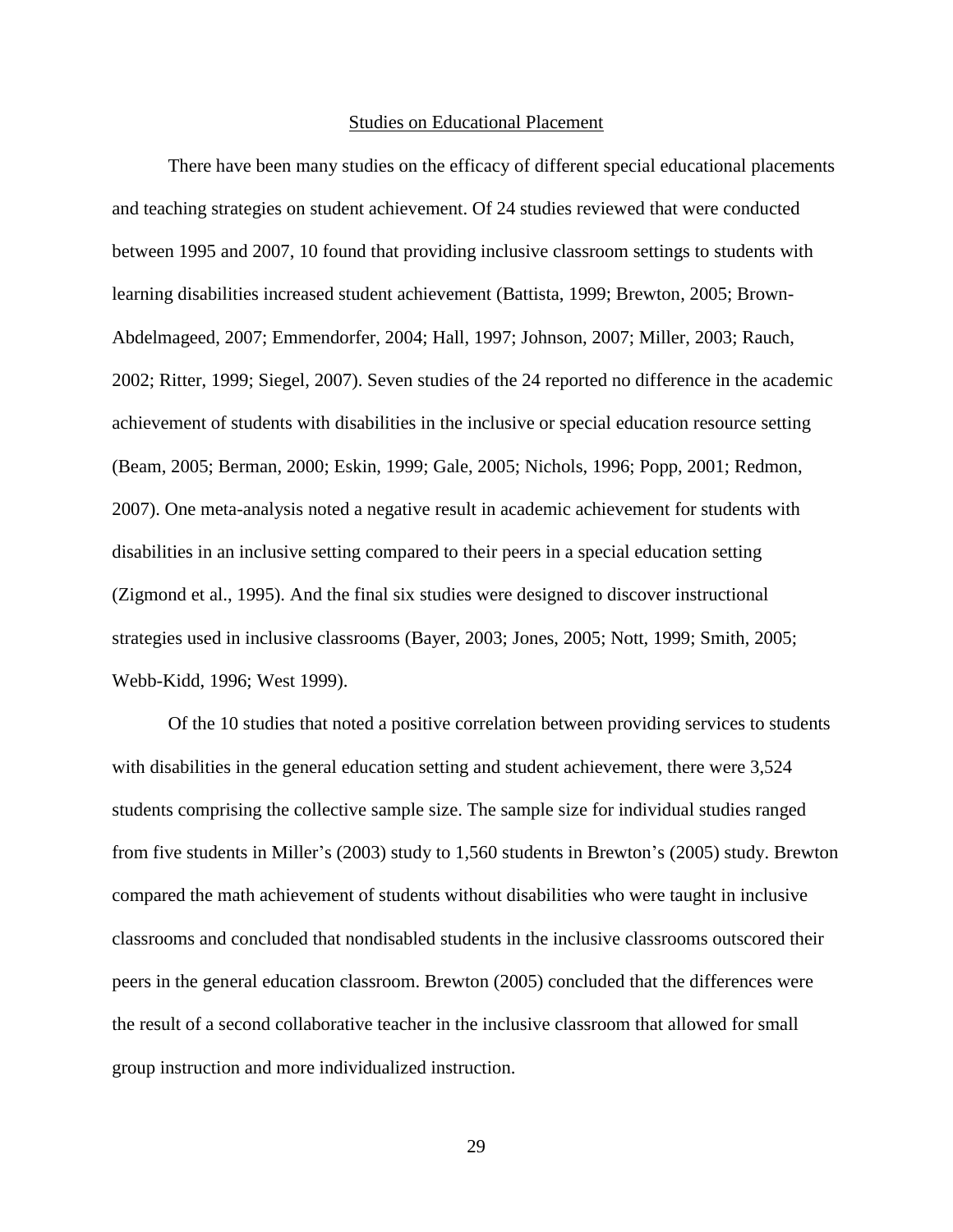Emmendorfer (2004) reviewed the scores of different groups of children on the Missouri Assessment Program (MAP). The groups compared in this study included third and seventh grade students during the 1999-2000 school year in southeast Missouri, including students with learning disabilities in inclusive programs, students with learning disabilities in special education settings, and students without learning disabilities. Emmendorfer determined if there was a difference between the MAP test scores of students with disabilities and the scores of nondisabled students in third and seventh grade. The researcher compared the achievement of students with learning disabilities who were placed in varying degrees of pullout and inclusion. Students were categorized based on the amount of time each day they did not participate in the general curriculum, from 0-20% of the school day, from 21%-59% of the school day, and more than 60% of the school day. Emmendorfer found that students with disabilities who were in the general education classes more often scored higher on state assessments than students with disabilities who were in the general education classroom less often. However, there was a significant difference between the test scores of disabled and nondisabled students with the second group posting higher scores.

Miller (2003) directly compared the academic achievement of students with disabilities who were taught in a general educational setting versus those taught in a traditional selfcontained setting. He used the Woodcock-Johnson Revised and Woodcock-Johnson III test scores of achievement from the students' initial placement in special education and the scores from the same children in the sixth grade. Miller reported that children who received instruction in the general education classroom consistently outperformed their peers who received their instruction in the special education classroom in both Broad Reading and Broad Math. Additionally, the scores of students who received instruction in a special education setting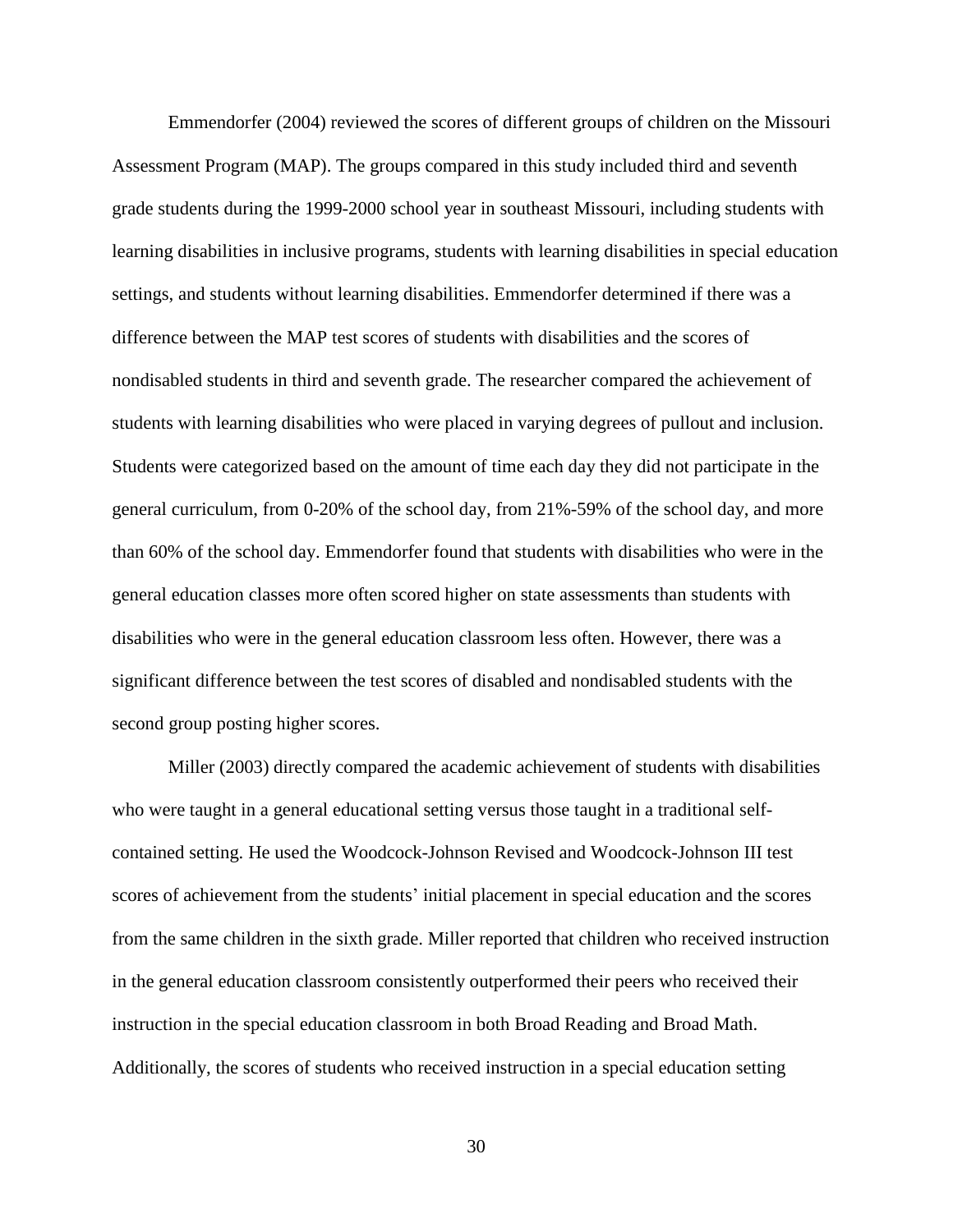actually regressed in Broad Writing, Broad Reading, and Broad Math. The Broad Writing scores of students in an inclusive setting also declined but not to the extent of those students who were educated in the special educational setting.

Hall (1997) studied the relationship between the number of hours a student with learning disabilities spent in the general education classroom and the academic achievement of those students. The achievement of 89 students with disabilities was tracked for 3 years. Hall tried to control for demographic differences that might affect the outcome of the variable - hours in general education classes. There were no significant differences among the demographic variables during some years whereas there were significant differences in socioeconomic status and school sites. As far as academic achievement was concerned those students with a higher IQ and more hours in the general education classroom outperformed students in reading and math with lower IQs and less time in the general education classroom.

Johnson (2007) tracked the academic performance of 27 students with learning disabilities in grades seven and eight for 2 years to determine the impact of inclusion on student achievement. The researcher found a significant positive correlation between the time spent in the general education classroom and standardized test scores. Conversely, there was a significant negative correlation in the time spent in the resource classroom and standardized test scores.

Ritter (1999) focused on fifth graders' achievement in traditional pullout classrooms and in inclusive settings. The researcher collected data for 160 different students, 40 each in the core areas of math and reading for pullout students, and 40 each in the core areas of math and reading for inclusion students. Ritter found a statistically significant difference in the achievement of students in the two placement options with those students in the inclusion classroom outperforming their peers in the pullout classroom.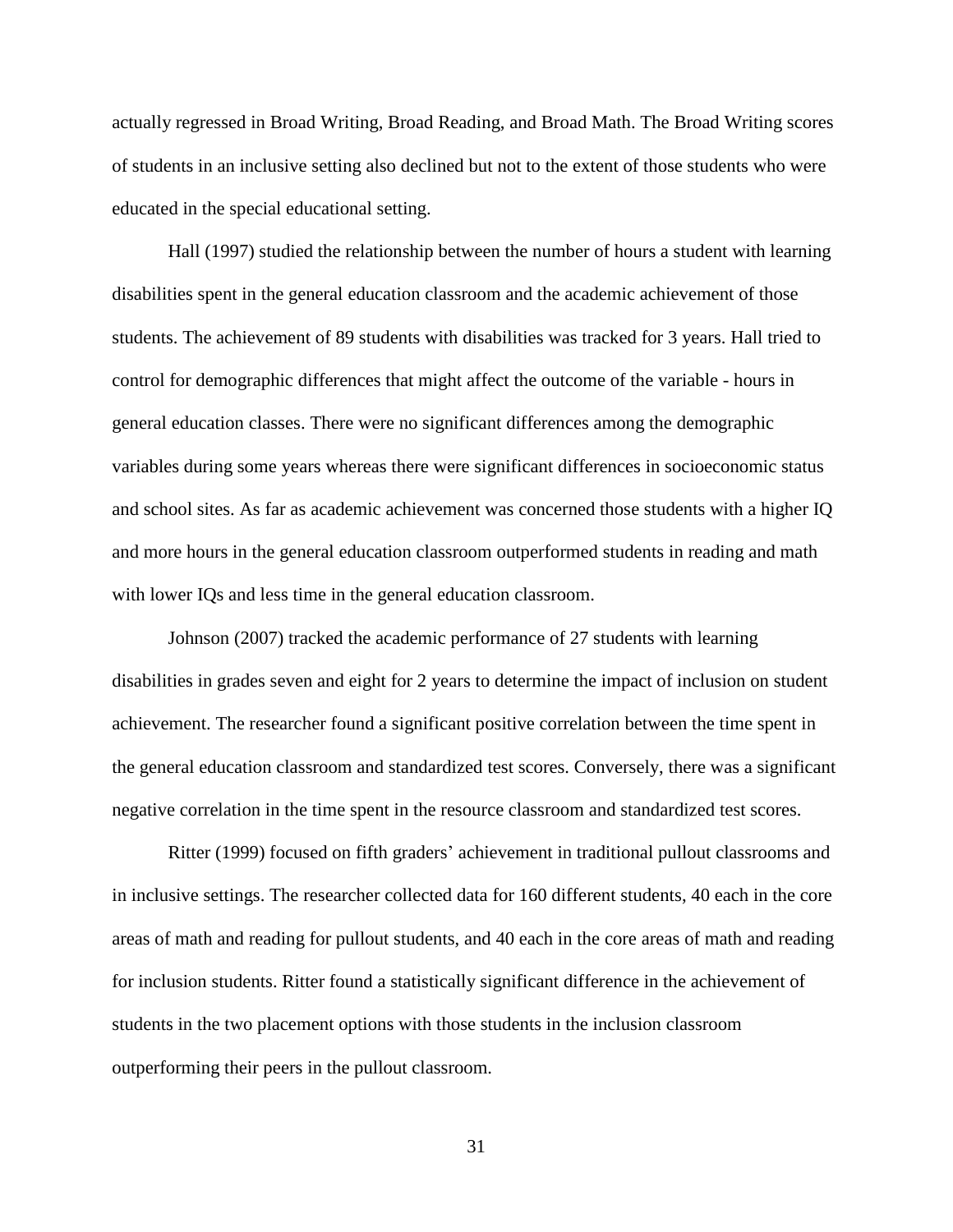In 2007 Brown-Abdelmageed measured the academic achievement in language arts of students with disabilities. The sample consisted of 465 students from two adjoining states; scores were compared longitudinally, examining individual student achievement increases from one year to the next. The results revealed that students with disabilities who were served in the inclusion classrooms scored higher than those students with disabilities who were served in the pullout program. Brown-Abdelmageed noted this trend was also true throughout the study period of 2004-2006. Additionally, it was suggested that additional resource support should be provided for those students enrolled in inclusion programs.

Siegel (2007) studied 1,090 students with various disabilities in grades 7 through 12 from six different schools to determine if student placement affected student achievement in reading and math as measured by the state standardized achievement testing. It is interesting to note that all schools included in the sample were *under review* according to the rules of No Child Left Behind (2002), which meant that those schools were underperforming. Siegel (2007) divided the sample of students by the amount of time they received specialized instruction outside the general education classroom: Placement A) Less than 21% of the school day, Placement B) Between 21% and 60% of the school day, and Placement C) More than 60% of the school day. There was a statistical difference between the placement A and placement C groups. The findings indicate that students who were included more in the general education curriculum outperformed those who were included less in the general education curriculum. Placement A students outperformed placement B students, and placement B students outperformed placement C students.

Rauch (2002) studied the effects of special education placements on academic achievement for 36 students with emotional disabilities. In this study the researcher compared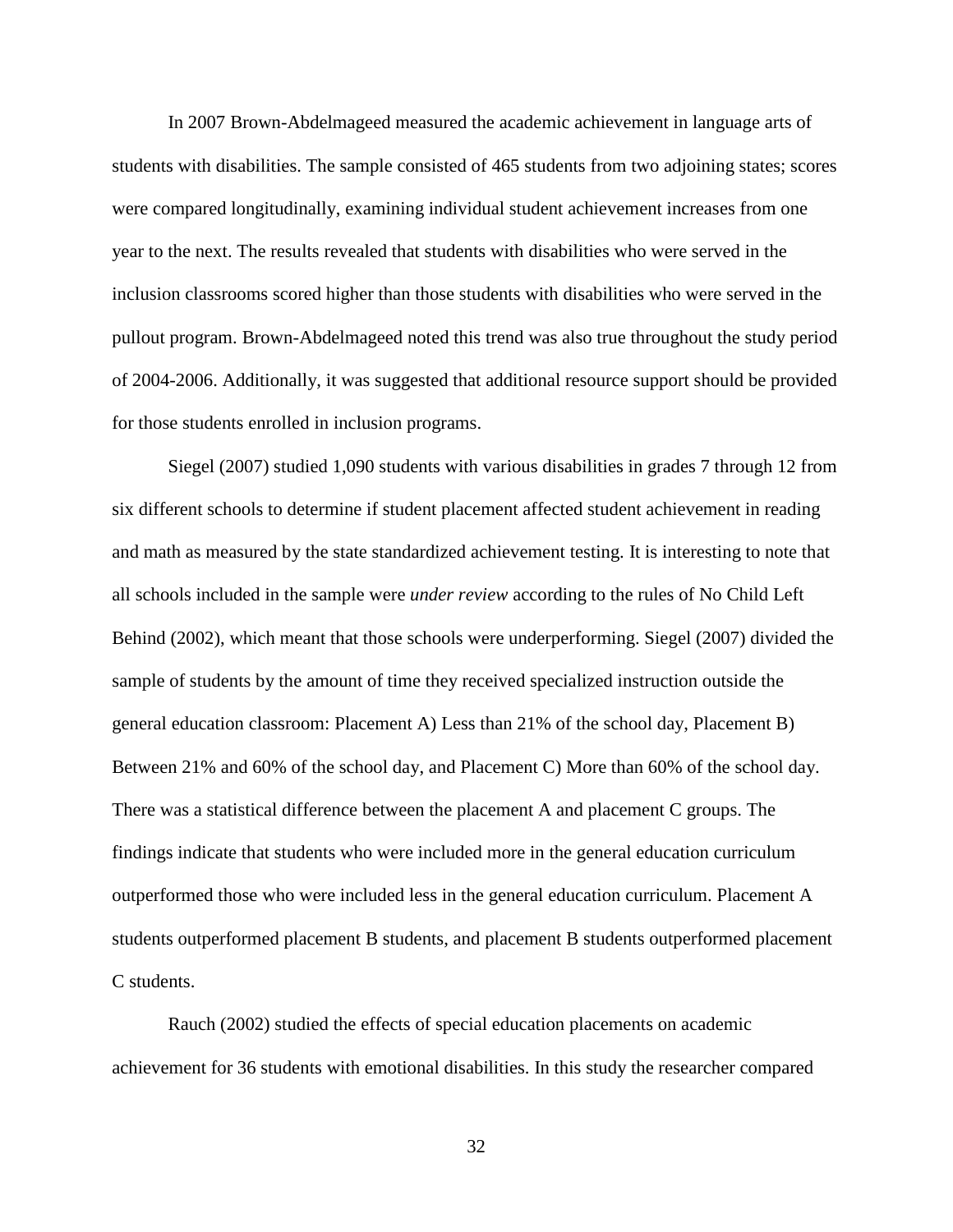pretest and posttest scores of children who were enrolled either in a segregated special education classroom or partially in the general education setting on the Wechsler Individual Achievement Test. Baseline scores of both groups showed there was no significant difference before treatments were applied. Twelve months later when achievement tests were re administered, statistical analysis showed no significant difference in the scores. Therefore, the achievement of students in the partially integrated group was no better than that of students in the segregated group.

Battista (1999) conducted a study to determine the academic impact of inclusion on sixth graders. Forty-three students with disabilities participated in the study with 32 placed in an inclusive setting. The Wechsler Individual Achievement Test measured academic achievement. Battista found that students with disabilities progressed equally well in reading whether placed in the resource room or in an inclusive setting. However, there was a significant difference in mathematical reasoning achievement between the two groups with students in the inclusive setting outperforming their peers in the resource room setting.

Eight studies with population samples totaling 773 students showed no difference in the achievement of students with disabilities concerning educational placement whether in the general education classroom or in the special education resource room; Eskin (1999) had the smallest sample size at 14, while Popp (2001) had the largest with 319.

Of particular interest to this dissertation research, Beam (2005) examined inclusion versus pullout in the elementary grades and the effects of these models on Virginia's SOL test results, on discipline for students with learning disabilities, and on the overall cost of the programs. Because only grades three and five participated in the SOL testing program at that time, the sample included 69 students with learning disabilities from one school division. The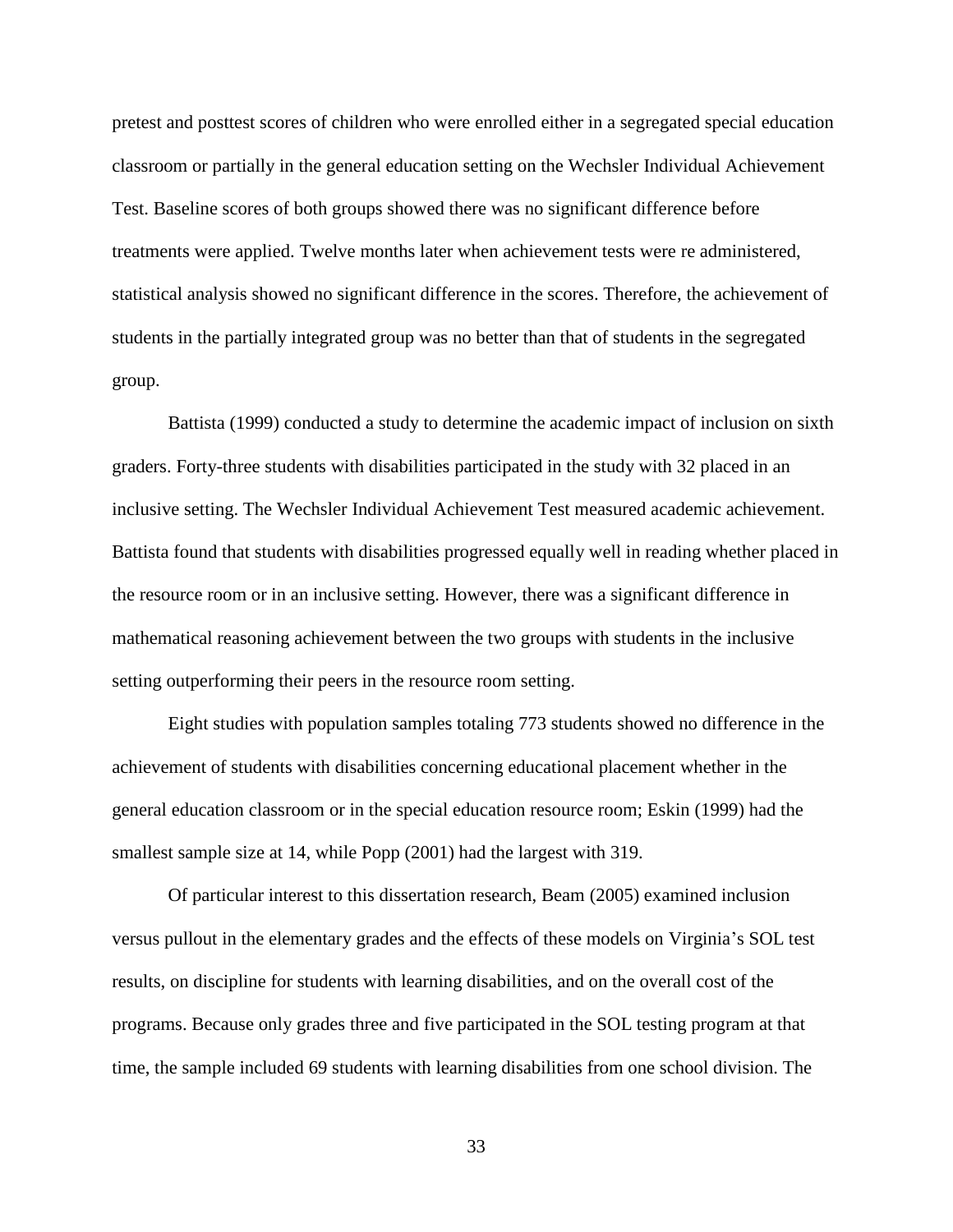data were obtained from the 2002-2003 school year. Beam defined inclusion as an educational model in which students with disabilities received educational services in a general education setting. Pullout was defined as a self-contained special education setting generally consisting of a small group of children with similar needs. Beam's findings indicated no significant difference in test scores or discipline infractions for students who were educated in an inclusive setting or students who were educated in a pullout setting. Beam (2005) noted this outcome was due to the small sample size; the researcher theorized that a larger sample might have produced greater differences.

Popp (2001) conducted a study specific to the Virginia Standards of Learning (SOL) test. The study involved test results from 319 students with specific learning disabilities. One research question of particular interest determined whether there was a difference in the SOL scores of third and fifth graders with specific learning disabilities in a co taught general education setting versus those who received educational services in pullout resource rooms. Also of interest, the study determined the instructional strategies used and to what extent in co taught classrooms. Popp defined a co taught educational setting as one in which a general education teacher planned and delivered instruction in conjunction with a special education teacher in a general education setting. A resource setting was defined as a means by which students with disabilities were removed from the general education setting in order to receive services to meet IEP goals and objectives. Popp reported that there were no statistical differences between either the pass rates or the scaled scores in reading and math for students who were educated in the co taught classrooms or in the resource room. As well, there were no differences in instructional strategies employed in the general classroom with or without co teaching (Popp, 2001).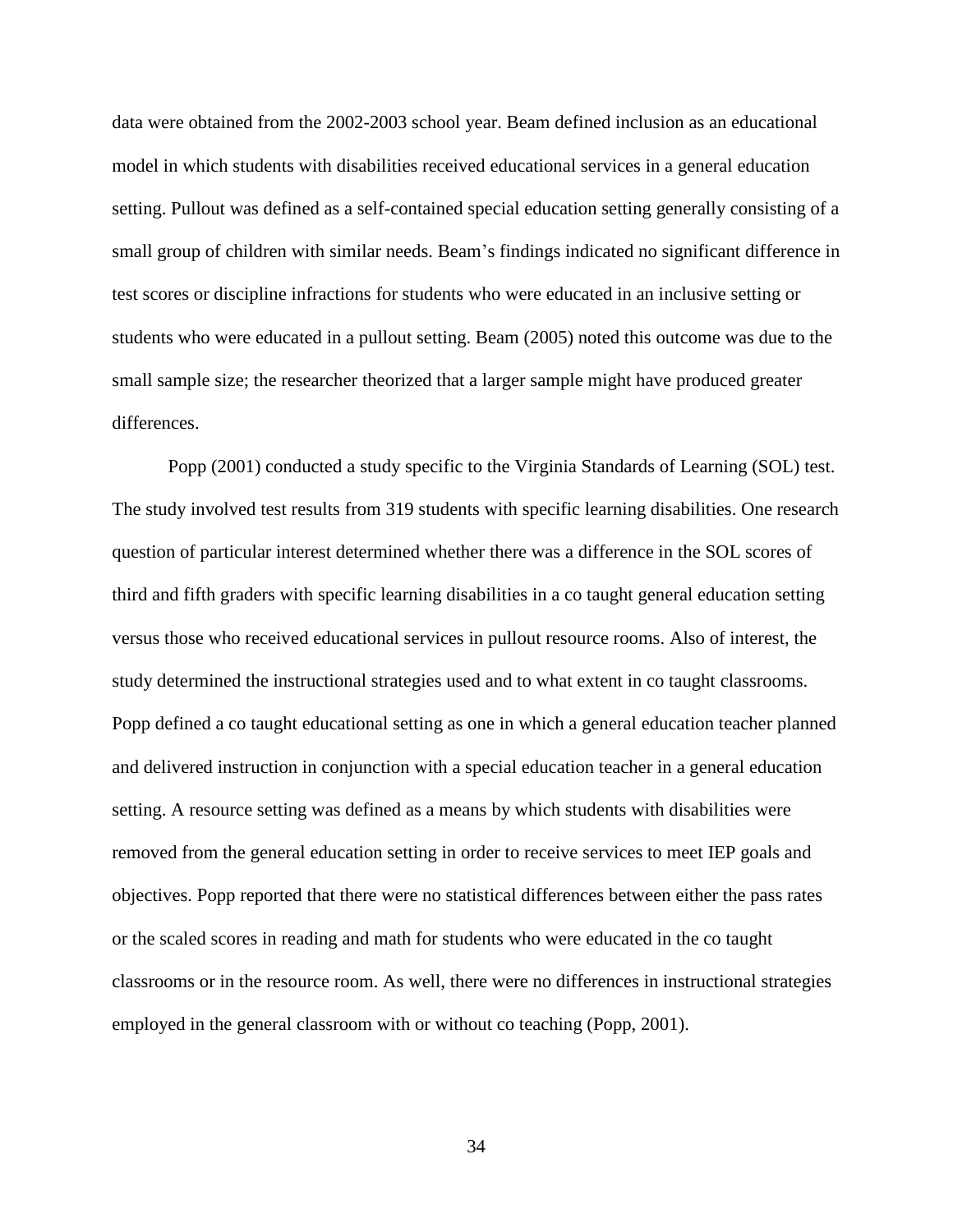Gale (2005) compared the effects of special education placement on the academic achievement of middle school students with specific learning disabilities. The sample consisted of 67 students some of whom received their instruction in the general education setting and others who received pullout services. Results of the study indicated no significant differences between the two groups on the SOL test. Gale suggested that finding no significant difference may have been due to the small sample size and that a larger sample might provide more power and better results. The manner in which different schools administered their special education programs might also provide insight into the inconclusive nature of this study. Gale (2005) noted that some schools used collaborative teaching and common planning times for general education teachers and special education teachers, whereas others did not.

Not all research on including students with disabilities in a general education curriculum was as positive for student outcomes as those discussed previously. Zigmond et al. (1995) reported on three multi-year studies conducted to ascertain the achievement of students with learning disabilities in inclusive settings. Researchers at the University of Pittsburgh conducted the first study reviewed by Zigmond et al. In this project four schools participated in 1 year of inservice training and planning prior to the implementation of the inclusion program. The principals, general education teachers, and special education teachers, along with faculty from the University of Pittsburgh participated in teams and worked collaboratively throughout the planning process. After the implementation of this program, students with learning disabilities were provided services exclusively in a general education setting. In addition, special education services were offered to students outside the general education classroom but not during core instructional times. These changes allowed special education staff to support general education teachers in providing instruction to the students with learning disabilities. Results of this study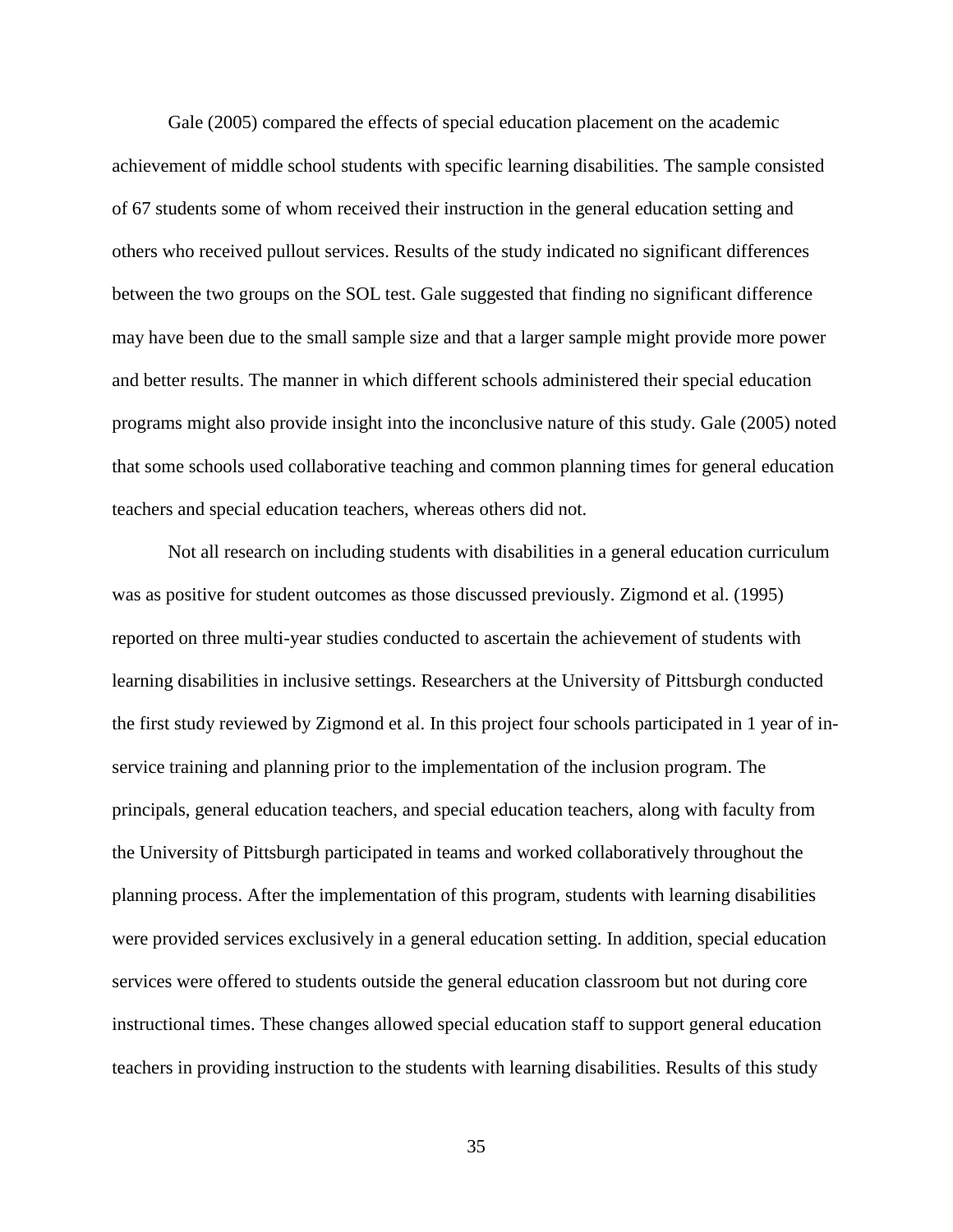showed that 55% of the students with learning disabilities experienced real growth in the area of reading according to the Basic Academic Skills Samples.

The second study reviewed by Zigmond et al. (1995) was conducted by the University of Washington. In this study the university teamed with one school during the summer prior to implementation and helped the faculty plan the changes that would lead to its inclusion program. After implementation weekly development meetings were held to support the staff throughout the change. A year later pullout special education services were reintroduced in phonics instruction for approximately 20 minutes each day. The result of this program was that 38% of the students showed progress in reading according to the Basic Academic Skills Samples.

The final study that Zigmond et al. (1995) reviewed was conducted by researchers at Vanderbilt University. In this project the university researchers teamed with one urban middle school to implement a special education inclusion program. Six planning sessions and two planning workshops were conducted over 2 days. During implementation the pullout program was eventually phased out and students with learning disabilities were gradually introduced into the general education classroom, although the project was never intended to eliminate the pullout classrooms. Findings from this study show that 57% of the children with learning disabilities attained progress in reading according to the results of the Basic Academic Skills Samples.

Redmon (2007) examined 3 years of data for 107 students in grades three through six. Academic achievement was measured for reading and math through the results of the Tennessee standardized tests. Statistical analysis revealed no significant difference between the reading and math scores of students with disabilities who received instruction in an inclusive setting and those students with disabilities who received instruction in a special education setting. However, a significant difference was evidenced in the reading scores of students in the inclusive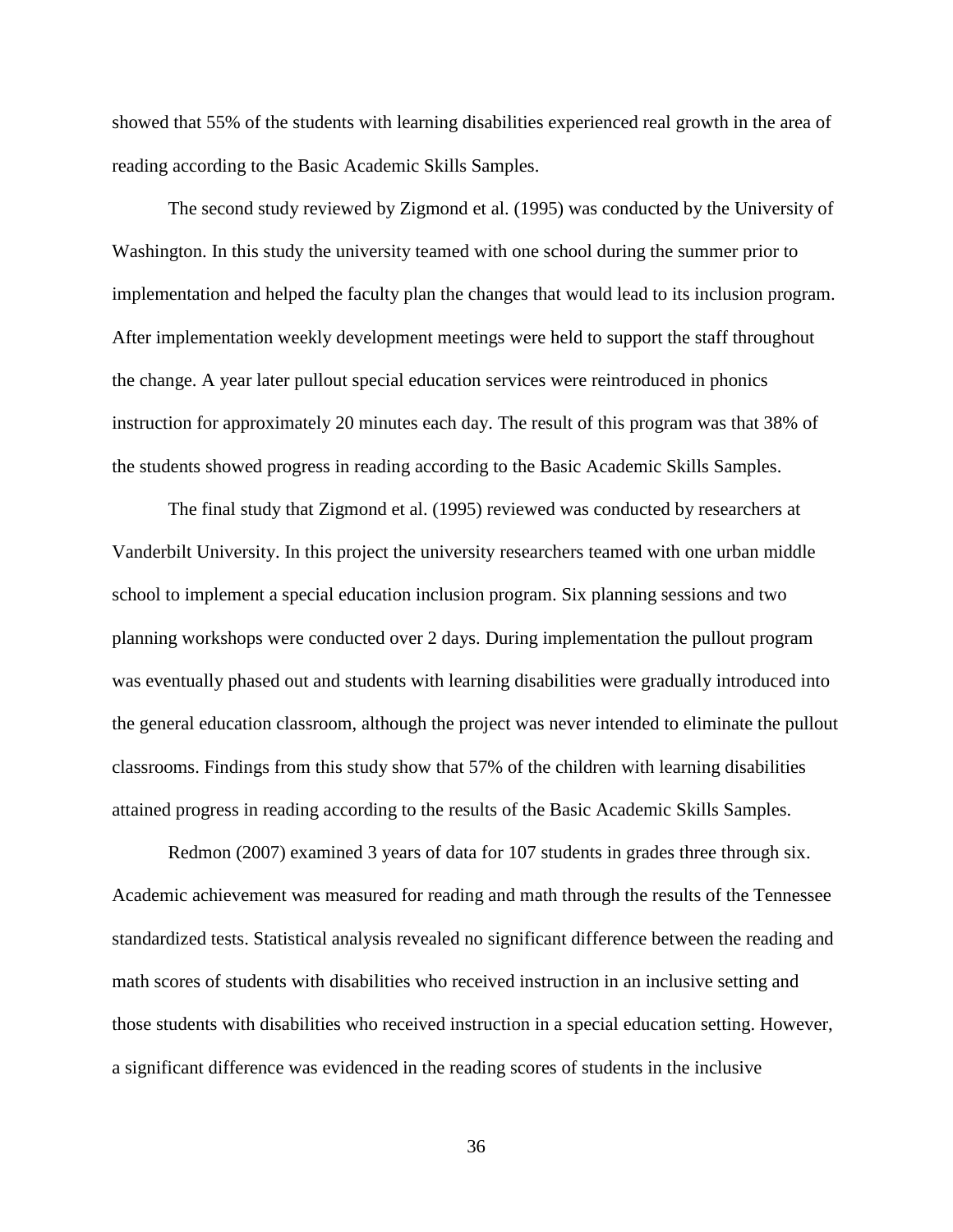classroom who received additional resource help. Students who received extra resource help scored lower than those who did not. Redmon hypothesized the reason for this occurrence might have been that the students who received extra resource help had much weaker skills from the outset.

In 1999 Eskin studied the effects of educational placement options on the academic achievement of middle school students with learning disabilities. The population consisted of 14 students. Seven of the students were in the general education setting in at least four to five mainstreamed classes and seven were in the pullout setting. This study centered on instruction provided by the general education teacher supported by the special education teacher through direct consultation. Eskin (1999) found no significant difference in the academic achievement of the two groups studied. She opined that had the population of the study been larger, there may have been some difference.

Nichols (1996) compared the achievement of 40 elementary aged students with learning disabilities. Some of the participants were educated in the general education classroom and others received services in the special education resource room. No statistically significant differences were found in the Nichols study.

Using the statistical analysis of the Stanford Achievement Test-9, Berman (2000) studied 51 seventh and eighth grade students with learning disabilities instructed in an inclusive classroom and a non inclusive special education classroom. Berman defined inclusion as a means by which students with disabilities had their educational needs met by providing special services in the general education setting. Non inclusion classrooms were defined as special education settings such as a resource room in which students with disabilities were removed from the general education setting in order to receive specific educational services. The results of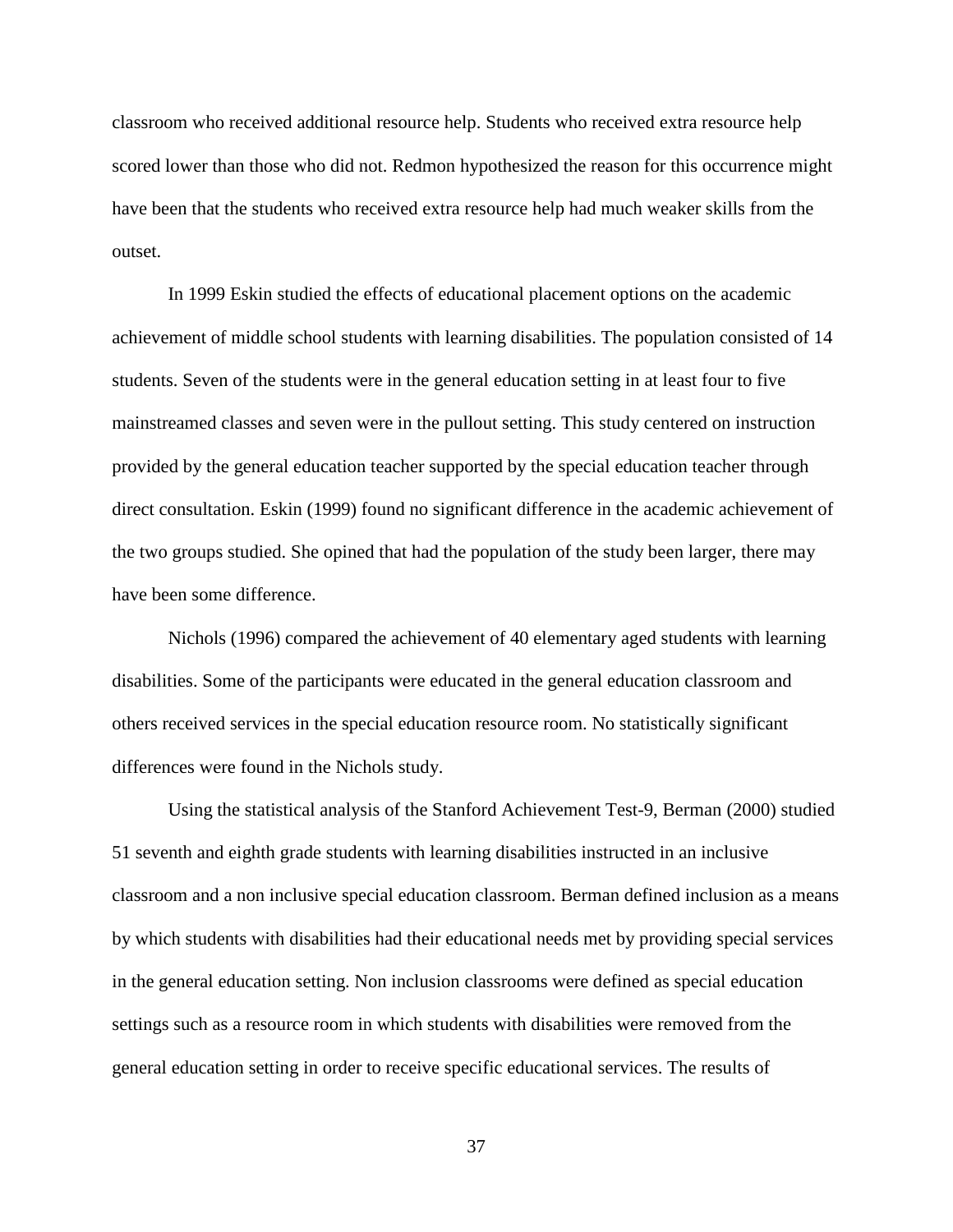Berman's study yielded no significant difference in the academic achievement of students who were served in the inclusive and non inclusive classroom settings. The researcher stated that the small sample size may have affected the outcome of the study. In addition, Berman (2000) noted that a limitation of his study might have been the particular models of inclusion implemented.

Six studies ascertained which instructional strategies were used for students with disabilities both in the general education setting and in the special education setting. These studies were conducted from 1996 through 2005. The studies are described here.

Webb-Kidd (1996) showed a relationship between teacher training in inclusion best practices and student achievement. In the study 50 high school teachers from 30 different high schools participated in 8 weeks of training that focused on cooperative team teaching and non cooperative team teaching best practices for the inclusion of students with disabilities in the general education classroom. The best practices included curriculum-based assessment, cooperative learning, direct instruction, peer tutoring, and learning styles. The findings indicated that students with disabilities tended to have higher achievement if their teachers participated in the cooperative team teaching best practices training.

Jones (2005) conducted a qualitative study on the implementation of an inclusion program at a middle school in Georgia. In this study the researcher's goal was to assess the effectiveness of instructional delivery for students with learning disabilities. The implementation was well planned and included team building and professional development. The study used questionnaires and focus groups to gather data with the results noting the implementation of the inclusion program as successful. Specifically, participants remarked that the greatest impact of the inclusion program was the positive effect it had on growth in the areas of academics and social interactions for children with disabilities. A negative result from the study observed was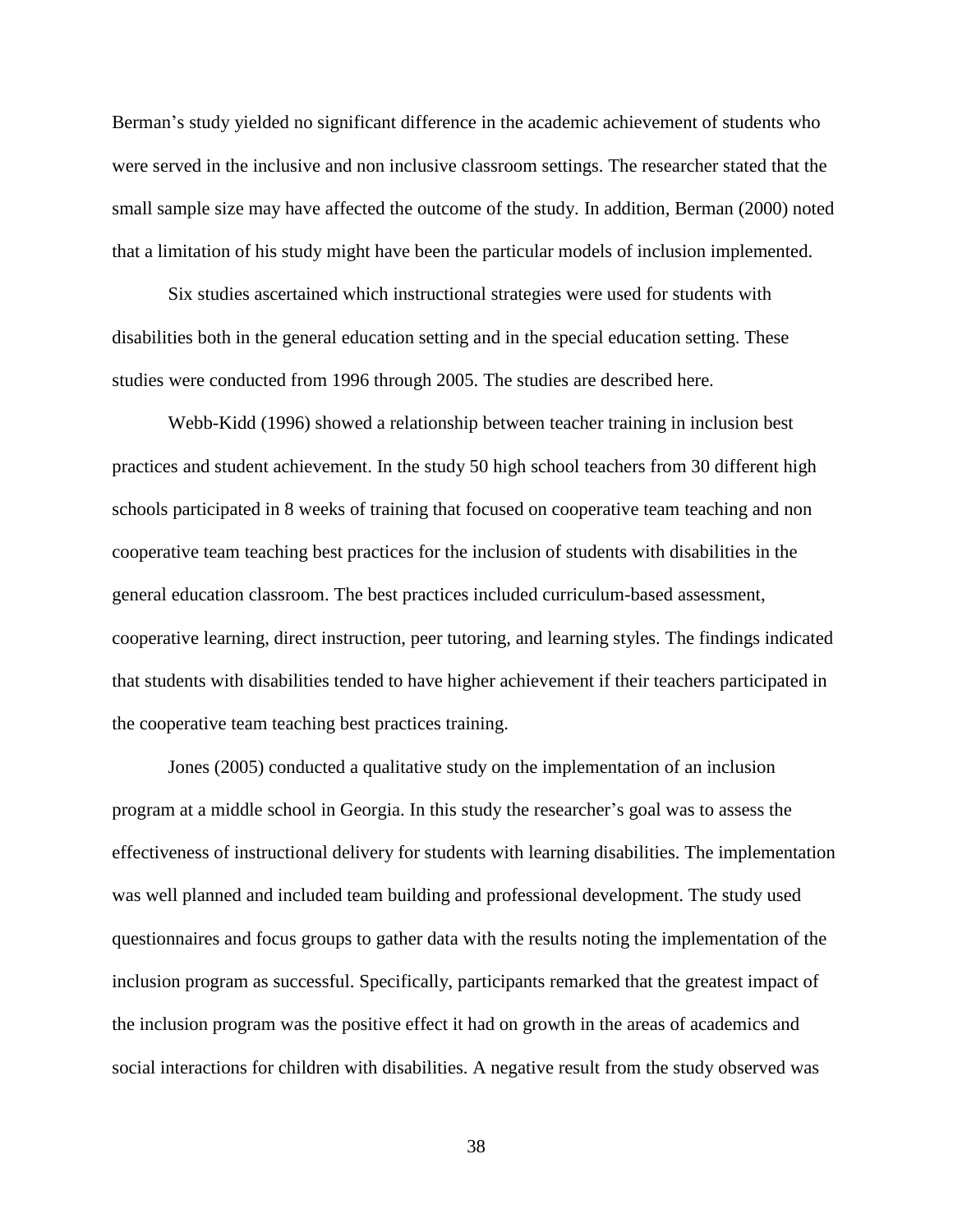some degree of discord among general education teachers and special education teachers who were working together. Some of the general education teachers were uncomfortable having students with disabilities in their classroom because they were insecure in their own understanding of their responsibility regarding IDEA.

West (1999) conducted a qualitative study to determine which instructional practices were used in high performing schools that had instituted inclusion. The most common practices encountered in this study were whole group instruction, peer tutoring, hands-on activities, cooperative learning groups, homework, procedures and routines, and strong classroom management. West concluded that the practices that best-supported students with disabilities in the general classroom setting also best-supported students without disabilities.

Much like West (1999), Bayer (2003) conducted a qualitative study to determine what strategies general education teachers were using to educate students with disabilities in the general education classroom and how those teachers used student assessment to gage the effectiveness of their instruction. Some of the instructional strategies used were large group instruction, cooperative groupings, flexible grouping by skill need, teaching skills in advance, thinking cognitively, dialoguing, and using differentiated instruction. Assessments that guided the direction of the classroom instruction included homework assignments, quizzes, classroom assignments, and chapter tests.

In 2005 Smith reported the results of an action plan devised to decrease the achievement gap between students with disabilities and students without disabilities. This was to be accomplished by incorporating the general education curriculum into the resource classroom rather than the normal reversal. At the conclusion of the project students with disabilities made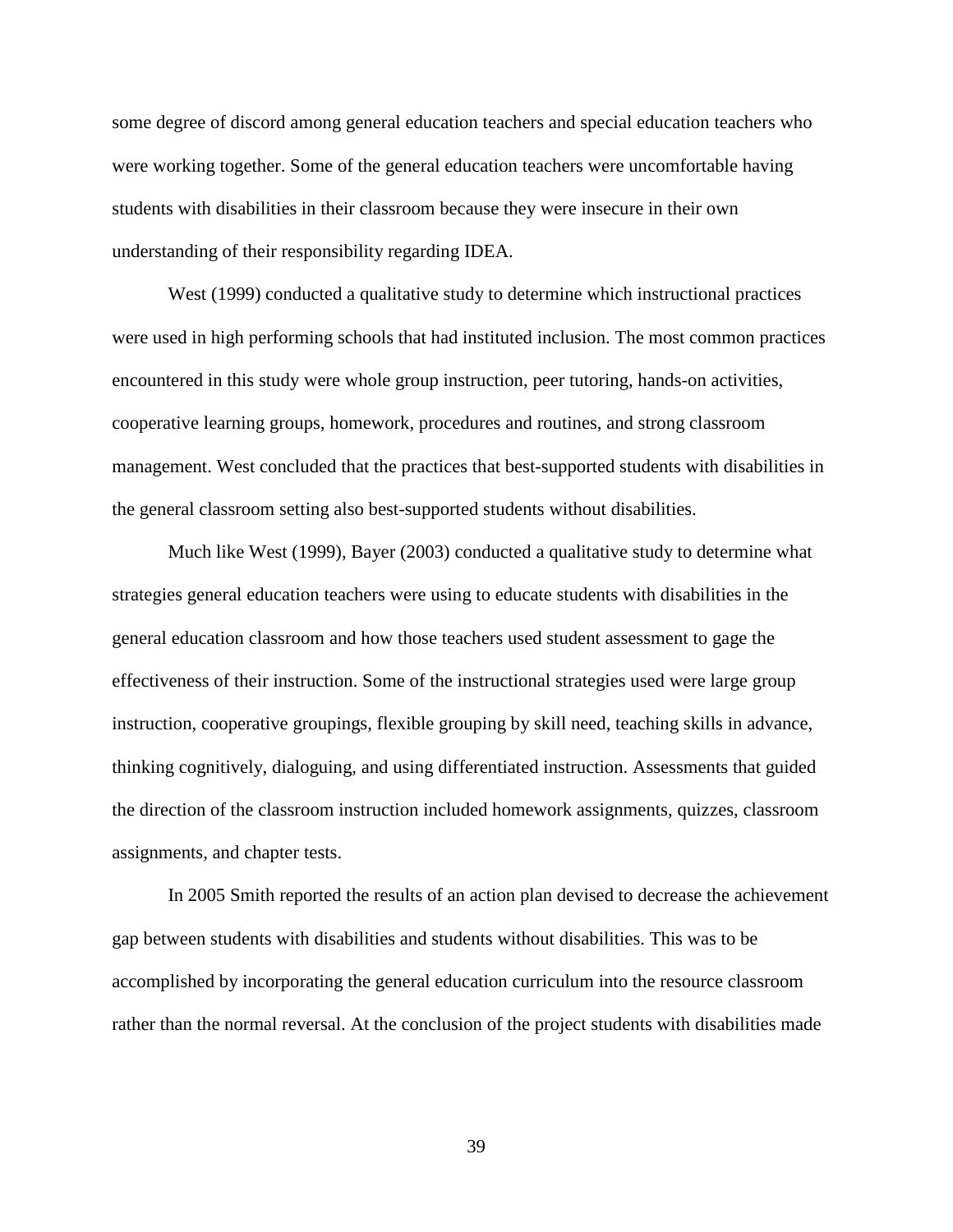some practical gains over their nondisabled peers, although there were no significant differences reported.

Nott (1999) determined the effectiveness of educational programming to provide services for students with learning disabilities. The sample size was 383 students with learning disabilities. This study was conducted in the Citrus County, Florida school district, which provided a continuum of services ranging from full inclusion to self-contained placements in the special education resource room. Results indicated that the students in this study made significant academic gains. These findings may have echoed other researchers who noted no significance from a small sample. Although Nott's study did not specifically address the debate of inclusion versus pullout, he showed that a continuum of services could provide educational programming that specifically benefited students with learning disabilities.

Landrum (2008) evaluated special education inclusion services in the middle school setting. The sample for this study was approximately 2,000 students with disabilities over a 3 year term at middle schools in a single school district. The results of the study evidenced that inclusive practices were more effective each year since the implementation of the inclusion program.

In an executive position paper McCullough (2008) reported that, along with implementing a comprehensive, data driven system of improving instruction, and integrating all students into an inclusive setting increased student achievement. This recommendation was made after examining the mathematics performance of eighth grade students with disabilities over the course of 5 years in four Delaware middle schools.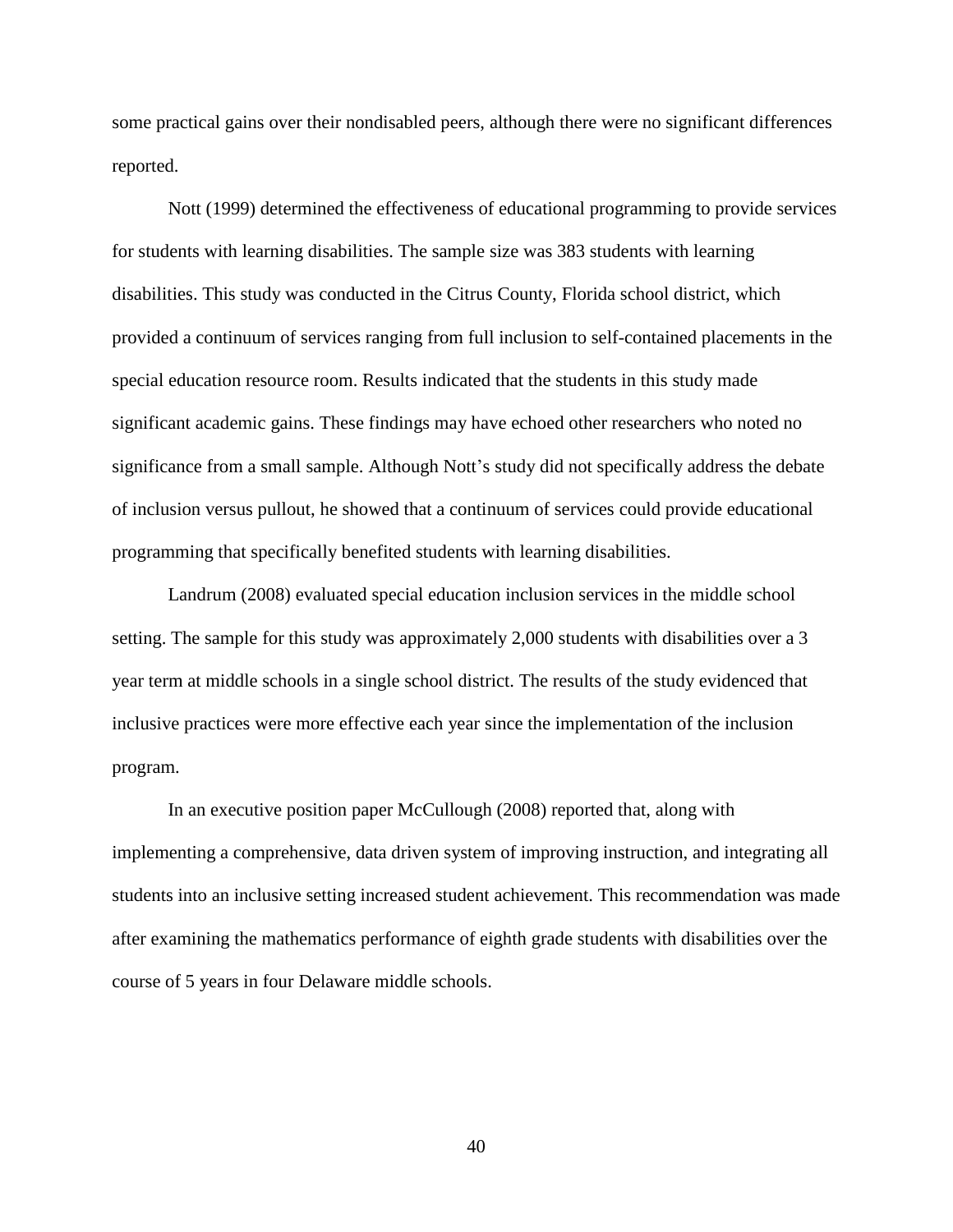### Alignment Study

In 2007 Abrams and McMillan published an analysis of the Virginia Standards of Learning (SOL) tests and the Virginia Grade Level Alternative Assessments (VGLA). The analysis centered on the aspects of categorical concurrence, depth-of-knowledge consistency, range of knowledge correspondence, and balance of representation, all of which were developed initially by Norman Webb (Abrams & McMillan, 2007).

The results revealed that the reading and math SOL tests were well aligned to the Standards of Learning in general but that there was some lack of correspondence between the two concerning depth of knowledge. In general the questions on the SOL tests were written on a lower level depth of knowledge in certain instances than the Standards of Learning (Abrams & McMillan, 2007).

The Abrams and McMillan (2007) study indicated there was better alignment in general between the Standards of Learning and the VGLA, particularly in math. No depth of knowledge issues existed as those associated with the SOL tests. However, the reading VGLAs exhibited some depth of knowledge issues. Overall, this study indicated a significant alignment with both the SOL tests and the VGLAs with the Standards of Learning. Both assessments were considered a valid assessment of the Virginia Standards of Learning (Abrams & McMillan, 2007).

### Summary

This chapter contained a review of the literature relevant to the placement of students with disabilities and the related educational benefit of such placement. The literature on this subject does not clearly support either inclusion or pullout services for students with disabilities as the most effective educational placement. Chapter 3 contains the methodology used for this study.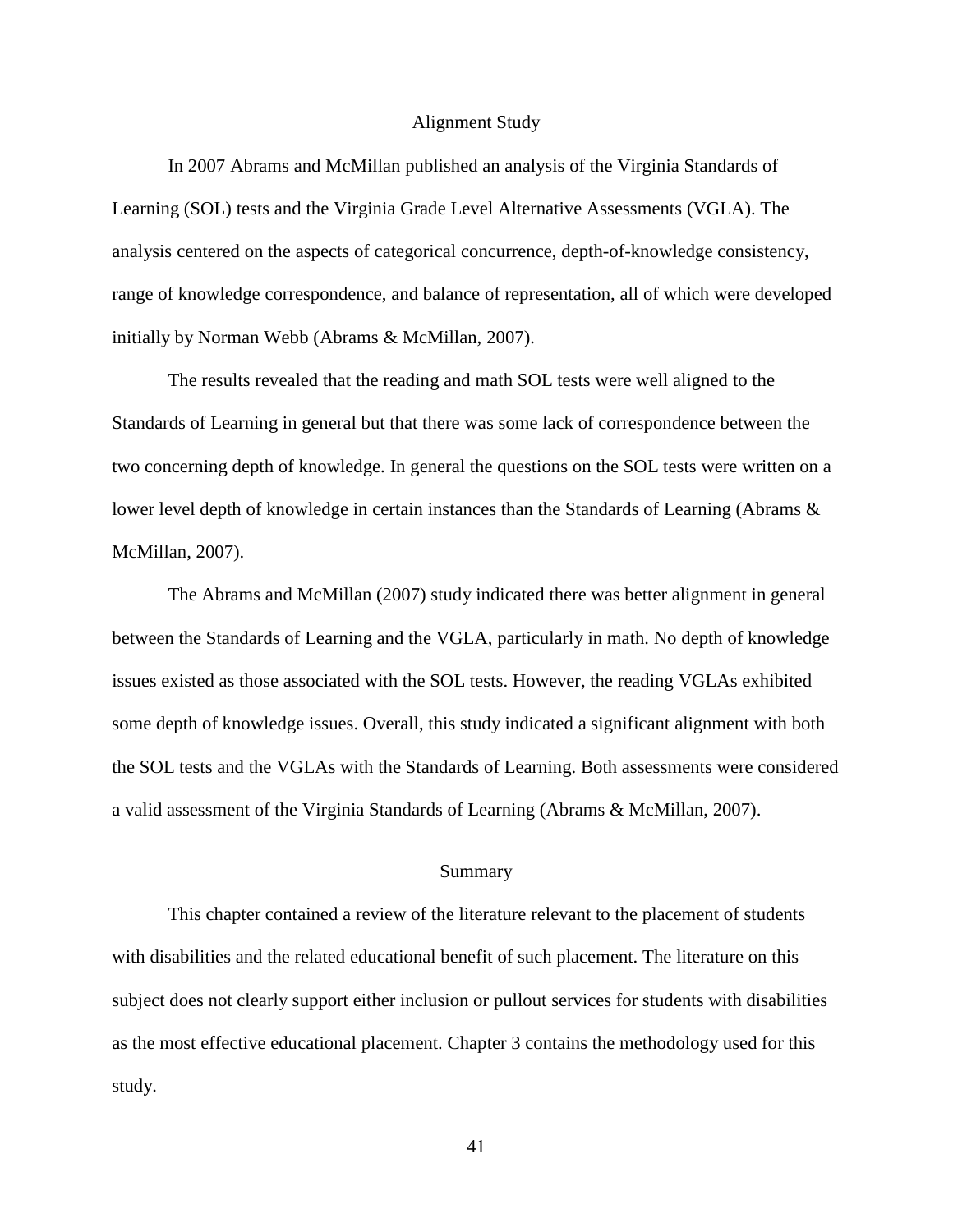### CHAPTER 3

# RESEARCH METHODS

The purpose of this ex post facto quantitative study was to determine if there were differences in the SOL test or VGLA scores between students with disabilities in two different instructional settings (inclusion or pullout). This chapter describes the methodology used to collect and analyze the data used to test the eight research questions.

This study was quantitative in design. The Division Director of Testing from each of the four school divisions gathered a Student Data Extract from the Pearson testing website for his or her school division. These data included the assessment type (VGLA or SOL) and the demographics of each student. Because only students with disabilities in grades three through eight were included in this study, only those data were used. The data were then included in the survey, which the division director of testing sent to the school principal in each division. The principal at each school indicated whether the included student received his or her instruction in an inclusive setting or in the special education pullout program. From the results of the survey the data entry for each student was coded as either pullout or inclusive. The division director of testing then deleted all information that could identify a student, a school, or a school division and sent that sanitized data to the researcher. IBM-SPSS version 18.0 was used to conduct the analyses with an alpha level of 0.05.

# Research Questions and Null Hypotheses

There are eight research questions addressed in this study, the following represents the null hypotheses.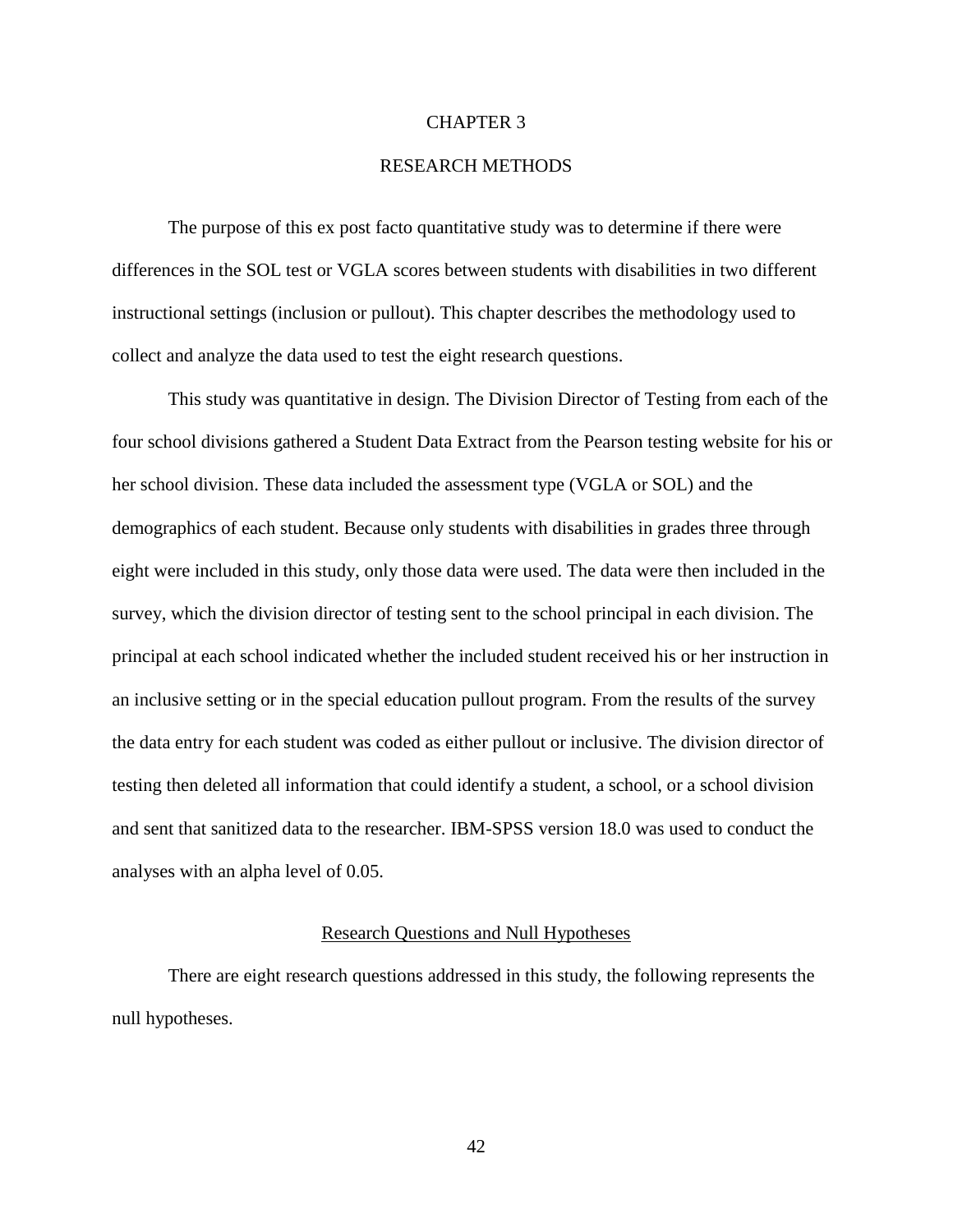*Research Question 1:* Is there a significant relationship between the instructional delivery method (inclusion or pullout) and the math proficiency rating (pass advanced, pass proficient, fail) for students with disabilities?

Ho11: There is no significant relationship between the instructional delivery method (inclusion or pullout) and the math proficiency rating (pass advanced, pass proficient, fail) for students with disabilities.

*Research Question 2:* Is there a significant relationship between the instructional delivery method (inclusion or pullout) and the reading proficiency rating (pass advanced, pass proficient, fail) for students with disabilities?

Ho21: There is no significant relationship between the instructional delivery method (inclusion or pullout) and the reading proficiency rating (pass advanced, pass proficient, fail) for students with disabilities.

*Research Question 3:* Is there a significant relationship between the assessment method (SOL test or VGLA) and the math proficiency rating (pass advanced, pass proficient, fail) for students with disabilities who were instructed in a pullout program?

Ho3<sub>1</sub>: There is no significant relationship between the assessment method (SOL test or VGLA) and the math proficiency rating (pass advanced, pass proficient, fail) for students with disabilities who were instructed in a pullout program.

*Research Question 4:* Is there a significant relationship between the assessment method (SOL test or VGLA) and the reading proficiency rating (pass advanced, pass proficient, fail) for students with disabilities who were instructed in a pullout program?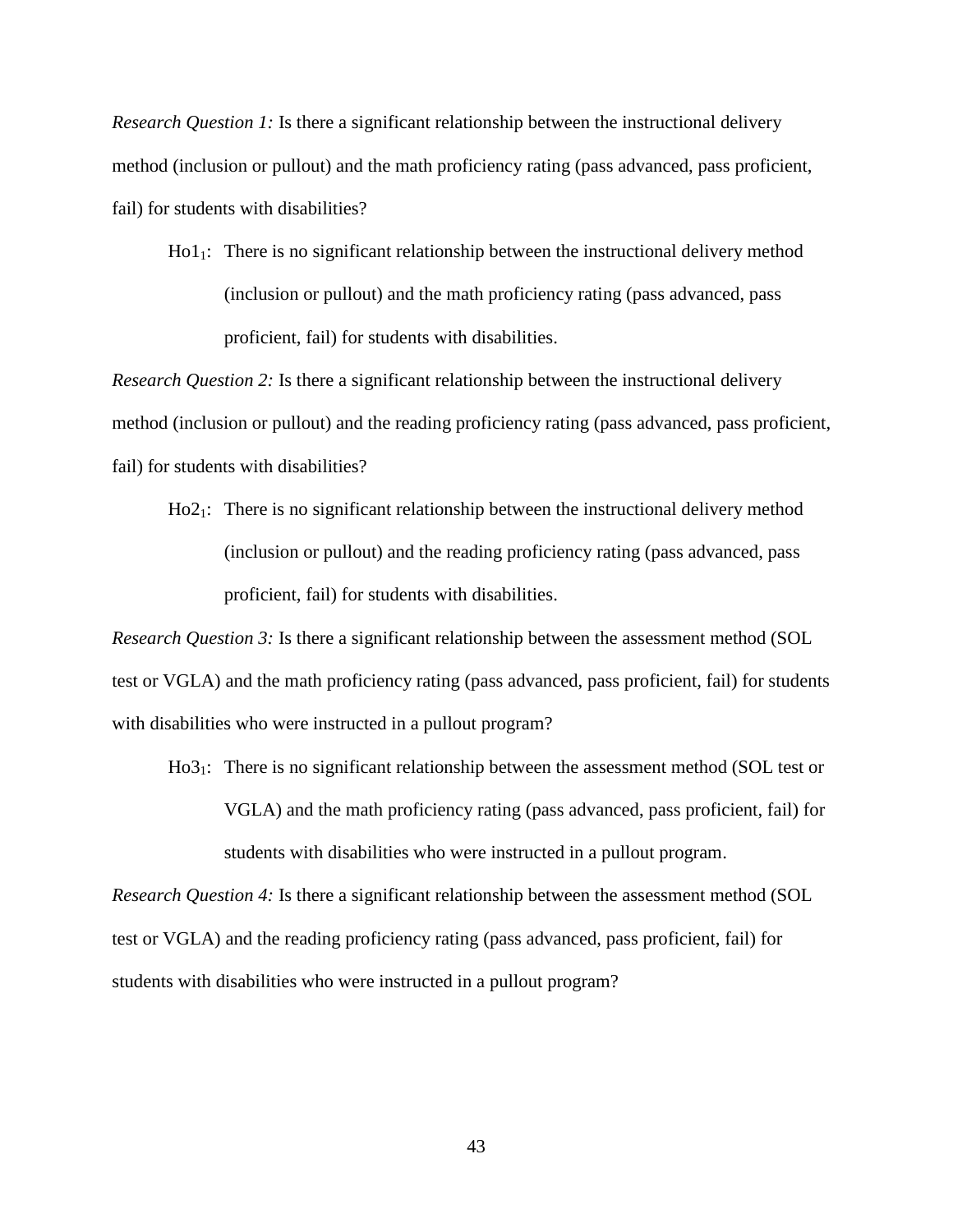Ho41: There is no significant relationship between the assessment method (SOL test or VGLA) and the reading proficiency rating (pass advanced, pass proficient, fail) for students with disabilities who were instructed in a pullout program.

*Research Question 5:* Is there a significant relationship between the assessment method (SOL test or VGLA) and the math proficiency rating (pass advanced, pass proficient, fail) for students with disabilities who were instructed in an inclusive program?

Ho5<sub>1</sub>: There is no significant relationship between the assessment method (SOL test or VGLA) and the math proficiency rating (pass advanced, pass proficient, fail) for students with disabilities who were instructed in an inclusive program.

*Research Question 6:* Is there a significant relationship between the assessment method (SOL test or VGLA) and the reading proficiency rating (pass advanced, pass proficient, fail) for students with disabilities who were instructed in an inclusive program?

Ho6<sub>1</sub>: There is no significant relationship between the assessment method (SOL test or VGLA) and the reading proficiency rating (pass advanced, pass proficient, fail) for students with disabilities who were instructed in an inclusive program.

*Research Question 7:* Is there a significant relationship between the instructional delivery method (inclusion or pullout) and the math proficiency rating (pass advanced, pass proficient, fail) for students with disabilities who took the SOL test?

Ho71: There is no significant relationship between the instructional delivery method (inclusion or pullout) and the math proficiency rating (pass advanced, pass proficient, fail) for students with disabilities who took the SOL test.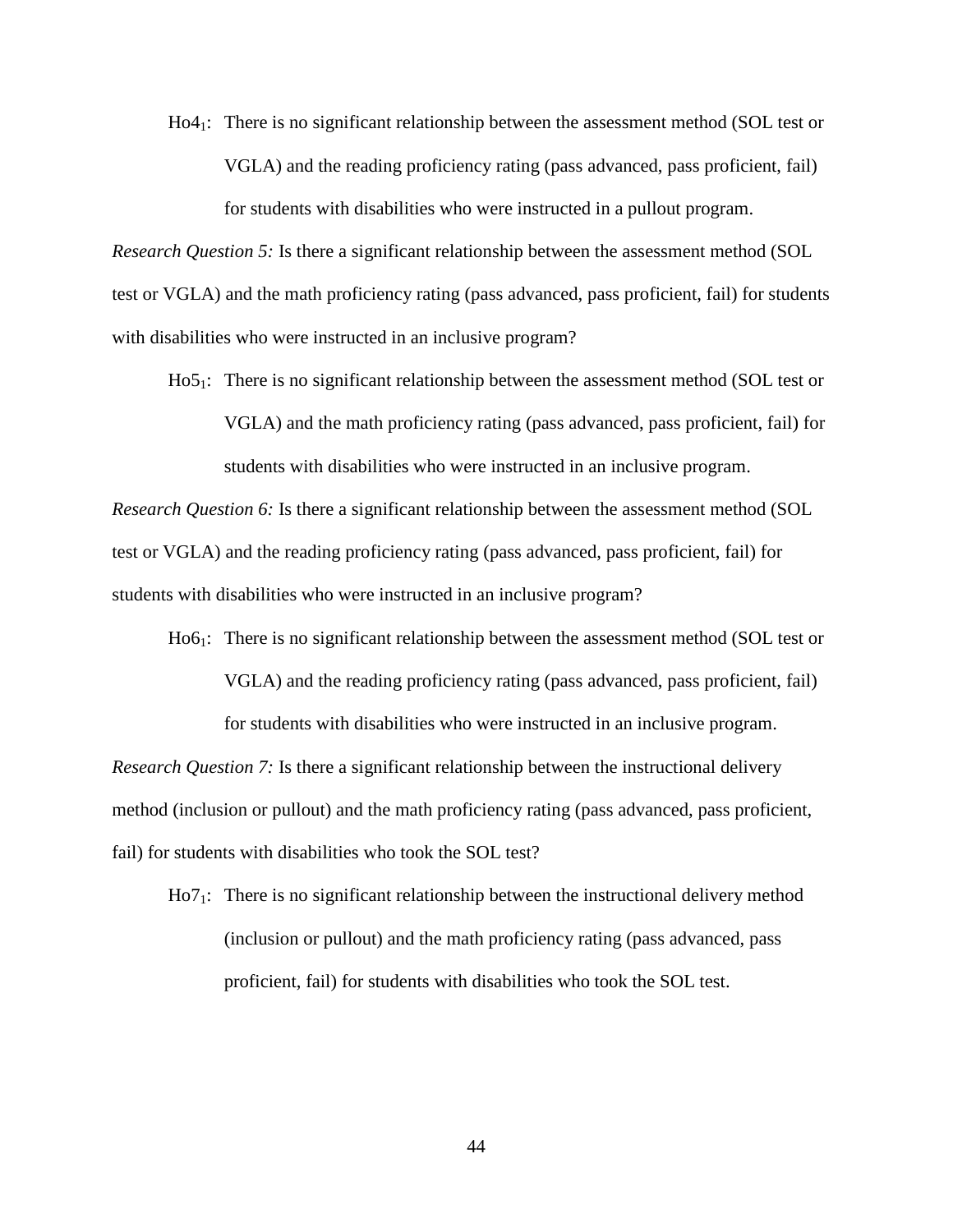*Research Question 8:* Is there a significant relationship between the instructional delivery method (inclusion or pullout) and the reading proficiency rating (pass advanced, pass proficient, fail) for students with disabilities who took the SOL test?

Ho81: There is no significant relationship between the instructional delivery method (inclusion or pullout) and the reading proficiency rating (pass advanced, pass proficient, fail) for students with disabilities who took the SOL test.

### Instrumentation

Students in Virginia are required to participate in the Virginia Standards of Learning (SOL) testing program. This program consists of three assessment options for students with disabilities in grades three through eight. For this study Standards of Learning (SOL) tests as well as the Virginia Grade Level Assessment (VGLA) tests were used. The third assessment option, the Virginia Alternate Assessment Program (VAAP), was not used in this study because it is limited to 1% of the overall student population and is designed to assess students who are significantly mentally impaired. These instruments test the proficiency of Virginia students on the adopted curriculum. The Content Review Committee examines Virginia's SOL test questions. Each question is field tested prior to inclusion in the adopted testing program. To ensure validity and reliability, traditional item statistics, Rasch item statistics, and Differential Item Functioning are used (Stapleton, 1999). These tests are administered in strict observance of standardized testing procedures.

### Population

The population of this study included all students with disabilities in the county school districts of Wise, Scott, Dickenson, and Lee who participated in SOL or VGLA testing during the 2009-2010 school year in grades 3-8 (Virginia Department of Education, 2009). There were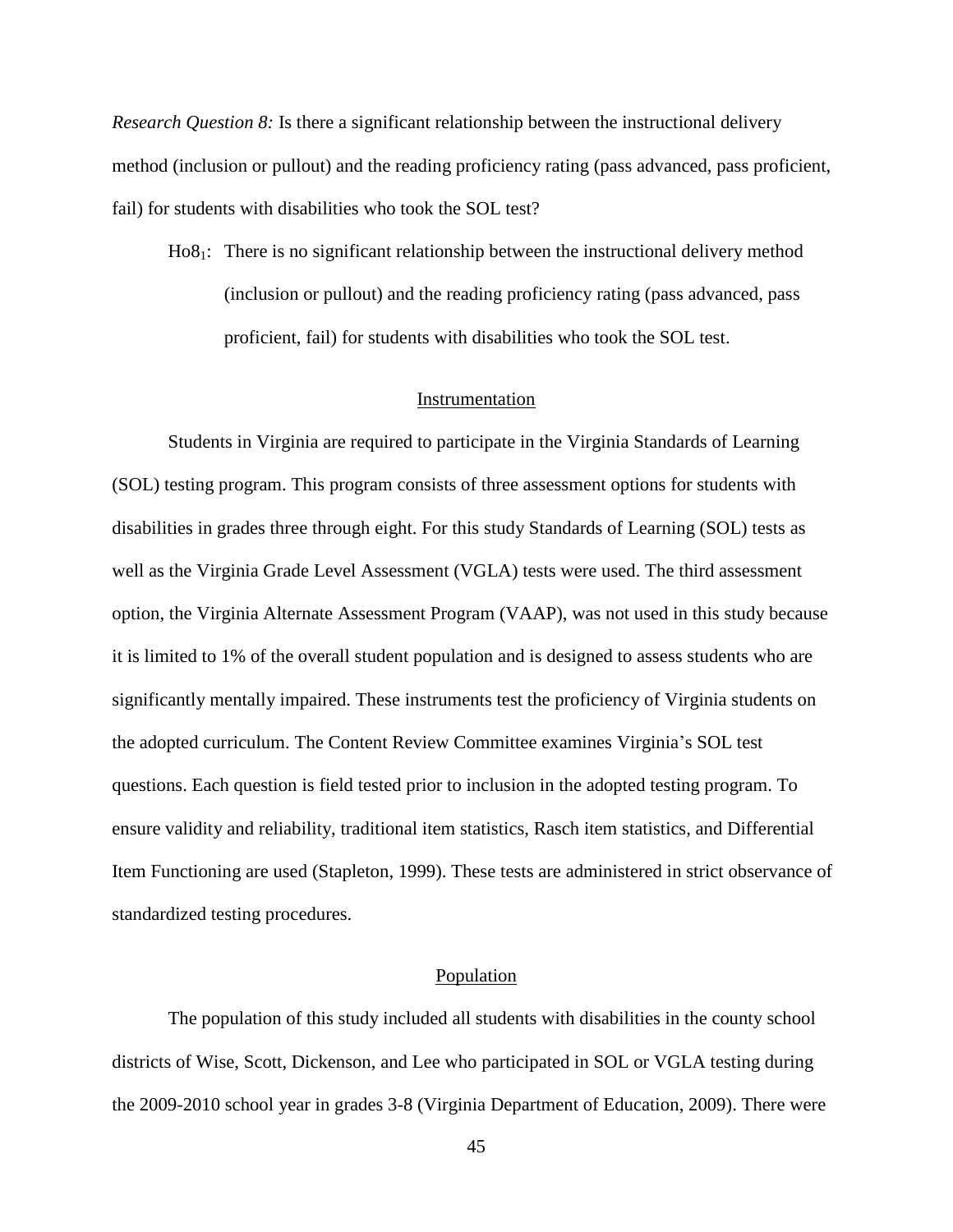1,131 students who participated in Math assessments and 1,137 students who participated in Reading assessments were included in the population.

### Data Collection

The data obtained during this study were confidential. Standardized test scores of specific students are confidential; therefore, no identifying information about any student was recorded. In order to ensure confidentiality no identifying information was collected concerning students, schools, or school divisions.

The data were obtained from the Pearson Access - Virginia (2009) website by the division director of testing from each school division. Pearson is the testing contractor for the state of Virginia and is responsible for maintaining the data warehouse for all student performance information. The data were downloaded in the form of a comma-separated values file and then converted to a Microsoft Excel 2007 document to import into IBM-SPSS.

For this study a survey was administered to school personnel by the division director of testing for each school division to determine the educational placement of each student in the math and language arts content areas. The results of the survey were used to code each student's instructional delivery method as either pullout or inclusive.

### Data Analysis

A chi-square analysis was conducted on each of the eight research questions. The results of these analyses are included in Chapter 4. The chi-square analysis is appropriate when variables have two or more categories. The variable of interest in this study is the level of proficiency of which there are three levels; pass advanced, pass proficient, and fail. The chisquare analyses assessed whether there are significant differences between the actual levels of proficiency (Green & Salkind, 2003).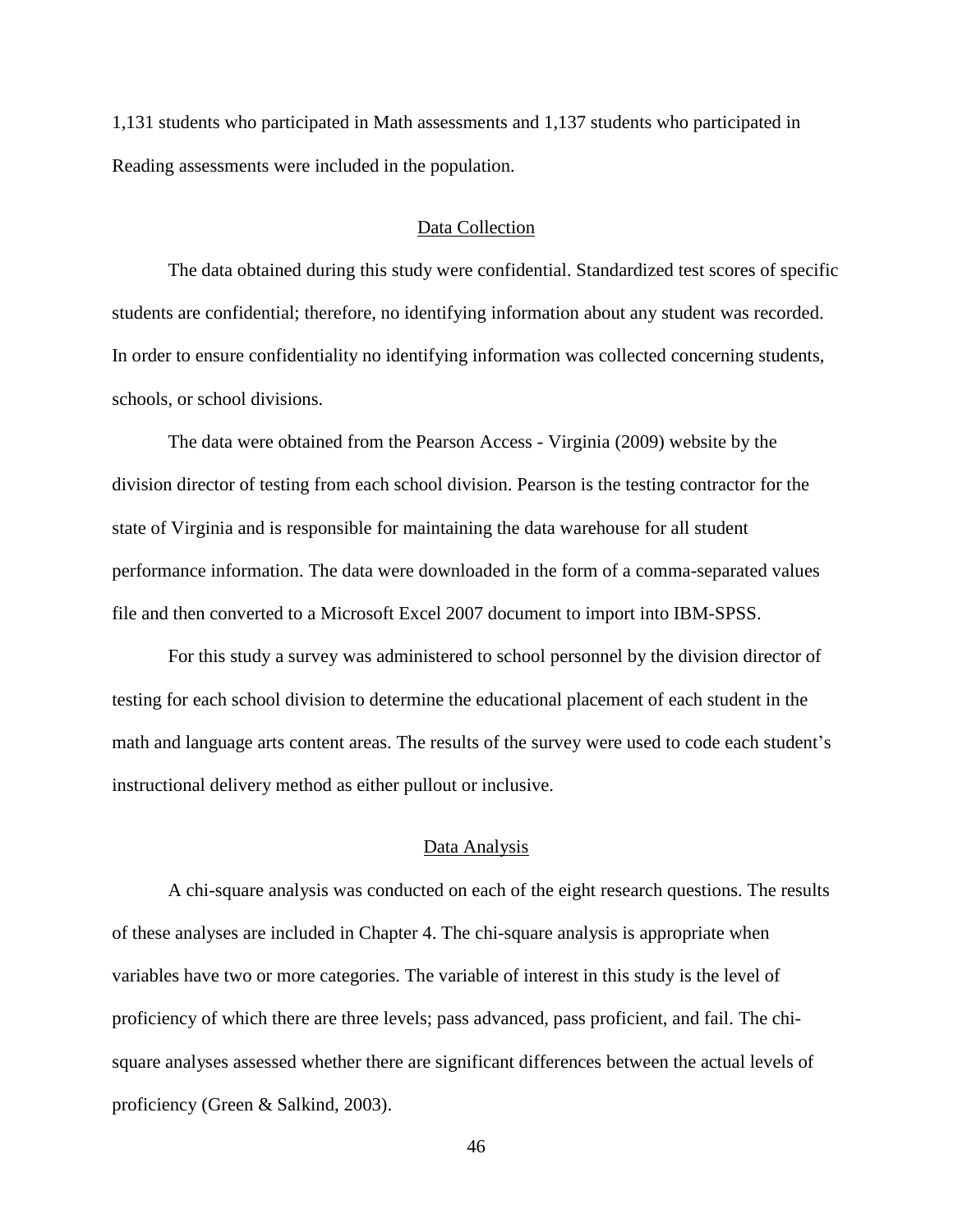# **Summary**

Chapter 3 contains information on the design and population of the study as well as data collection and analysis procedures. Chapter 4 includes the results of this study.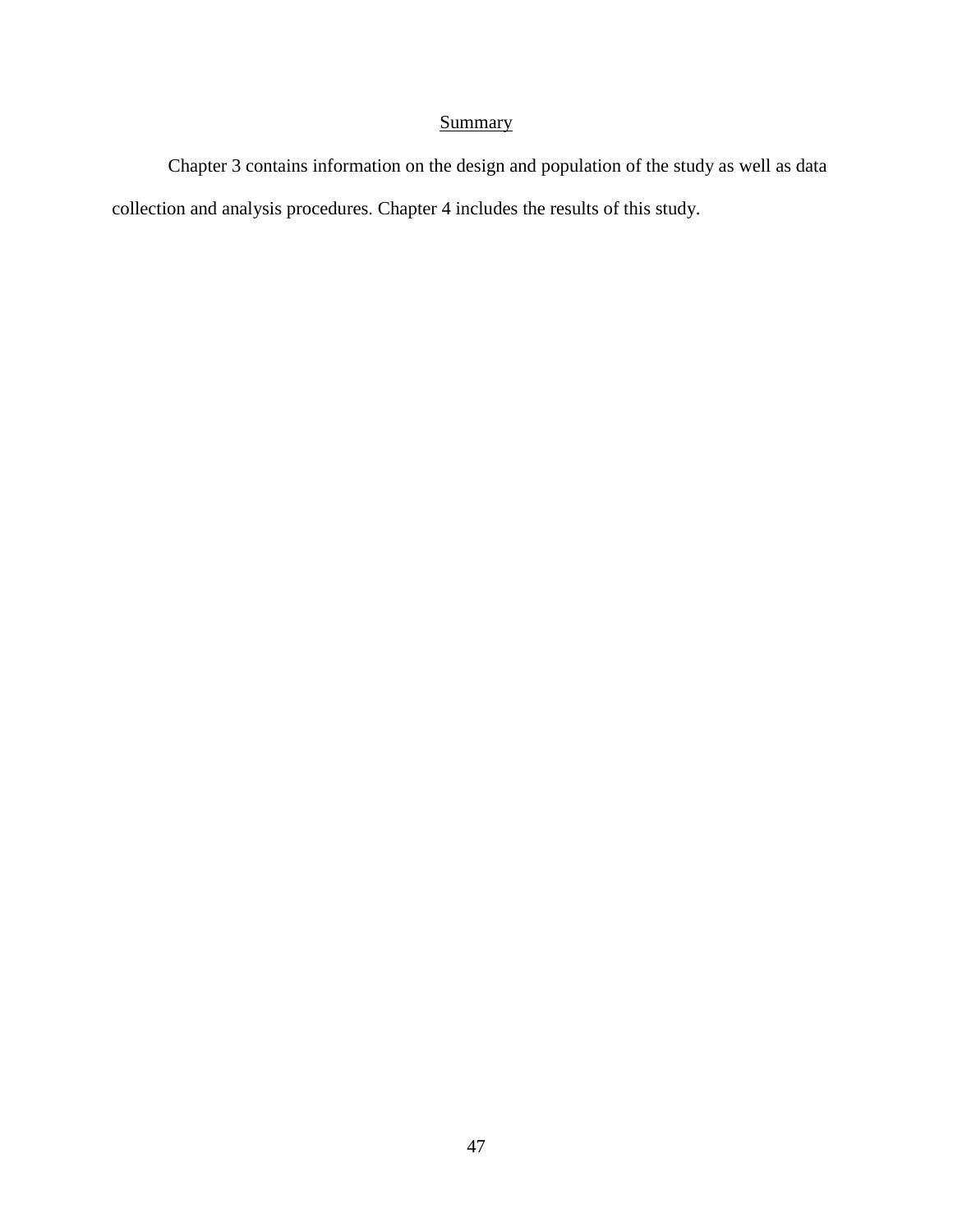### CHAPTER 4

# ANALYSIS OF DATA

The purpose of this chapter is to present the data analysis of this study. The information is divided into sections relative to each research question. A chi-square analysis was conducted for each of the eight research questions with results from the analysis of the 2009-2010 Standards of Learning (SOL) assessments and the 2009-2010 Virginia Grade Level Alternative (VGLA) assessment data.

### General Distributions

The data gathered for this study came from each of the four school divisions and consisted of assessment data from the 2009-2010 school year in math and reading for both the SOL and VGLA assessments for students with disabilities in grades three through eight. Also coded into this data was the educational delivery method for each student, either inclusion or pullout (S. Chadwell, Lee County Director of Testing (personal communication, September 1, 2010); M. Mullins, Dickenson County Director of Federal Programs (personal communication, September 3, 2010); T. Quillen, Scott County Supervisor of Elementary Education and Testing (personal communication, August 13, 2010); M. Hurt Wise County Director of Curriculum and Instruction (personal communication, July 27, 2010). The data consisted of 2,268 assessments with almost equal percentages in math (49.87%) and reading (50.13%). Students placed in general education inclusion classrooms accounted for 1,317 assessments (58.07%) and students in special education pullout classrooms accounted for 951 assessments (41.93%). In the math content area 59.95% of the students received their instruction in inclusion programs and 40.05% of the students were placed in pullout programs. In reading 56.20% of students were placed in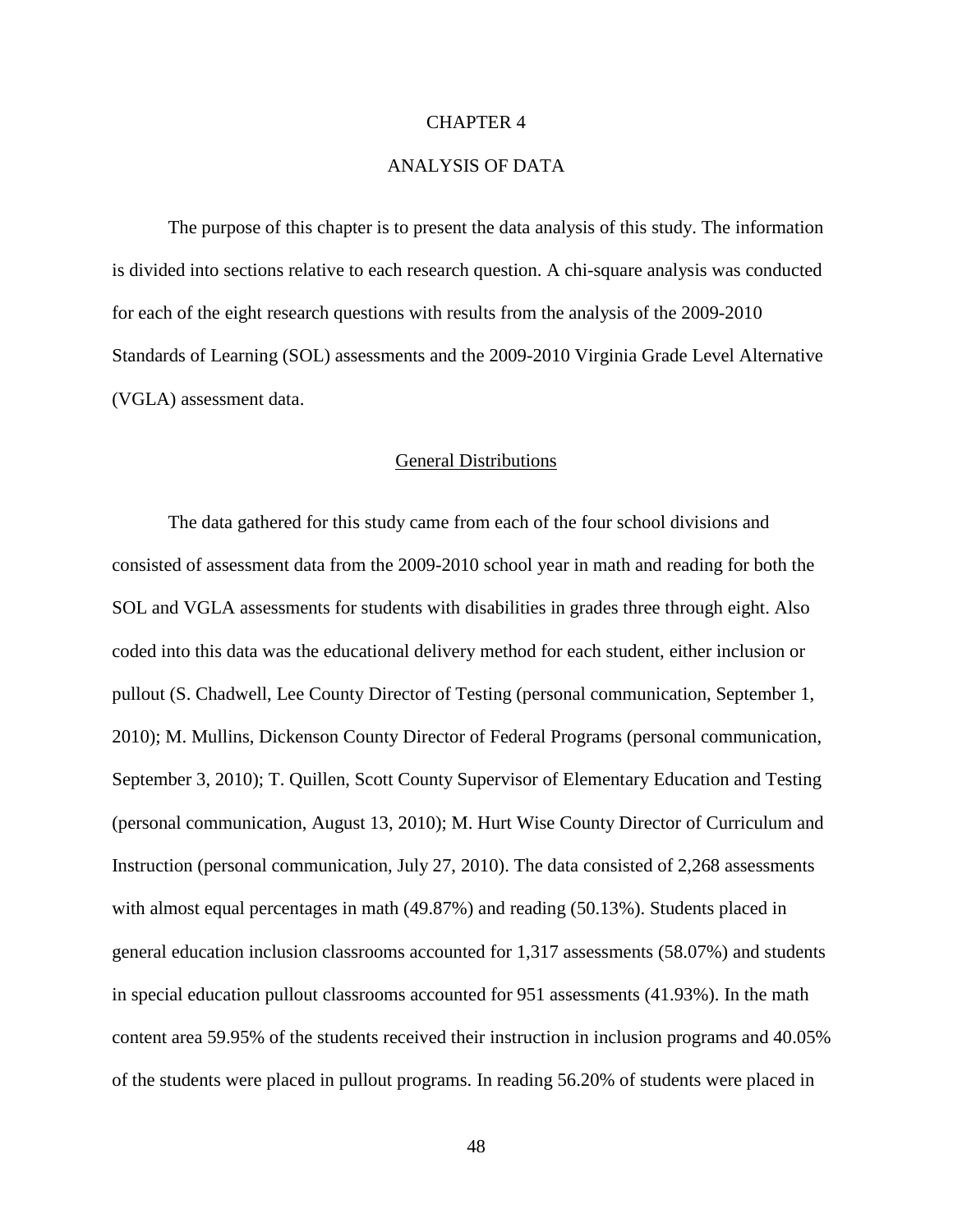inclusion programs, and 43.80% of students were placed in pullout programs. Of all assessments included in this research 75.18% were SOL tests and 24.82% were VGLAs. SOL tests were administered to 87.02% of the students in inclusion classrooms and 58.78% of students in pullout classrooms. Students in the inclusion classrooms accounted for 67.21% of all SOL tests, and students in the pullout classrooms accounted for 32.79% of the SOL.

Table 2 displays the number and percentage of students assessed in math by each method (SOL test or VGLA) and by instructional delivery method (inclusion or pullout). Table 3 breaks down the number and percentage of students assessed in reading by each method (SOL test or VGLA) and by instructional delivery method (inclusion or pullout).

### Table 2

*Number and Percentage of Student Assessment Type and Instructional Delivery Method for Math*

| Math             | Inclusion   |        | Pullout     |        |
|------------------|-------------|--------|-------------|--------|
|                  | $(N = 678)$ | 59.95% | $(N = 453)$ | 40.05% |
| SOL $(N = 830)$  | 556         | 66.99% | 274         | 33.01% |
| $VGLA (N = 301)$ | 122         | 40.53% | 179         | 59.47% |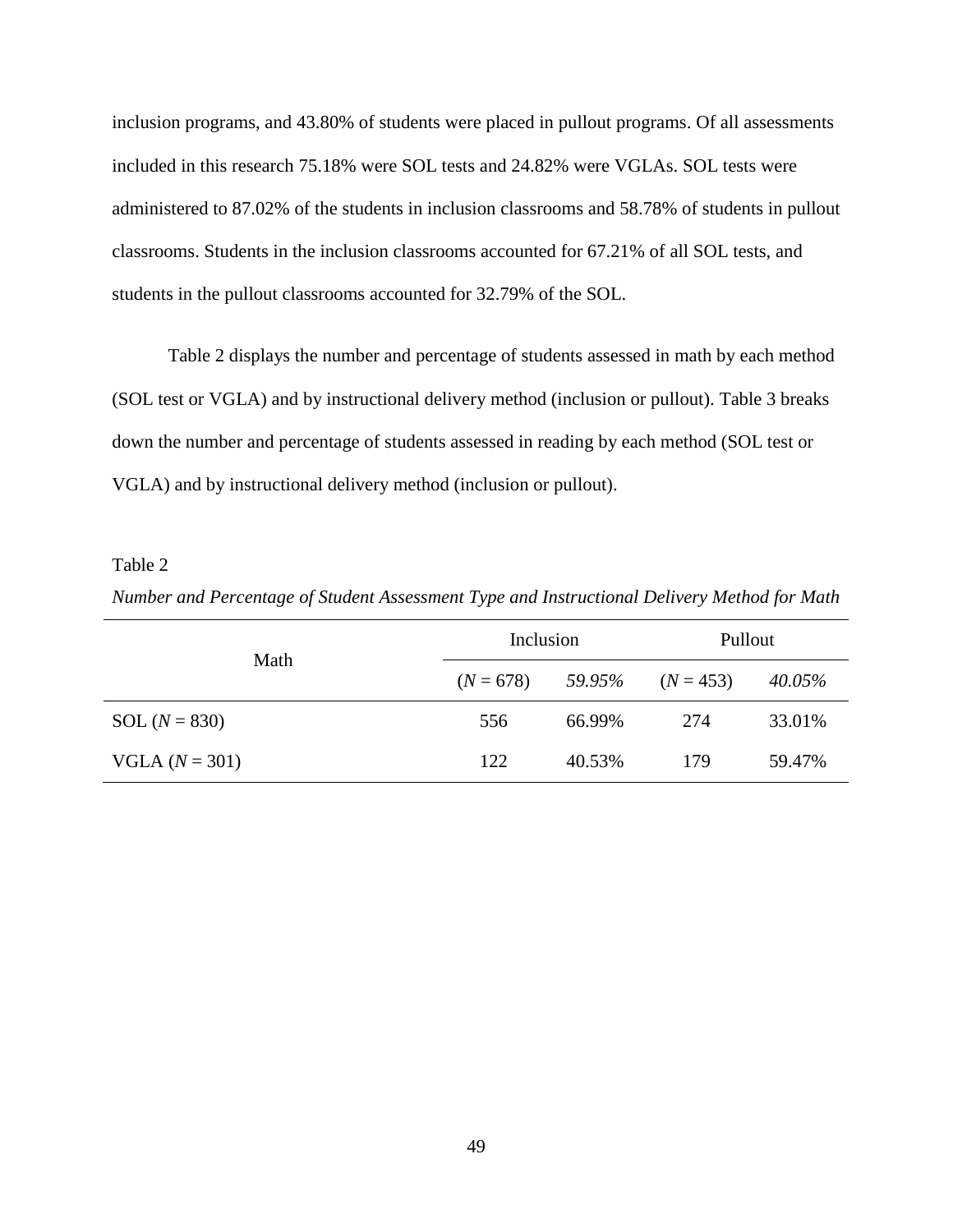### Table 3

*Number and Percentage of Student Assessment Type and Instructional Delivery Method for Reading*

|                  | Inclusion   |        | Pullout     |        |
|------------------|-------------|--------|-------------|--------|
| Reading          | $(N = 639)$ | 56.20% | $(N = 498)$ | 43.80% |
| SOL $(N = 875)$  | 590         | 67.43% | 285         | 32.57% |
| $VGLA (N = 262)$ | 49          | 18.70% | 213         | 81.30% |

# Research Question 1

Is there a significant relationship between the instructional delivery method (inclusion or pullout) and the math proficiency rating (pass advanced, pass proficient, fail) for students with disabilities?

 $Hol_1$ : There is no significant relationship between the instructional delivery method (inclusion or pullout) and the math proficiency rating (pass advanced, pass proficient, fail) for students with disabilities.

A chi-square analysis was conducted to evaluate if there was a relationship between the math proficiency ratings of student achievement scores for students who received their instruction in the general education inclusion classroom and the special education pullout classroom. The two variables were the three proficiency ratings (pass advanced, pass proficient, fail) and the instructional delivery method (inclusion or pullout) for the students. Proficiency ratings and instructional delivery method were found to be significantly related (Pearson  $\chi^2$  (2, *N*  $= 1131$ ) = 26.01, *p* < .001, Cramér's *V* = .15). Therefore the null hypothesis was rejected. Students in special education pullout classrooms tended to have a higher incidence of pass advanced ratings, a lower incidence of pass proficient ratings, and most importantly a lower incidence of fail ratings. As shown in Table 4, 27.88% of those students who received their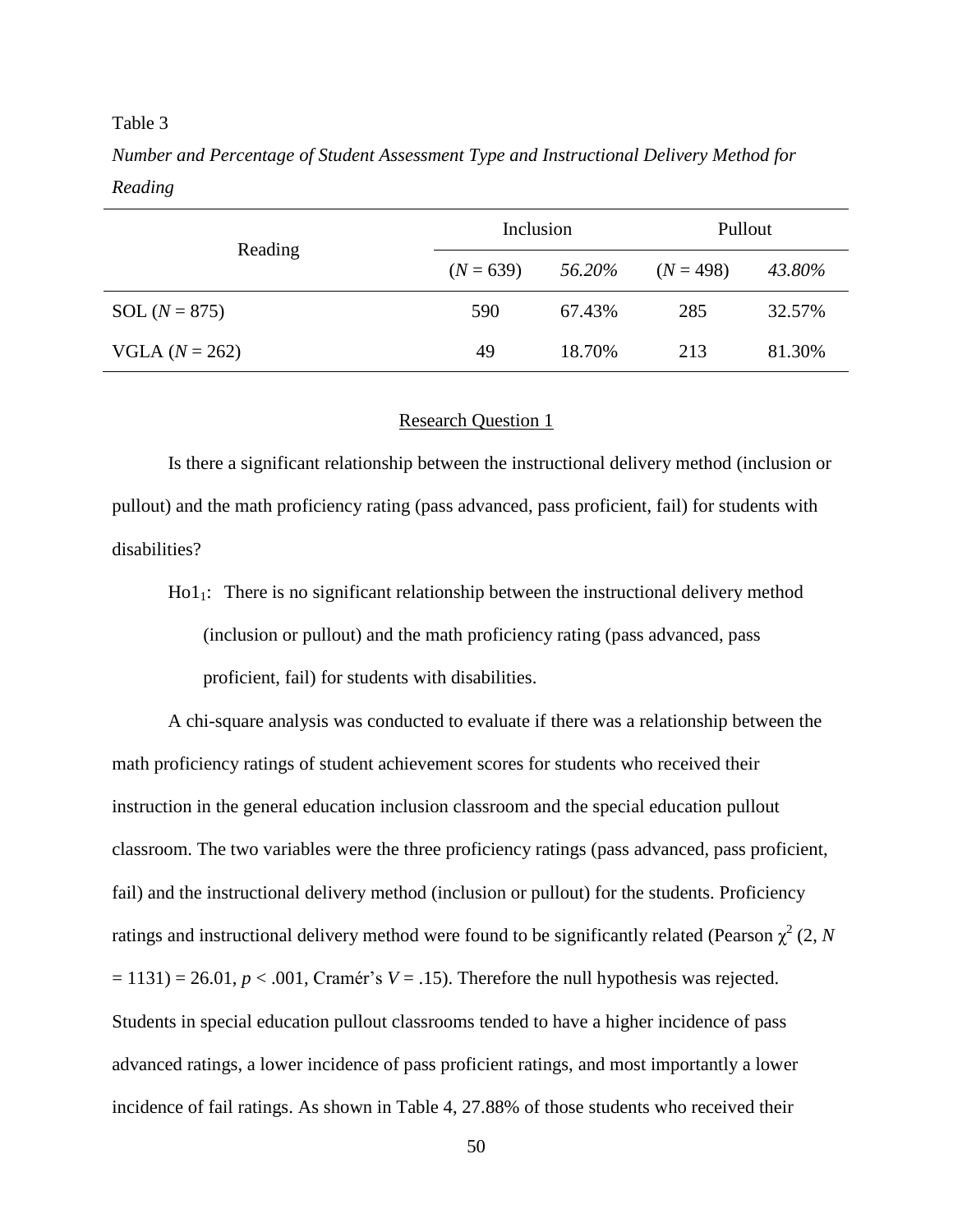instruction in the inclusion classroom failed compared to 20.53% of students in the pullout classrooms.

### Table 4

*Comparison of Math Proficiency in the General Education Inclusion Classroom and the Special Education Pullout Classroom*

| Math                    | Pass Advanced |        | Pass Proficient       |        | Fail        |        |
|-------------------------|---------------|--------|-----------------------|--------|-------------|--------|
|                         | $(N = 400)$   |        | $35.37\%$ $(N = 449)$ | 39.70% | $(N = 282)$ | 24.93% |
| Inclusion ( $N = 678$ ) | <b>200</b>    | 29.50% | 289                   | 42.63% | 189         | 27.88% |
| Pullout $(N = 453)$     | <b>200</b>    | 44.15% | 160                   | 35.32% | 93          | 20.53% |

Follow-up pairwise comparisons were conducted to evaluate the differences in the distributions of proficiency results among students in the inclusion and pullout classrooms. The Bonferroni Method was used to control for Type I error at the .05 level across all three comparisons. As shown in Table 5, the pairwise differences in the rates of pass advanced and pass proficient were significant. Students educated in the pullout classroom were 1.50 (44.15%/29.50%) times more likely to earn an advanced score. Students educated in the inclusion classroom were 1.21 (42.60%/35.32%) times more likely to earn a pass proficient score.

### Table 5

*Results for the Pairwise Comparisons Using the Bonferroni Method*

| Math                              | $\chi^2$ | p(Alpha)     | Cramér's V |
|-----------------------------------|----------|--------------|------------|
| Pass Advanced vs. Pass Proficient | 17.87    | < .001 (.17) | .15        |
| Pass Advanced vs. Fail            | 19.56    | < .001 (.17) | .17        |
| Pass Proficient vs. Fail          | .54      | .46(.17)     | .03        |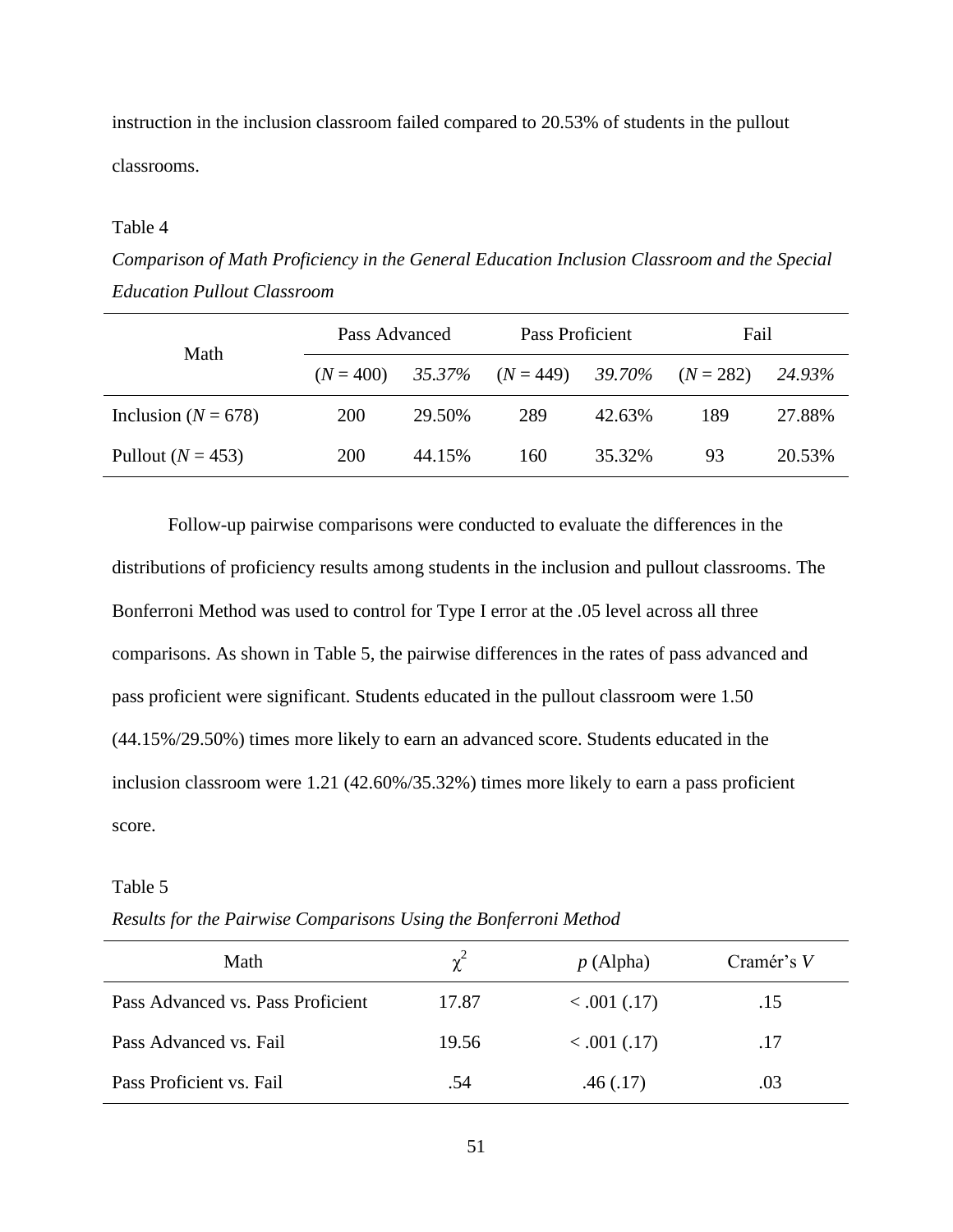### Research Question 2

Is there a significant relationship between the instructional delivery method (inclusion or pullout) and the reading proficiency rating (pass advanced, pass proficient, fail) for students with disabilities?

Ho21: There is no significant relationship between the instructional delivery method (inclusion or pullout) and the reading proficiency rating (pass advanced, pass proficient, fail) for students with disabilities.

A chi-square analysis was conducted to evaluate if there was a difference in the reading proficiency ratings of student achievement scores for students who received their instruction in the general education inclusion classroom and the special education pullout classroom. The two variables were the three proficiency ratings (pass advanced, pass proficient, fail) and the instructional delivery method (inclusion or pullout) for the students. Proficiency ratings and instructional delivery method were found to be significantly related (Pearson  $\chi^2$  (2, *N* = 1137) = 33.61,  $p < .001$ , Cramér's  $V = .17$ ). Therefore the null hypothesis was rejected. Students in special education pullout classrooms tended to have a higher incidence of pass advanced ratings, a lower incidence of pass proficient ratings, and most importantly a lower incidence of fail ratings. As shown in Table 6, 26.60% of those students who received their instruction in the inclusion classroom failed compared to 21.08% of students in the pullout classrooms.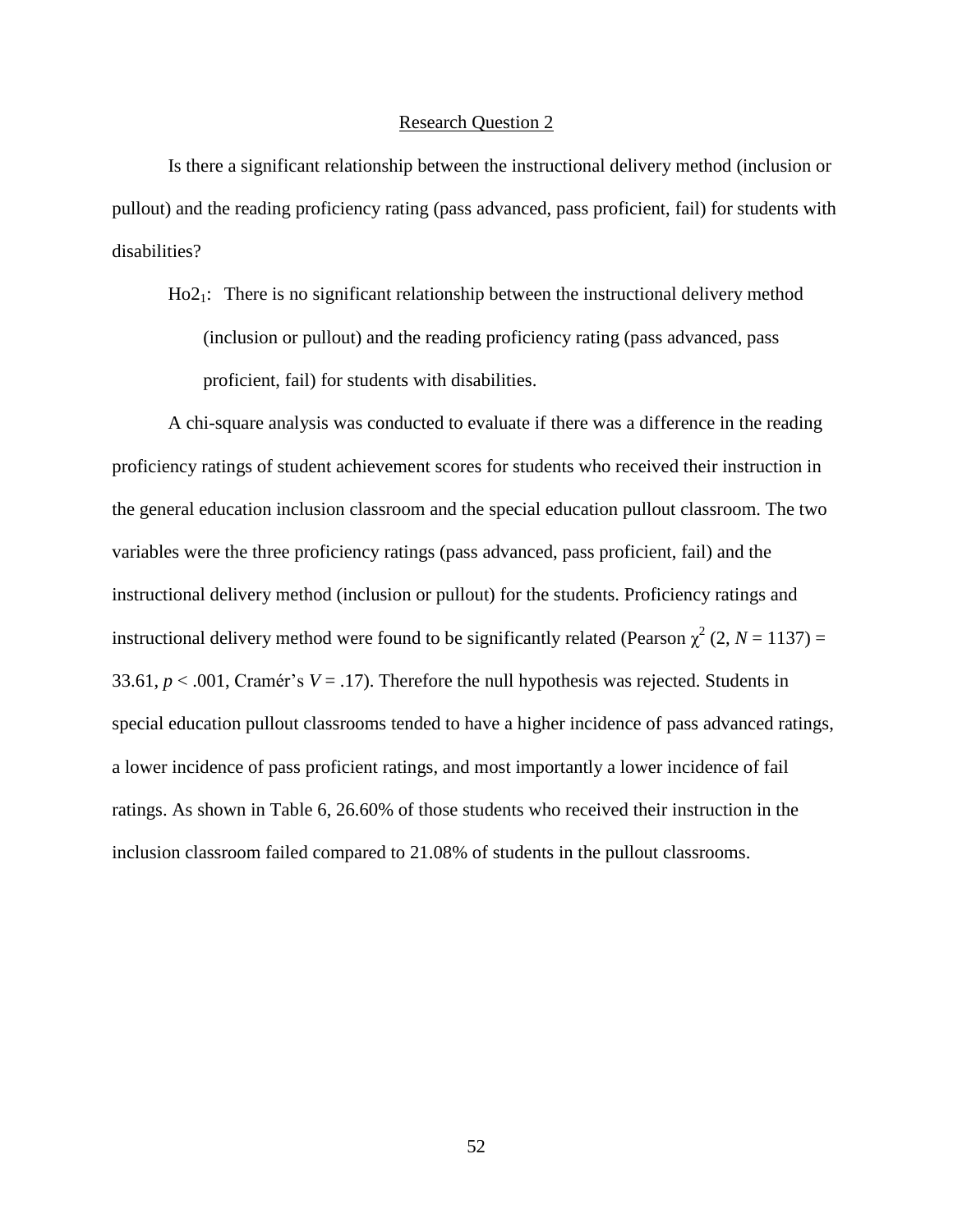Table 6

*Comparison of Reading Proficiency in the General Education Inclusion Classroom and the Special Education Pullout Classroom*

|                         | Pass Advanced |        | Pass Proficient                       |        | Fail |        |
|-------------------------|---------------|--------|---------------------------------------|--------|------|--------|
| Reading                 | $(N = 325)$   |        | 28.58% $(N = 537)$ 47.23% $(N = 275)$ |        |      | 24.19% |
| Inclusion ( $N = 639$ ) | 139           | 21.75% | 330                                   | 51.64% | 170  | 26.60% |
| Pullout $(N = 498)$     | 186           | 37.35% | 207                                   | 41.57% | 105  | 21.08% |

Follow-up pairwise comparisons were conducted to evaluate the differences in the distributions of proficiency results among students in the inclusion and pullout classrooms. The Bonferroni Method was used to control for Type I error at the .05 level across all three comparisons. As shown in Table 7, the pairwise differences in the rates of pass advanced and pass proficient were significant. Students educated in the pullout classroom were 1.72 (37.35%/21.75%) times more likely to earn an advanced score. Students educated in the inclusion classroom were 1.24 (51.64%/41.57%) times more likely to earn a pass proficient score.

# Table 7

*Results for the Pairwise Comparisons Using the Bonferroni Method*

| Math                              | $\chi^2$ | p(Alpha)     | Cramér's V |
|-----------------------------------|----------|--------------|------------|
| Pass Advanced vs. Pass Proficient | 28.49    | < .001 (.17) | .18        |
| Pass Advanced vs. Fail            | 21.64    | < .001 (.17) | .19        |
| Pass Proficient vs. Fail          | .01      | .91(0.17)    | < 0.01     |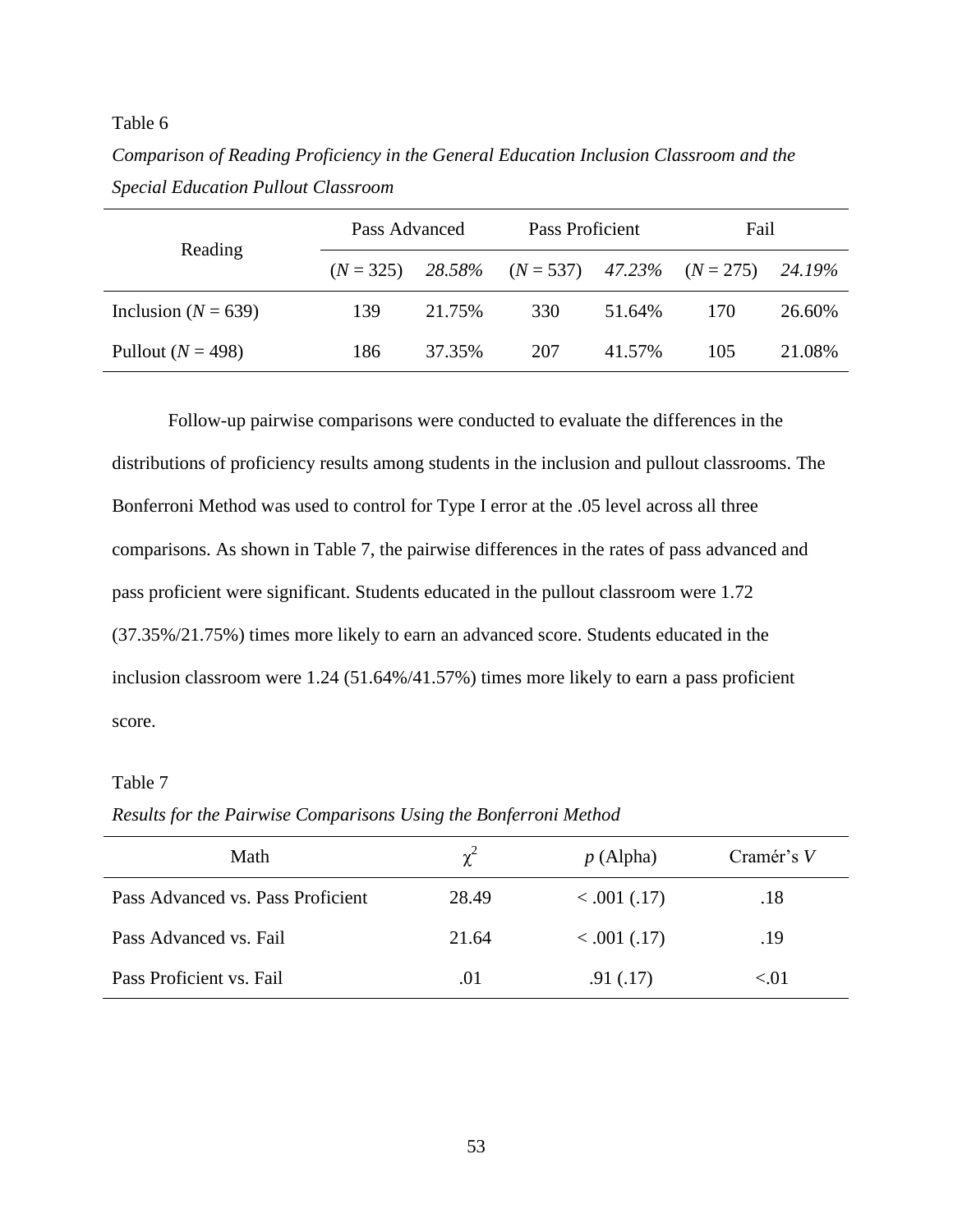### Research Question 3

Is there a significant relationship between the assessment method (SOL test or VGLA) and the math proficiency rating (pass advanced, pass proficient, fail) for students with disabilities who were instructed in a pullout program?

Ho31: There is no significant relationship between the assessment method (SOL test or VGLA) and the math proficiency rating (pass advanced, pass proficient, fail) for students with disabilities who were instructed in a pullout program.

A chi-square analysis was conducted to evaluate if there was a difference in the math proficiency ratings of student achievement scores for students who received their instruction in a special education pullout classroom who were administered the SOL test or the VGLA. The two variables were the three proficiency ratings (pass advanced, pass proficient, fail) and the type of assessment (SOL test or VGLA) administered to the students. Proficiency ratings and the type of assessment were found to be significantly related (Pearson  $\chi^2$  (2, *N*= 453) = 151.63, *p* < 001, Cramér's  $V = .58$ ). Therefore the null hypothesis was rejected. Students who were assessed by the VGLA tended to have a higher incidence of pass advanced ratings, a lower incidence of pass proficient ratings, and most importantly a lower incidence of fail ratings. As shown in Table 8, 31.39% of students failed the SOL test compared to 3.91% of those students who failed the VGLA.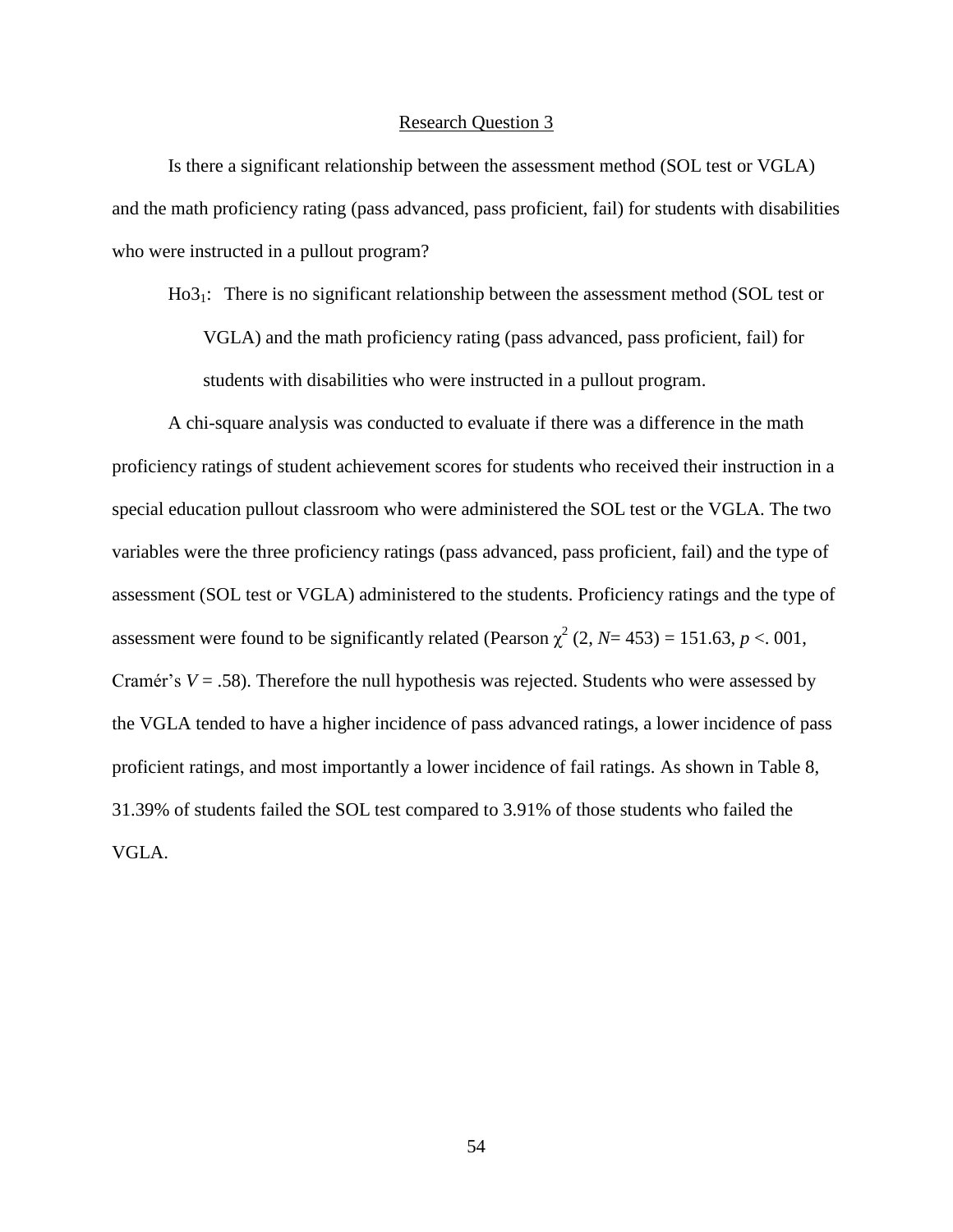Table 8

*Comparison of Math Proficiency in the Special Education Pullout Classroom on the SOL Test and VGLA*

| Math Pullout Classroom | Pass Advanced |        | Pass Proficient                      |        | Fail |        |
|------------------------|---------------|--------|--------------------------------------|--------|------|--------|
|                        | $(N = 200)$   |        | 44.15% $(N = 160)$ 35.32% $(N = 93)$ |        |      | 20.53% |
| $SOL (N = 274)$        | 58            | 21.17% | 130                                  | 47.45% | 86   | 31.39% |
| VGLA $(N = 179)$       | 142           | 79.33% | 30                                   | 16.76% |      | 3.91%  |

Follow-up pairwise comparisons were conducted to evaluate the differences in the distributions of proficiency results among students in the pullout program assessed via the SOL test versus the VGLA in math. The Bonferroni Method was used to control for Type I error at the .05 level across all three comparisons. As shown in Table 9, the pairwise differences in the rates of pass advanced and pass proficient were significant. Students assessed via the VGLA were 3.75 (79.33%/21.17%) times more likely to earn an advanced score. Students assessed via the SOL were 2.83 (47.45%/16.76%) times more likely to earn a pass proficient score.

# Table 9

*Results for the Pairwise Comparisons Using the Bonferroni Method*

| Math                              | $\chi^2$ | p(Alpha)     | Cramér's V |
|-----------------------------------|----------|--------------|------------|
| Pass Advanced vs. Pass Proficient | 97.26    | < .001 (.17) | .52        |
| Pass Advanced vs. Fail            | 102.33   | < .001 (.17) | .591       |
| Pass Proficient vs. Fail          | 5.93     | .02(.17)     | .153       |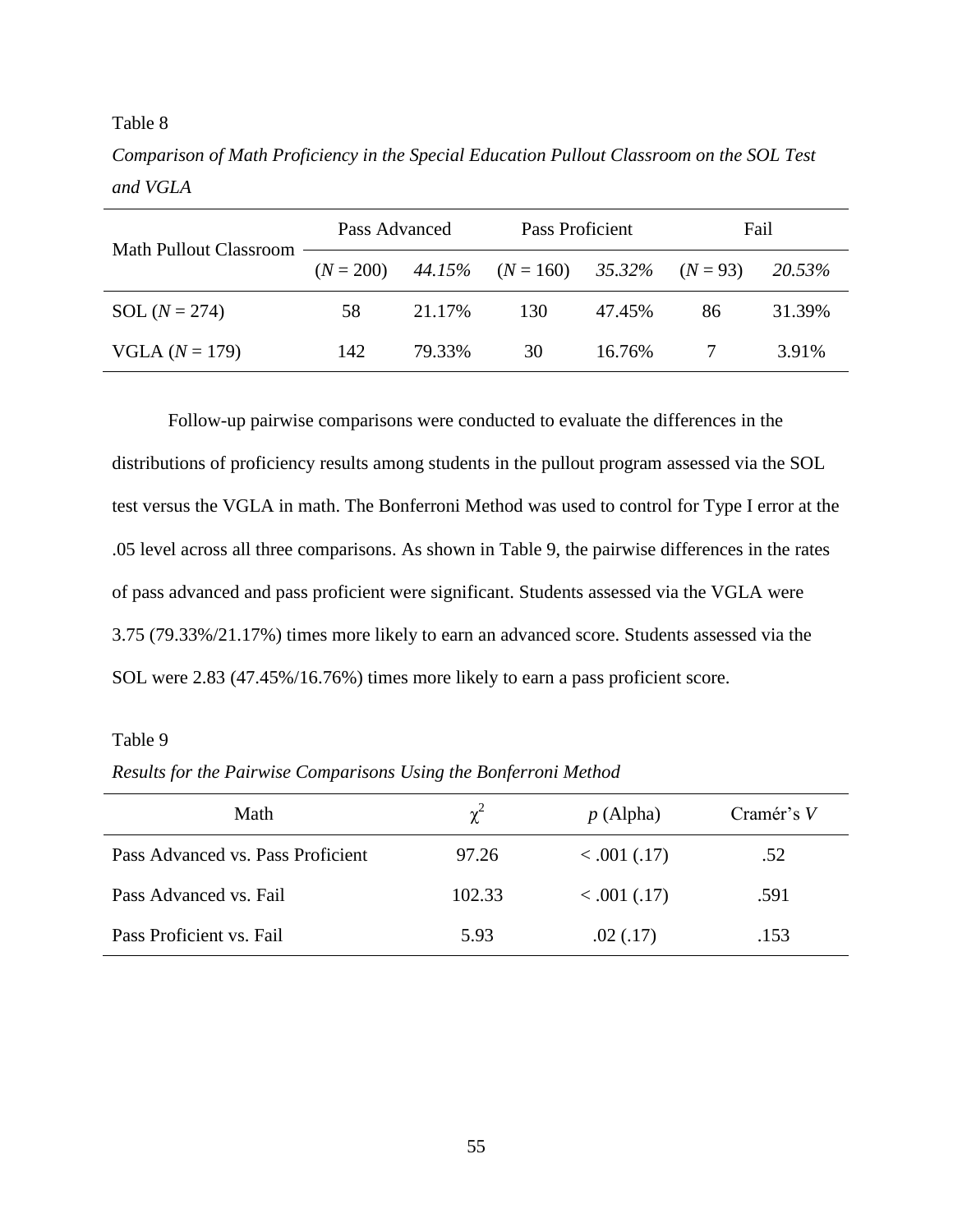### Research Question 4

Is there a significant relationship between the assessment method (SOL test or VGLA) and the reading proficiency rating (pass advanced, pass proficient, fail) for students with disabilities who were instructed in a pullout program?

Ho41: There is no significant relationship between the assessment method (SOL test or VGLA) and the reading proficiency rating (pass advanced, pass proficient, fail) for students with disabilities who were instructed in a pullout program.

A chi-square analysis was conducted to evaluate if there was a difference in the reading proficiency ratings of student achievement scores for students who received their instruction in a special education pullout program who were administered the SOL test or the VGLA. The two variables were the three proficiency ratings (pass advanced, pass proficient, fail) and the type of assessment (SOL test or VGLA) administered to the students. Proficiency ratings and the type of assessment were found to be significantly related (Pearson  $\chi^2$  (2, *N* = 498) = 184.14, *p* < 001, Cramér's  $V = .61$ ). Therefore the null hypothesis was rejected. Students who were assessed by the VGLA tended to have a higher incidence of pass advanced ratings, a lower incidence of pass proficient ratings, and most importantly a lower incidence of fail ratings. As shown in Table 10, 30.18% of students failed the SOL test compared to 8.92% of those students who failed the VGLA.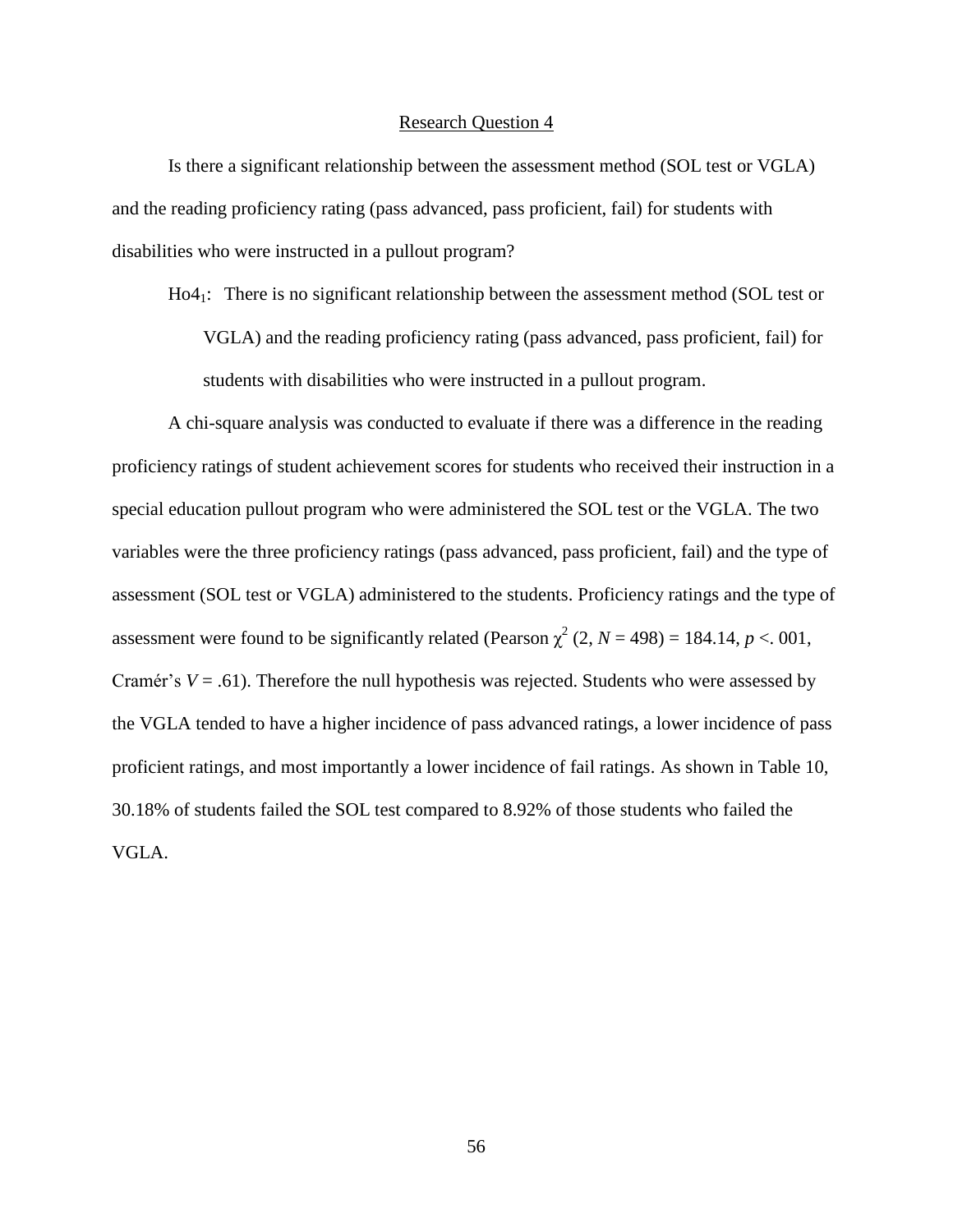Table 10

*Comparison of Reading Proficiency in the Special Education Pullout Classroom on the SOL Test and VGLA*

| <b>Reading Pullout</b> | Pass Advanced |        | Pass Proficient                             |        | Fail |        |
|------------------------|---------------|--------|---------------------------------------------|--------|------|--------|
| Classroom              | $(N = 186)$   |        | $37.35\%$ $(N = 207)$ $41.57\%$ $(N = 105)$ |        |      | 21.08% |
| SOL $(N = 285)$        | 34            | 11.93% | 165                                         | 57.89% | 86   | 30.18% |
| $VGLA (N = 213)$       | 152           | 71.36% | 42                                          | 19.72% | 19   | 8.92%  |

Follow-up pairwise comparisons were conducted to evaluate the differences in the distributions of proficiency results among students in the pullout program assessed via the SOL test versus the VGLA in reading. The Bonferroni Method was used to control for Type I error at the .05 level across all three comparisons. As shown in Table 11, the pairwise differences in the rates of pass advanced and pass proficient were significant. Students assessed via the VGLA were 5.98 (71.36%/11.93%) times more likely to earn an advanced score. Students assessed via the SOL were 2.93 (57.89%/19.72%) times more likely to earn a pass proficient score.

# Table 11

*Results for the Pairwise Comparisons Using the Bonferroni Method*

| Math                              | $\chi^2$ | p(Alpha)     | Cramér's V |
|-----------------------------------|----------|--------------|------------|
| Pass Advanced vs. Pass Proficient | 147.91   | < .001 (.17) | .61        |
| Pass Advanced vs. Fail            | 112.12   | < .001 (.17) | .621       |
| Pass Proficient vs. Fail          | .21      | .64(.17)     | .03        |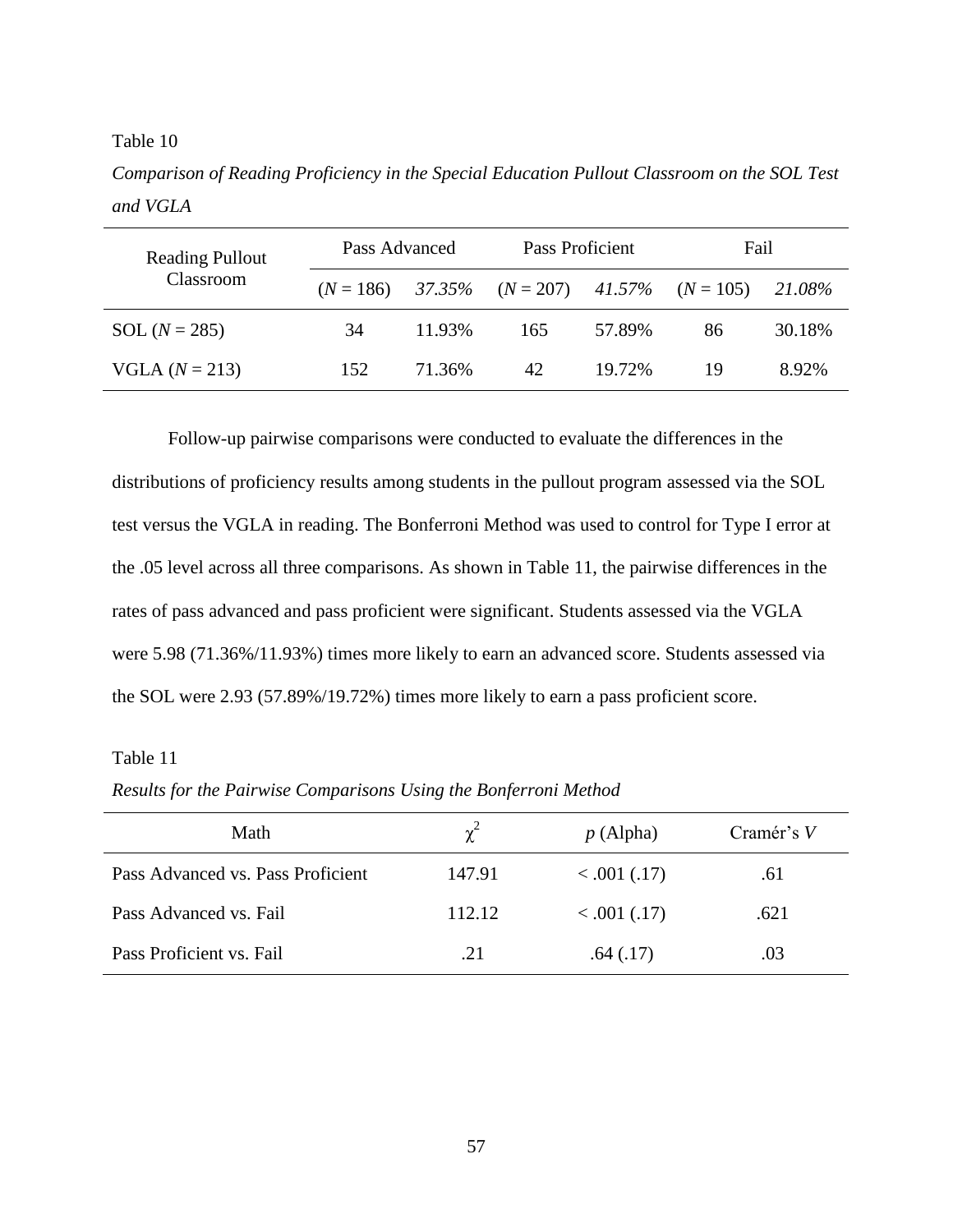### Research Question 5

Is there a significant relationship between the assessment method (SOL test or VGLA) and the math proficiency rating (pass advanced, pass proficient, fail) for students with disabilities who were instructed in an inclusive program?

Ho51: There is no significant relationship between the assessment method (SOL test or VGLA) and the math proficiency rating (pass advanced, pass proficient, fail) for

students with disabilities who were instructed in an inclusive program.

A chi-square analysis was conducted to evaluate if there was a difference in the math proficiency ratings of student achievement scores for students who received their instruction in a general education inclusion classroom who were administered the SOL test or the VGLA. The two variables were the three proficiency ratings (pass advanced, pass proficient, fail) and the type of assessment (SOL test or VGLA) administered to the students. Proficiency ratings and the type of assessment were found to be significantly related (Pearson  $\chi^2$  (2, *N* = 678) = 27.52, *p*  $\leq$ .001, Cramér's *V* = .20). Therefore the null hypothesis was rejected. Students who were assessed by the VGLA tended to have a higher incidence of pass advanced ratings, a lower incidence of pass proficient ratings, and most importantly a lower incidence of fail ratings. As shown in Table 12, 30.58% of students failed the SOL test compared to 15.57% of those students who failed the VGLA.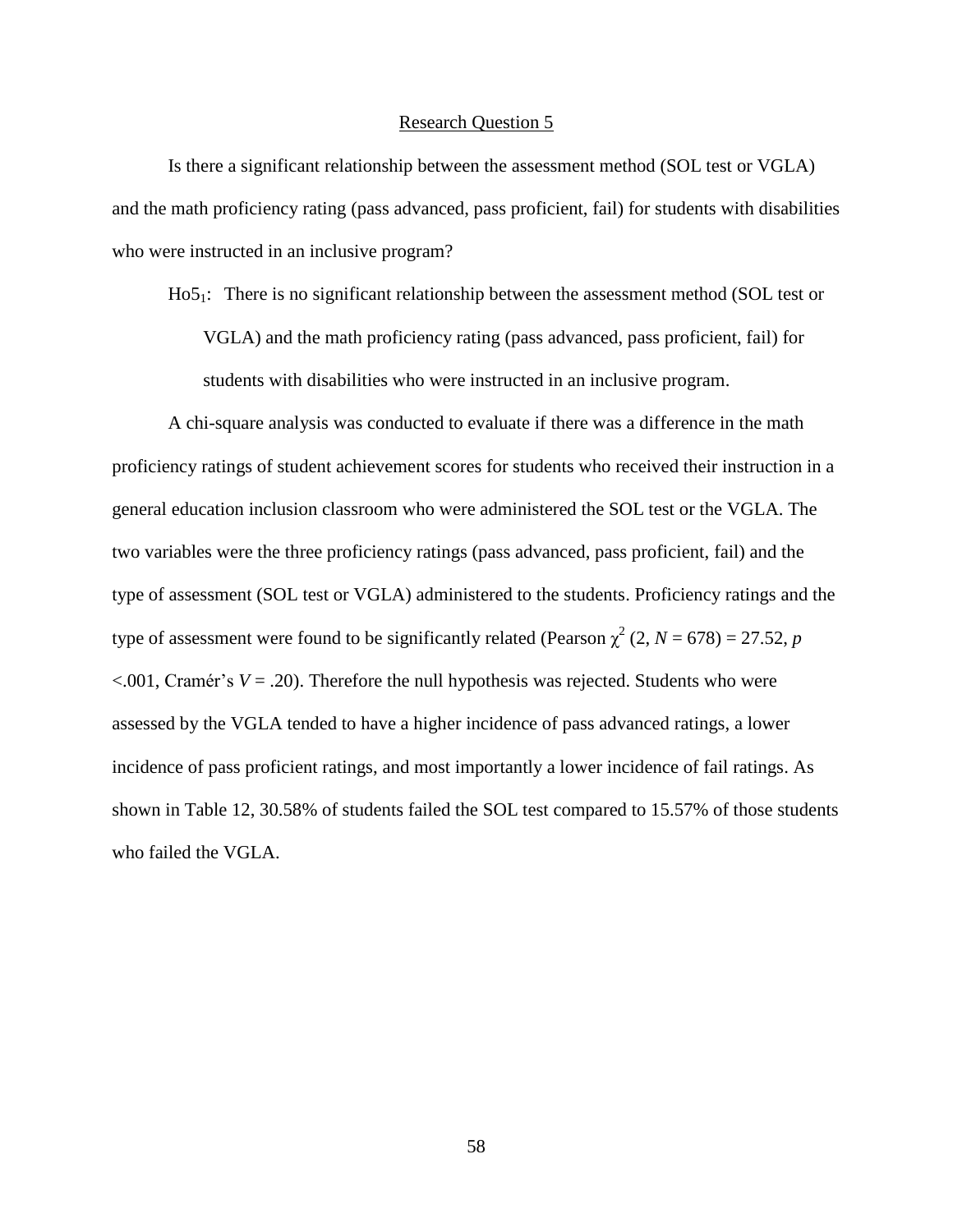Table 12

*Comparison of Math Proficiency in the General Education Inclusion Classroom on the SOL Test and VGLA*

| Math Inclusion   | Pass Advanced |        | Pass Proficient    |        | Fail        |        |
|------------------|---------------|--------|--------------------|--------|-------------|--------|
| Classroom        | $(N = 200)$   | 29.50% | $(N = 289)$ 42.63% |        | $(N = 189)$ | 27.88% |
| SOL $(N = 285)$  | 141           | 25.36% | 245                | 44.06% | 170         | 30.58% |
| $VGLA (N = 213)$ | 59            | 48.36% | 44                 | 36.07% | 19          | 15.57% |

Follow-up pairwise comparisons were conducted to evaluate the differences in the distributions of proficiency results among students in the inclusion program assessed via the SOL test versus the VGLA in math. The Bonferroni Method was used to control for Type I error at the .05 level across all three comparisons. As shown in Table 13, the pairwise differences in the rates of pass advanced and pass proficient were significant. Students assessed via the VGLA were 1.91 (48.36%/25.36%) times more likely to earn an advanced score. Students assessed via the SOL were 1.22 (44.06%/36.07%) times more likely to earn a pass proficient score.

# Table 13

*Results for the Pairwise Comparisons Using the Bonferroni Method*

| Math                              | $\chi^2$ | p(Alpha)     | Cramér's V |
|-----------------------------------|----------|--------------|------------|
| Pass Advanced vs. Pass Proficient | 14.49    | < .001 (.17) | .17        |
| Pass Advanced vs. Fail            | 22.92    | < .001 (.17) | .243       |
| Pass Proficient vs. Fail          | 2.67     | .10(.17)     | $.08\,$    |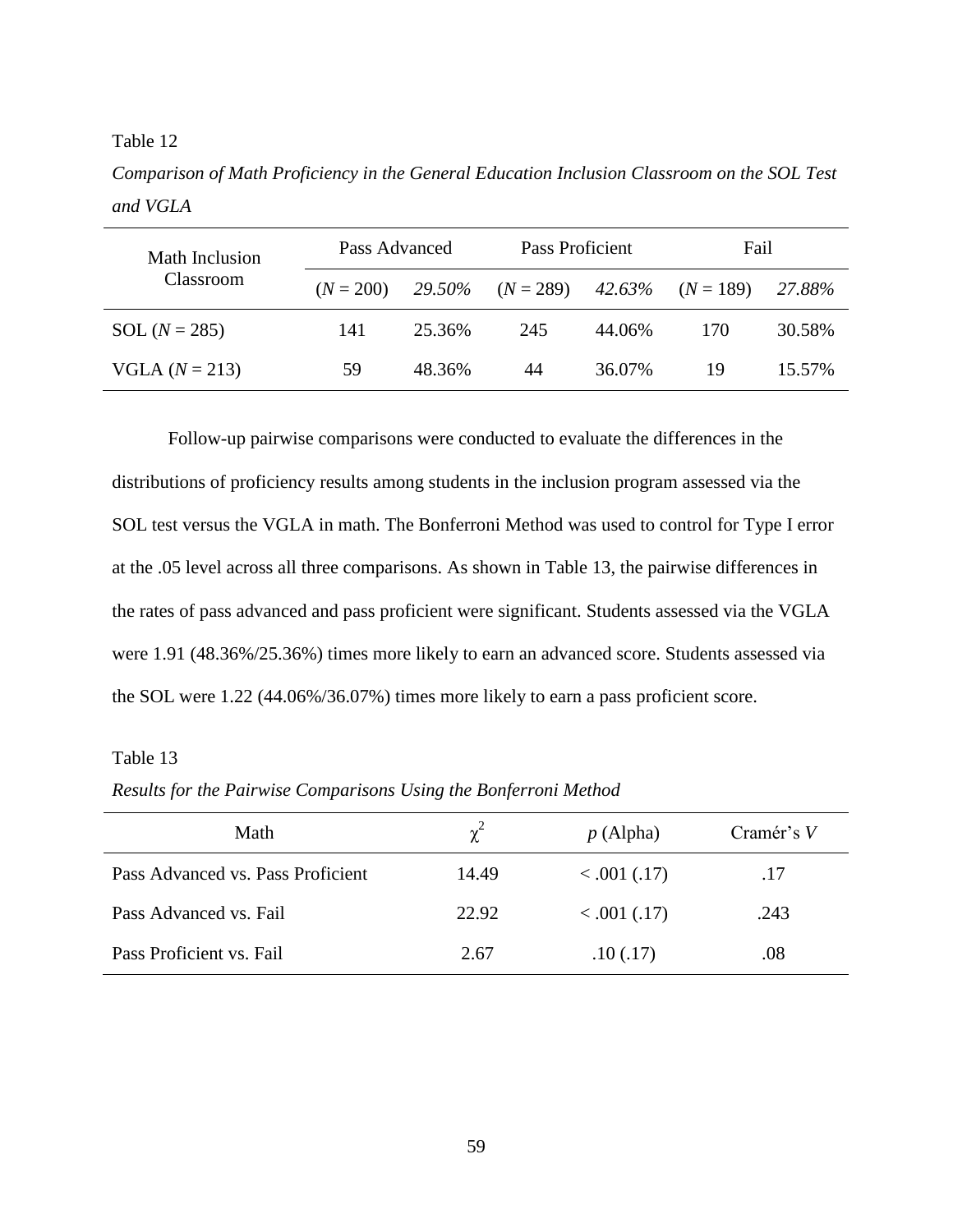#### Research Question 6

Is there a significant relationship between the assessment method (SOL test or VGLA) and the reading proficiency rating (pass advanced, pass proficient, fail) for students with disabilities who were instructed in an inclusive program?

Ho61: There is no significant relationship between the assessment method (SOL test or VGLA) and the reading proficiency rating (pass advanced, pass proficient, fail) for students with disabilities who were instructed in an inclusive program.

A chi-square analysis was conducted to evaluate if there was a difference in the reading proficiency ratings of student achievement scores for students who received their instruction in a general education inclusion classroom who were administered the SOL test or the VGLA. The two variables were the three proficiency ratings (pass advanced, pass proficient, fail) and the type of assessment (SOL test or VGLA) administered to the students. Proficiency ratings and the type of assessment were found to be significantly related (Pearson  $\chi^2$  (2, *N* = 639) = 90.65, *p*  $\leq$ .001, Cramér's *V* = .38). Therefore the null hypothesis was rejected. Students who were assessed by the VGLA tended to have a higher incidence of pass advanced ratings, a lower incidence of pass proficient ratings, and most importantly a lower incidence of fail ratings. As shown in Table 14, 28.47% of students failed the SOL test compared to 4.08% of those students who failed the VGLA.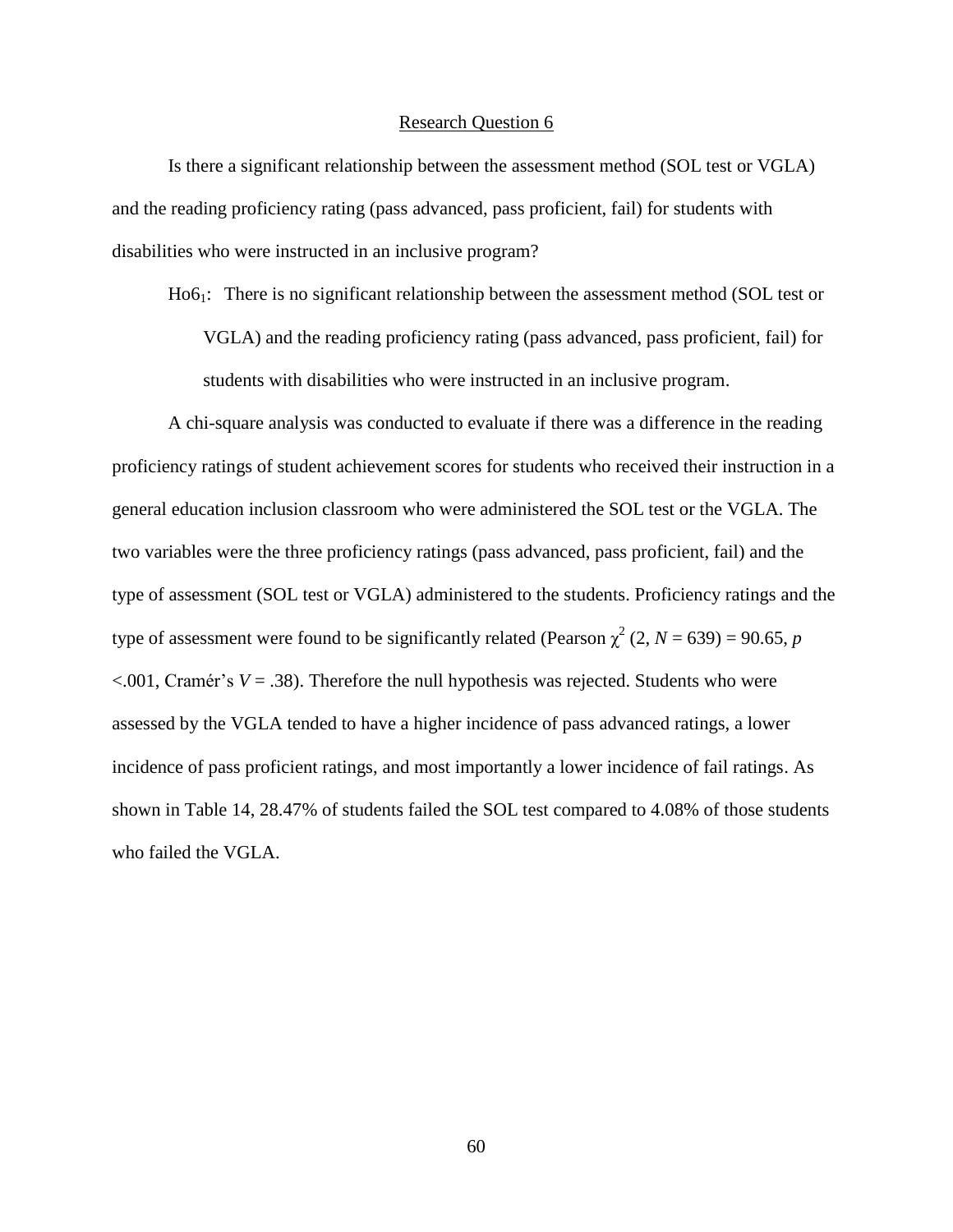# Table 14

*Comparison of Reading Proficiency in the General Education Inclusion Classroom on the SOL Test and VGLA*

| Reading Inclusion | Pass Advanced |        | Pass Proficient       |        | Fail        |               |
|-------------------|---------------|--------|-----------------------|--------|-------------|---------------|
| Classroom         | $(N = 139)$   | 21.75% | $(N = 330)$ $51.64\%$ |        | $(N = 170)$ | <b>26.60%</b> |
| $SOL (N = 590)$   | 102           | 17.29% | 320                   | 54.24% | 168         | 28.47%        |
| VGLA $(N = 49)$   | 37            | 75.51% | 10                    | 20.41% |             | 4.08%         |

Follow-up pairwise comparisons were conducted to evaluate the differences in the distributions of proficiency results among students in the inclusion program assessed via the SOL test versus the VGLA in reading. The Bonferroni Method was used to control for Type I error at the .05 level across all three comparisons. As shown in Table 15, the pairwise differences in the rates of pass advanced and pass proficient were significant. Students assessed via the VGLA were 4.37 (75.51%/17.29%) times more likely to earn an advanced score. Students assessed via the SOL were 2.66 (54.24%/20.41%) times more likely to earn a pass proficient score.

### Table 15

*Results for the Pairwise Comparisons Using the Bonferroni Method*

| Math                              | $\chi^2$ | p(Alpha)     | Cramér's V |
|-----------------------------------|----------|--------------|------------|
| Pass Advanced vs. Pass Proficient | 60.35    | < .001 (.17) | .36        |
| Pass Advanced vs. Fail            | 44.89    | < .001 (.17) | .38        |
| Pass Proficient vs. Fail          | 1.65     | .20(.17)     | .06        |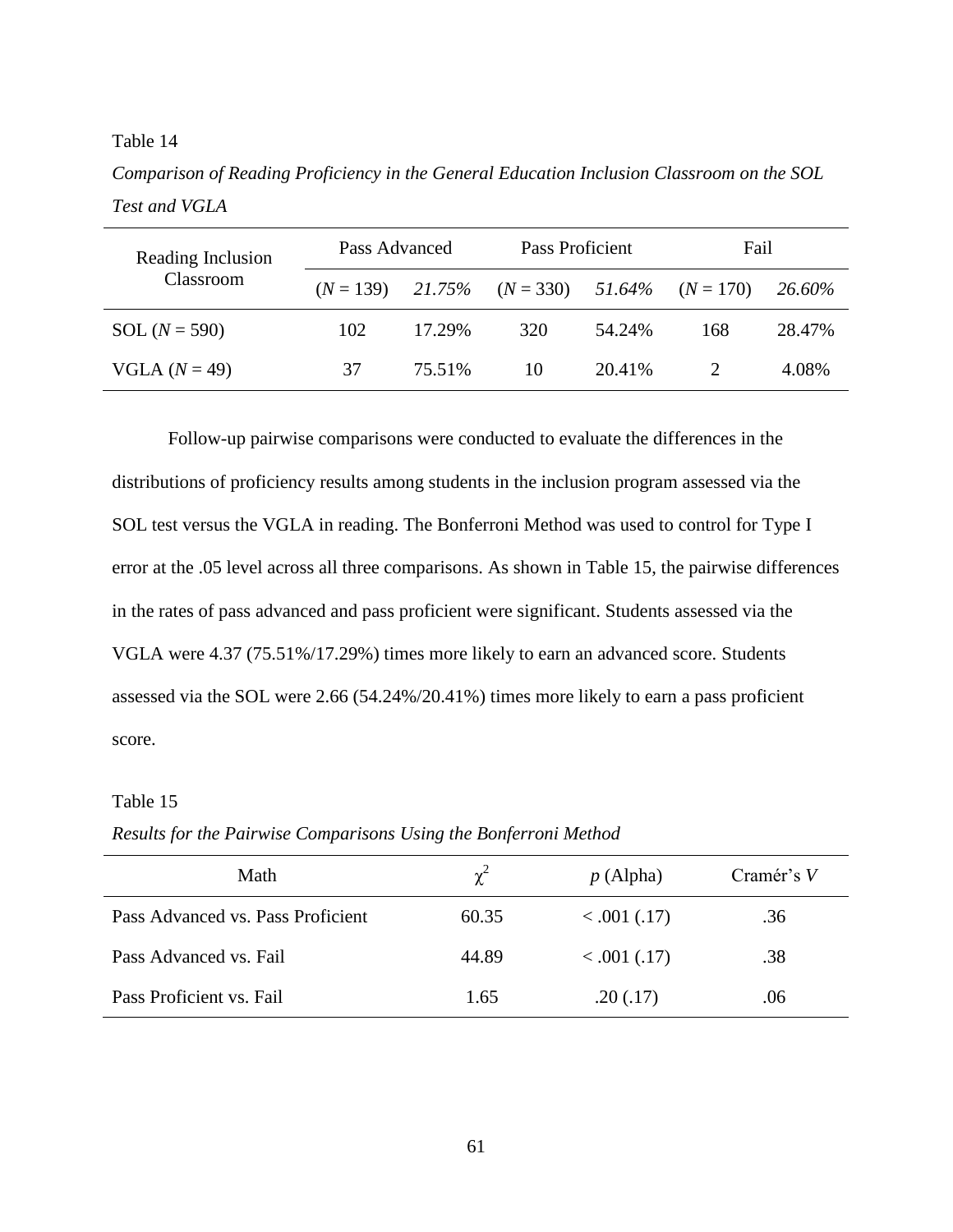### Research Question 7

Is there a significant relationship between the instructional delivery method (inclusion or pullout) and the math proficiency rating (pass advanced, pass proficient, fail) for students with disabilities who took the SOL test?

Ho71: There is no significant relationship between the instructional delivery method (inclusion or pullout) and the math proficiency rating (pass advanced, pass proficient, fail) for students with disabilities who took the SOL test.

A chi-square analysis was conducted to evaluate if there was a difference in the math proficiency ratings of student SOL achievement scores for students who received their instruction in the general education inclusion classroom and the special education pullout classroom. The two variables were the three proficiency ratings (pass advanced, pass proficient, fail) and the instructional delivery method (inclusion or pullout) for the students. Proficiency ratings and instructional delivery method were not found to be significantly related (Pearson  $\chi^2$  $(2, N = 830) = 1.85$ ,  $p = .397$ , Cramér's  $V = .05$ ). Therefore the null hypothesis was retained. Students in inclusion classrooms and special education pullout classrooms tended to have similar levels of achievement in math. As shown in Table 16, 30.58% of students who received their instruction in the inclusion classroom failed compared to 31.39% of those students in the pullout classes.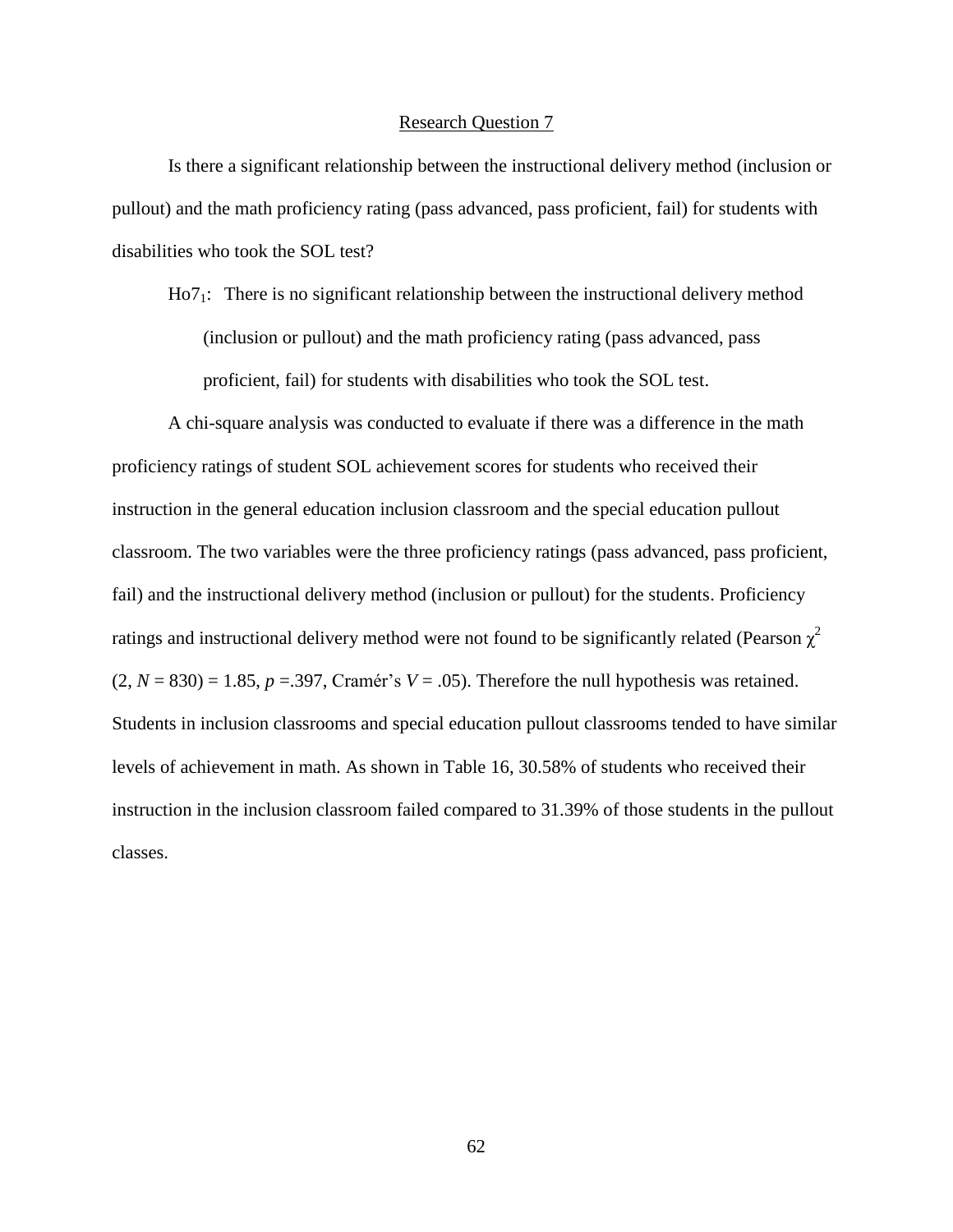### Table 16

*Comparison of SOL Math Proficiency in the General Education Inclusion Classroom and the Special Education Pullout Classroom*

| Math SOL                | Pass Advanced |        | Pass Proficient                 |        | Fail        |        |
|-------------------------|---------------|--------|---------------------------------|--------|-------------|--------|
|                         | $(N = 199)$   |        | $23.98\%$ $(N = 375)$ $45.18\%$ |        | $(N = 256)$ | 30.84% |
| Inclusion ( $N = 556$ ) | 141           | 25.36% | 245                             | 44.06% | 170         | 30.58% |
| Pullout $(N = 274)$     | 58            | 21.17% | 130                             | 47.45% | 86          | 31.39% |

### Research Question 8

Is there a significant relationship between the instructional delivery method (inclusion or pullout) and the reading proficiency rating (pass advanced, pass proficient, fail) for students with disabilities who took the SOL test?

Ho81: There is no significant relationship between the instructional delivery method (inclusion or pullout) and the reading proficiency rating (pass advanced, pass proficient, fail) for students with disabilities who took the SOL test.

A chi-square analysis was conducted to evaluate if there was a difference in the reading proficiency ratings of student SOL achievement scores for students who received their instruction in the general education inclusion classroom and the special education pullout classroom. The two variables were the three proficiency ratings (pass advanced, pass proficient, fail) and the instructional delivery method (inclusion or pullout) for the students. Proficiency ratings and instructional delivery method were not found to be significantly related (Pearson  $\chi^2$  $(2, N = 875) = 4.21$ ,  $p = 122$ , Cramér's  $V = 0.12$ . Therefore the null hypothesis was retained. Students in inclusion classrooms and special education pullout classrooms tended to have similar levels of achievement in reading. As shown in Table 17, 28.47% of students who received their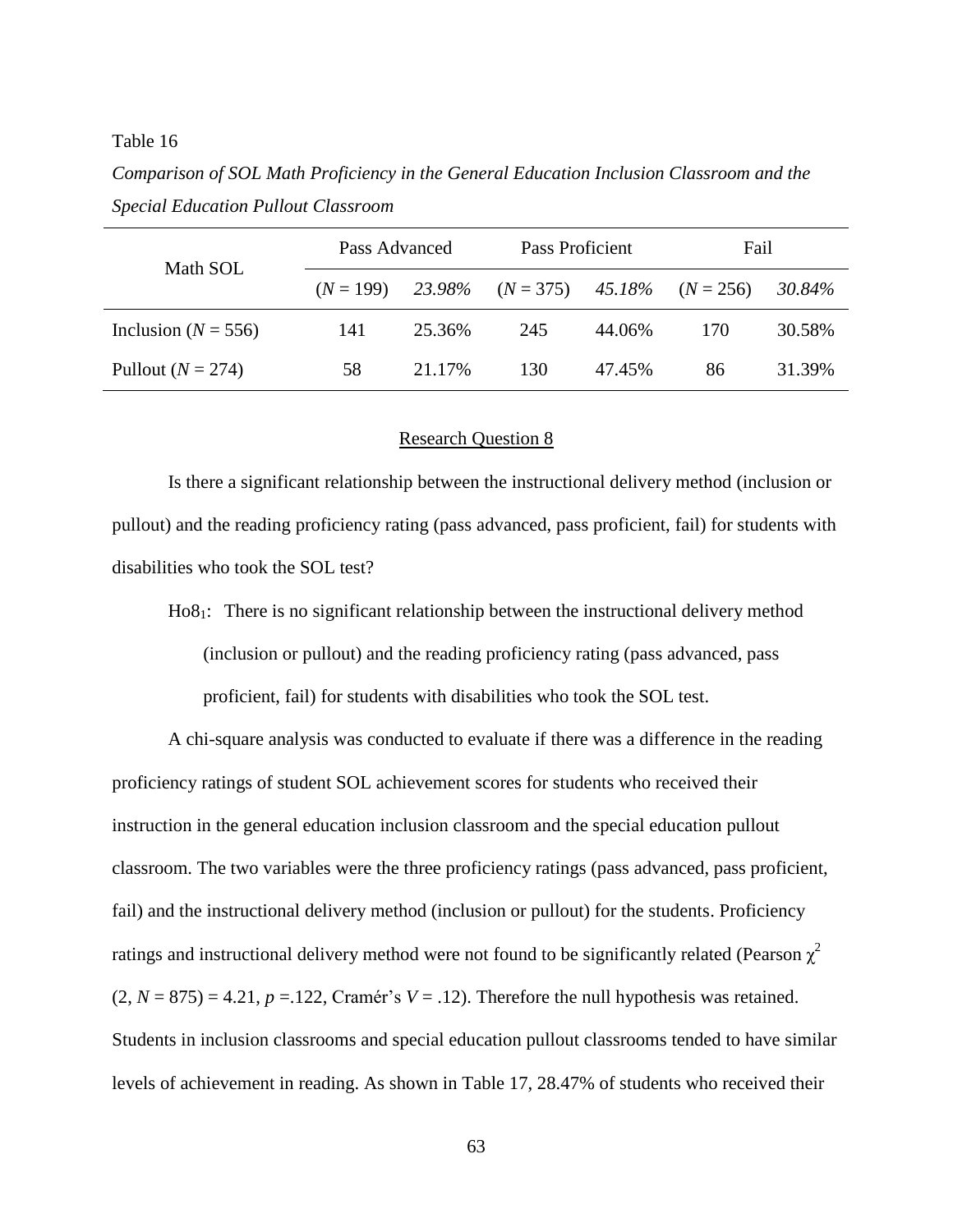instruction in the inclusion classroom failed compared to 30.18% of those students in the pullout classes.

### Table 17

*Comparison of SOL Reading Proficiency in the General Education Inclusion Classroom and the Special Education Pullout Classroom*

| Reading SOL             | Pass Advanced |        | Pass Proficient |        | Fail        |              |
|-------------------------|---------------|--------|-----------------|--------|-------------|--------------|
|                         | $(N = 136)$   | 15.5%  | $(N = 485)$     | 55.4%  | $(N = 254)$ | <b>29.0%</b> |
| Inclusion ( $N = 556$ ) | 102           | 17.29% | 320             | 54.24% | 168         | 28.47%       |
| Pullout $(N = 274)$     | 34            | 11.93% | 165             | 57.89% | 86          | 30.18%       |

### Summary

Chapter 4 presented the descriptive and comparative analysis for data collected from the 2009 SOL and VGLA state assessment results for students with disabilities in Dickenson County, Lee County, Scott County, and Wise County. The data were analyzed using chi-square analysis and pairwise comparisons. The findings indicate that there is a relationship between instructional delivery method (inclusion or pullout) and proficiency in reading and math. The findings also indicate that there is a relationship between assessment method (SOL test or VGLA) and proficiency in reading and math. The summary, conclusions, recommendations for practice, and recommendations for further study based on the findings of the research data are presented in Chapter 5.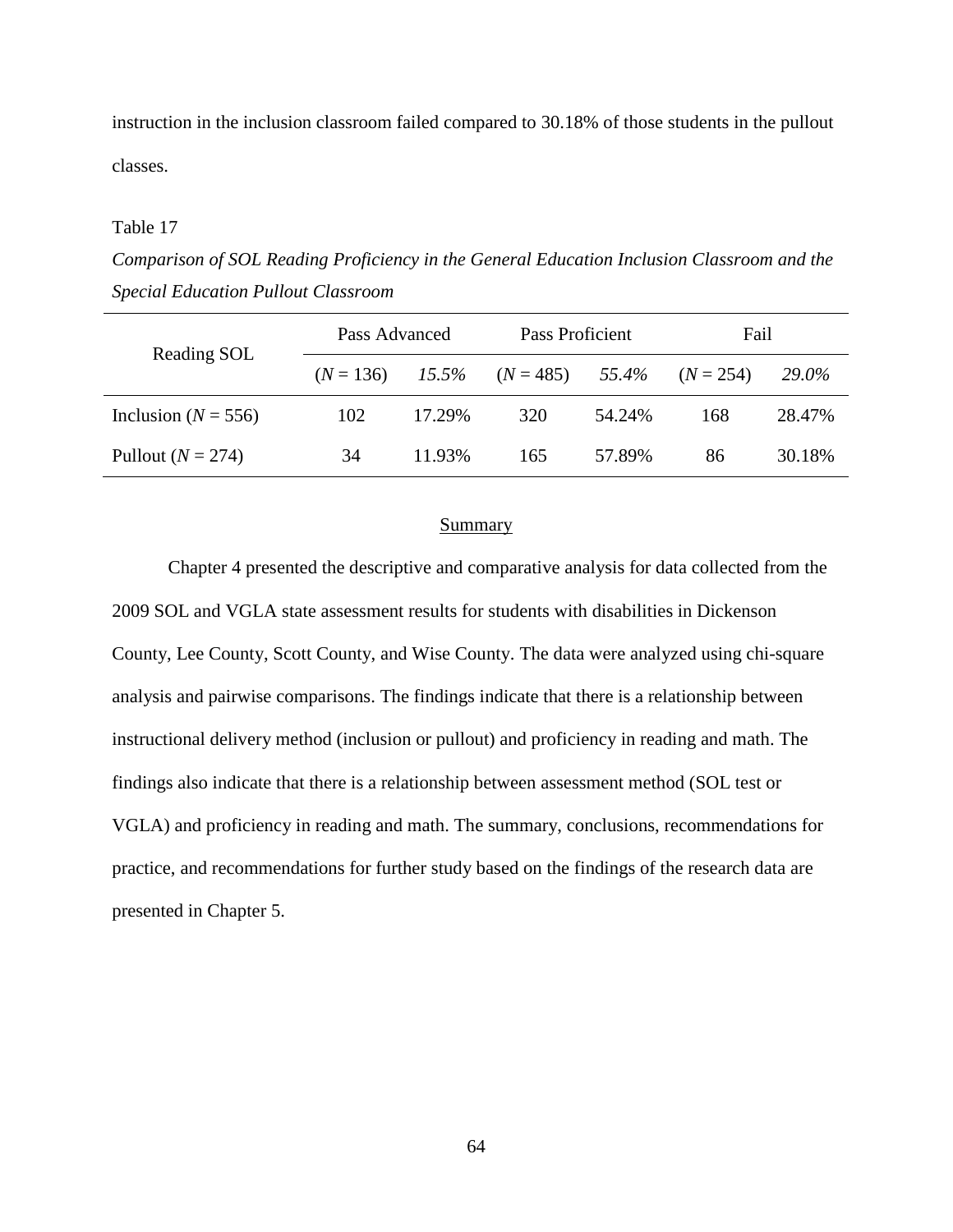# CHAPTER 5

# SUMMARY, CONCLUSIONS, IMPLICATIONS FOR PRACTICE, AND RECOMMENDATIONS FOR FURTHER RESEARCH

Since signed into law the No Child Left Behind Act (NCLB, 2002) has forced schools and school divisions to address the achievement gap of students with disabilities. Prior to this law subgroups were not included in accountability measures in Virginia; only the overall pass rates of all students was included. NCLB changed that because schools, school divisions, and states became accountable for not only overall student achievement but also for student achievement within subgroups of students such as students with disabilities.

# Virginia Grade Level Alternative Assessment

During the course of this study, the Virginia General Assembly addressed the topic of the Virginia Grade Level Alternative Assessment (VGLA). Many legislators indicated a concern that so many students with disabilities were being evaluated with this assessment, and that the pass rates for VGLAs were significantly higher across the state than the SOL pass rates for students with disabilities. School divisions across the state have used the VGLA to assess their students with varying degrees from near zero to 50% (Code of Virginia, 2009). The Virginia General Assembly voted in 2009 to include phrasing in state law that would require school division superintendents to annually certify that students who qualified were the only students to participate in the VGLA. Prior to that law school divisions were not required to provide any documentation regarding the participation of students in the VGLA (Code of Virginia, 2009). Soon after the Virginia Department of Education announced that the VGLA would be phased out in Math and Reading as soon as the Virginia Modified Achievement Standards Test (VMAST) could be implemented. The VMAST was not designed as a direct replacement for the VGLA, as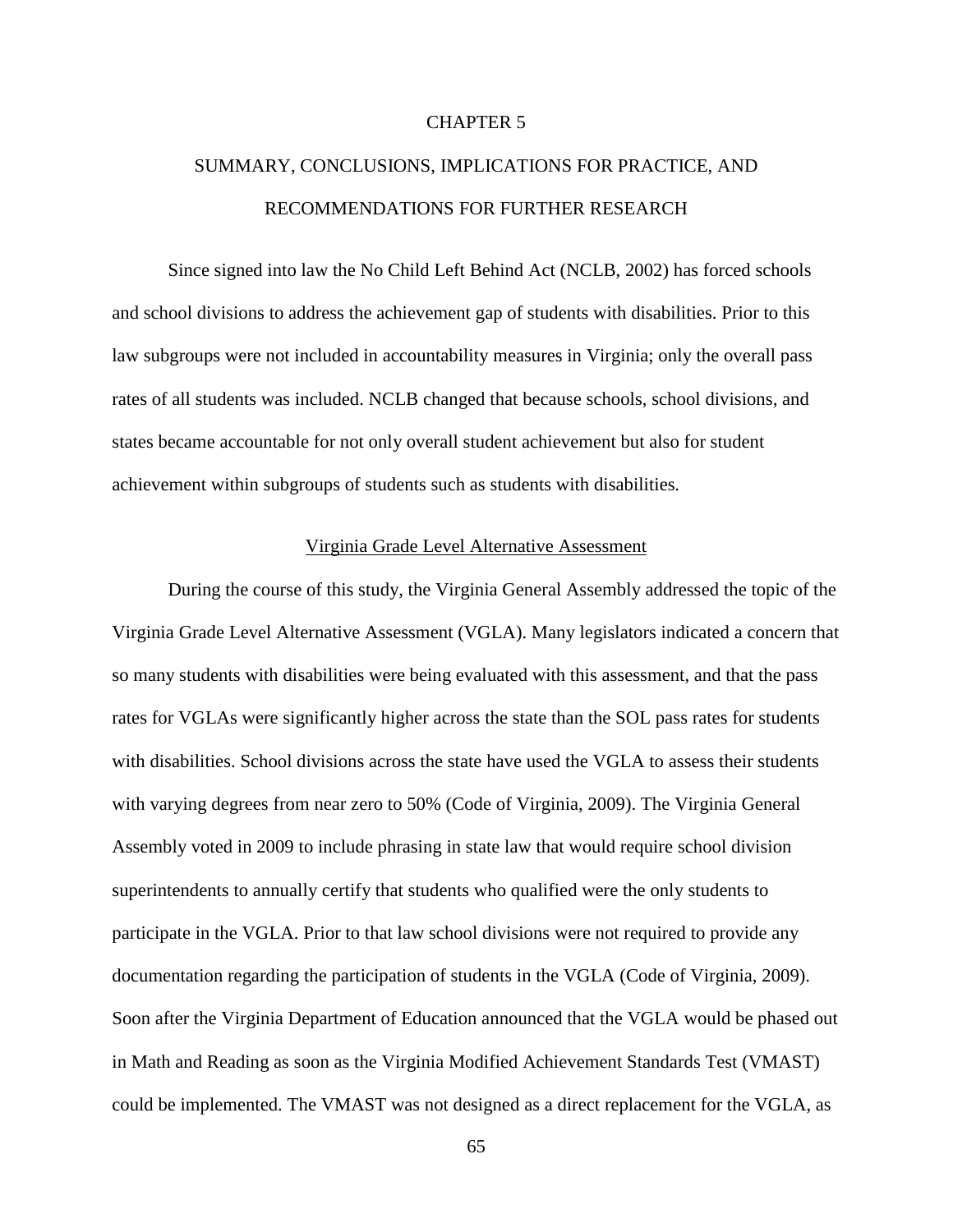the participation guidelines for the two are different. The 2010-2011 school year was the last administration of the VGLA in Math, and the 2011-2012 school year was the last administration of the VGLA in Reading (Virginia Department of Education, 2011c).

The findings of this study illustrate one of the concerns of the VGLA that schools can demonstrate student achievement to higher rates using the VGLA rather than the SOL test. Schools that struggle with closing the achievement gap between students with disabilities and nondisabled students have certainly taken advantage of VGLAs to help avoid the consequences of not meeting Adequate Yearly Progress. Because of the phase out of the VGLA, the implications of this study with regard to that specific topic are limited. To that end, the results of the SOL tests dominate the content of this chapter.

### Summary of Findings

Table 18 shows the distribution of students by educational placement. The distribution was similar for math (49.87%) and reading (50.13%). The inclusion classes had 56.20% of the students in reading instruction and 59.95% in math instruction with the remaining students receiving instruction in the pullout program. The distribution of students in the SOL and VGLA assessments were similar for math and reading; 76.96% of the students took the SOL test in reading and 73.39% in math. The biggest difference was found in the assessment type in each of the educational settings. In math, 82.01% of students in the inclusion classroom took the SOL while only 60.49% of the students in the pullout classroom took the SOL test. In reading the differences were more pronounced with 92.33% of students in the inclusion classroom assessed via the SOL compared to 57.23% in the pullout classroom.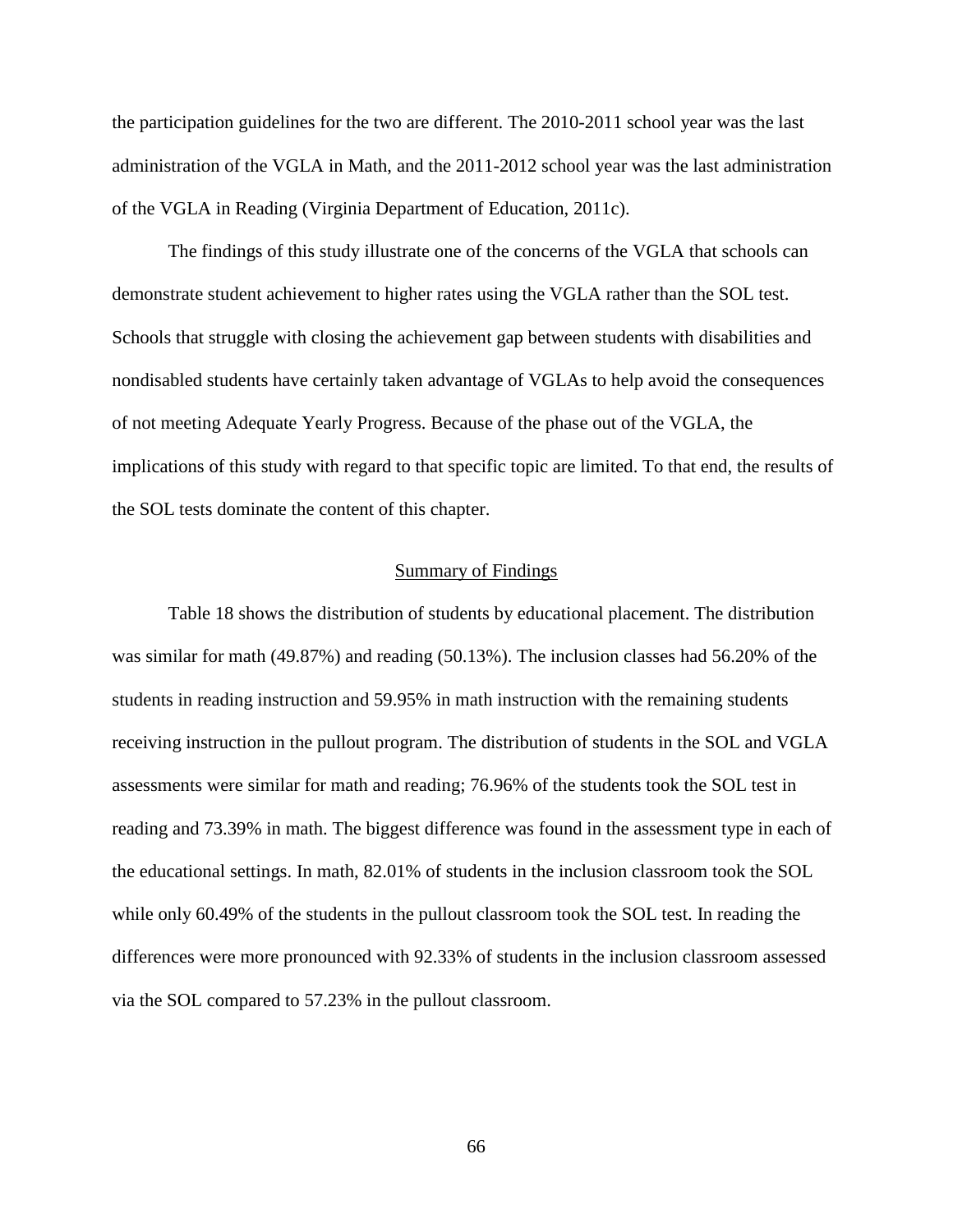### Table 18

| <b>Instructional Delivery</b><br>Method | <b>Total Students</b> |                                 |     | Inclusion | Pullout        |       |
|-----------------------------------------|-----------------------|---------------------------------|-----|-----------|----------------|-------|
|                                         | $\overline{N}$        | $\frac{0}{0}$<br>$\overline{N}$ |     | $\%$      | $\overline{N}$ | $\%$  |
| Math                                    | 1,131                 | 49.87%                          | 678 | 59.9%     | 453            | 40.1% |
| Reading                                 | 1,137                 | 50.13%                          | 639 | 56.2%     | 498            | 43.8% |
| <b>SOL</b> Math                         | 830                   | 73.39%                          | 556 | 82.0%     | 274            | 60.5% |
| <b>VGLA Math</b>                        | 301                   | 26.61%                          | 122 | 18.0%     | 179            | 39.5% |
| <b>SOL</b> Reading                      | 875                   | 76.96%                          | 590 | 92.3%     | 285            | 57.2% |
| <b>VGLA Reading</b>                     | 262                   | 23.04%                          | 49  | 7.7%      | 213            | 42.8% |

*Placement and Assessments of Students*

There were statistically significant differences in the proficiencies of students based on educational placement in reading and math where SOL proficiencies and VGLA proficiencies were considered together. However, when SOL proficiencies were considered in isolation, there were no significant differences in the proficiencies of students between the placement options of inclusion and special education pullout.

For research question 1 a chi-square analysis was conducted to determine if there was a significant difference in the instructional delivery method (inclusion or pullout) and math proficiency ratings (pass advanced, pass proficient, fail). The results indicate a statistically significant difference in the math proficiency ratings between the two instructional delivery methods. While the Cramér's *V* test for strength showed a weak association (.15), the chi-square test indicated that students in the special education pullout program had a higher incidence of pass advanced proficiency ratings and a lower incidence of pass proficient and fail ratings.

For research question 2 a chi-square analysis was conducted to determine if there was a significant difference in the instructional delivery method (inclusion or pullout) and reading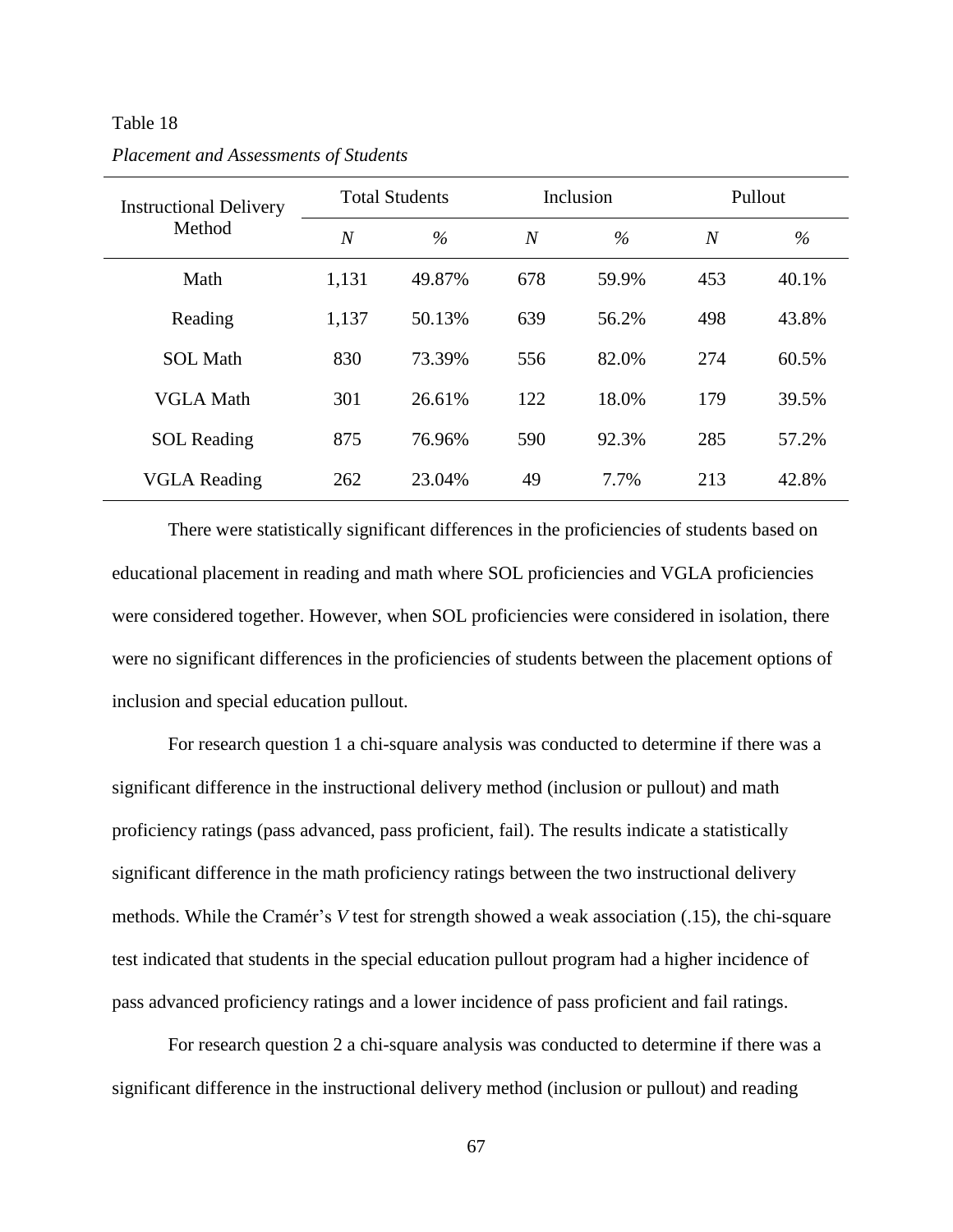proficiency ratings (pass advanced, pass proficient, fail). The results indicate a statistically significant difference in the reading proficiency ratings between the two instructional delivery methods. While the Cramér's *V* test for strength showed a weak association (.17), the chi-square test indicated that students in the special education pullout program had a higher incidence of pass advanced proficiency ratings and a lower incidence of pass proficient and fail ratings.

For research question 3 a chi-square analysis was conducted to determine if there was a significant difference in the assessment method (SOL test or VGLA) and math proficiency ratings (pass advanced, pass proficient, fail) for students who were instructed in the special education pullout program. The results indicate a statistically significant difference in the math proficiency ratings between the two assessment methods. The Cramér's *V* test for strength showed a relatively strong association (.58) and the chi-square test indicated that students in the special education pullout program who were assessed using the VGLA in math had a higher incidence of pass advanced proficiency ratings and lower incidences of pass proficient and fail ratings.

For research question 4, a chi-square analysis was conducted to determine if there was a significant difference in the assessment method (SOL test or VGLA) and reading proficiency ratings (pass advanced, pass proficient, fail) for students who were instructed in the special education pullout program. The results indicate a statistically significant difference in the reading proficiency ratings between the two assessment methods. The Cramér's *V* test for strength showed a strong association (.61) and the chi-square test indicated that students in the special education pullout program who were assessed using the VGLA in reading had a higher incidence of pass advanced proficiency ratings and lower incidences of pass proficient and fail ratings.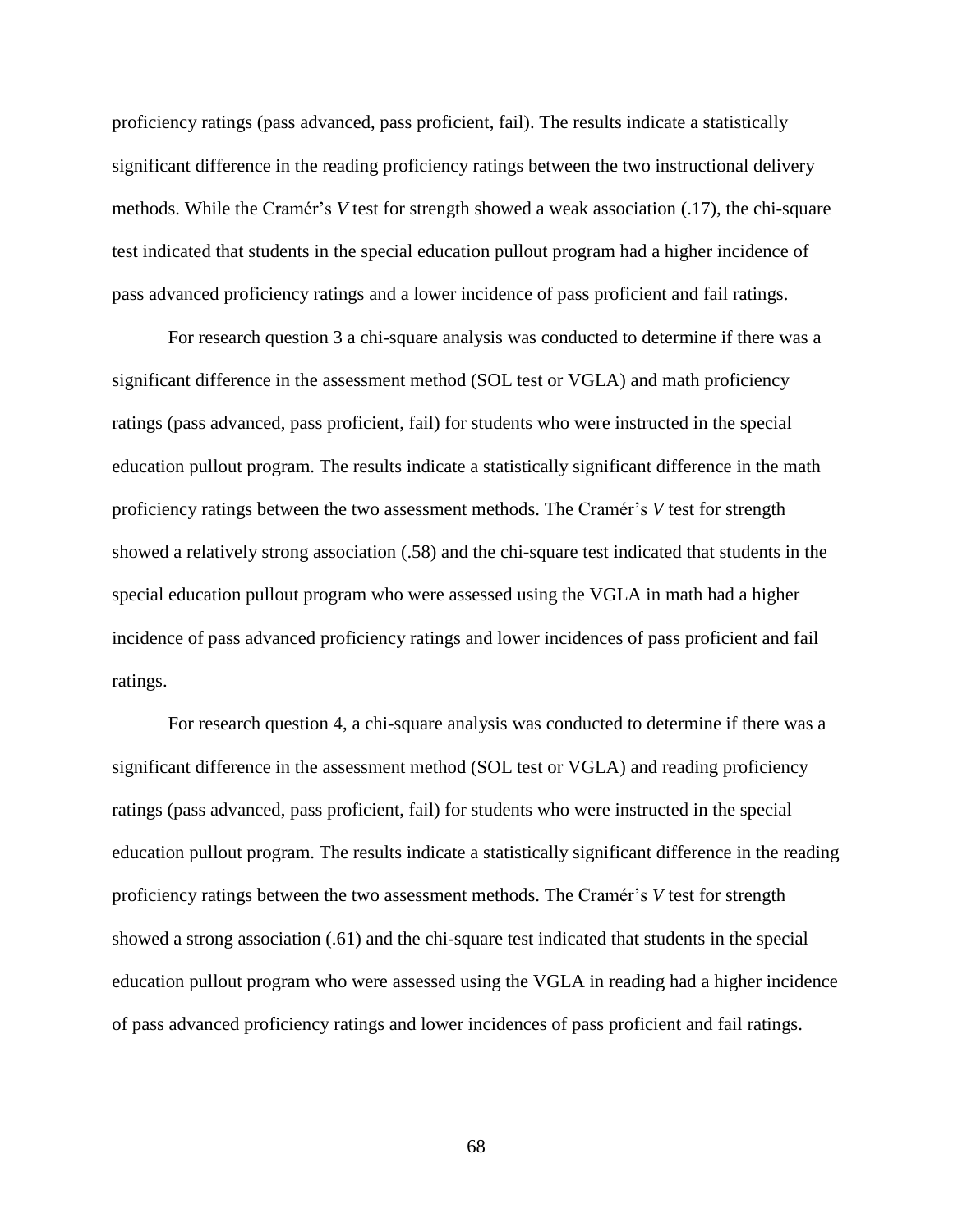For research question 5 a chi-square analysis was conducted to determine if there was a significant difference in the assessment method (SOL test or VGLA) and math proficiency ratings (pass advanced, pass proficient, fail) for students who were instructed in the inclusive program. The results indicate a statistically significant difference in the math proficiency ratings between the two assessment methods. While the Cramér's *V* test for strength showed a weak association (.20), the chi-square test indicated that students in the inclusion program who were assessed using the VGLA in math had a higher incidence of pass advanced proficiency ratings and lower incidences of pass proficient and fail ratings.

For research question 6 a chi-square analysis was conducted to determine if there was a significant difference in the assessment method (SOL test or VGLA) and reading proficiency ratings (pass advanced, pass proficient, fail) for students who were instructed in the inclusive program. The results indicate a statistically significant difference in the reading proficiency ratings between the two assessment methods. While the Cramér's *V* test for strength showed a moderate association (.38), the chi-square test indicated that students in the inclusion program who were assessed using the VGLA in reading had a higher incidence of pass advanced proficiency ratings and lower incidences of pass proficient and fail ratings.

For research question 7 a chi-square analysis was conducted to determine if there was a significant difference in the instructional delivery method (inclusion or pullout) and math proficiency ratings (pass advanced, pass proficient, fail) for students who took the SOL test. The results indicate no statistically significant difference in the SOL math proficiency ratings between the two instructional delivery methods. The Cramér's *V* test for strength showed a negligible association (.05) and the chi-square test indicated that students performed equally in the inclusion and pullout programs.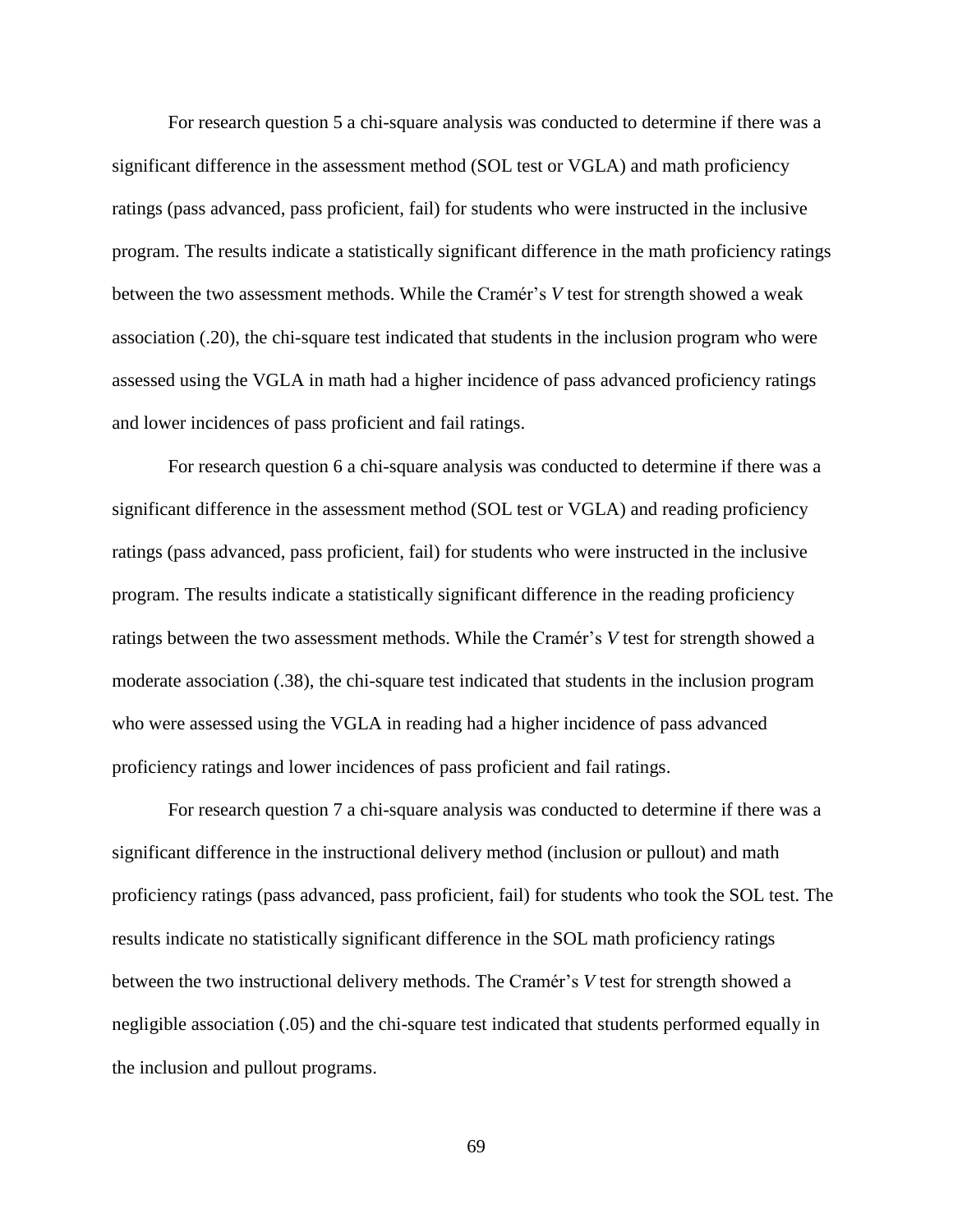For research question 8 a chi-square analysis was conducted to determine if there was a significant difference in the instructional delivery method (inclusion or pullout) and reading proficiency ratings (pass advanced, pass proficient, fail) for students who took the SOL test. The results indicate no statistically significant difference in the SOL reading proficiency ratings between the two instructional delivery methods. While the Cramér's *V* test for strength showed a weak association (.12), the chi-square test indicated that students performed equally in the inclusion and pullout programs.

# **Conclusions**

Because Virginia has discontinued the VGLA, the differences in achievement as measured by the SOL test between students with disabilities who were placed in general education inclusion classrooms verses their peers in special education pullout classrooms is the important question. Findings from this study (see Table 19) indicate that there is no significant difference in the achievement as measured by the SOL test for students with disabilities who were placed in the general education inclusion classrooms and those in special education pullout classes.

### Table 19

| <b>SOL</b> | Sample    |         | <b>Inclusion Passed</b> |        | <b>Pullout Passed</b> |               |                  | Cramér's |
|------------|-----------|---------|-------------------------|--------|-----------------------|---------------|------------------|----------|
|            | Inclusion | Pullout | N                       | $\%$   | N                     | $\frac{0}{6}$ | $\boldsymbol{p}$ |          |
| Math       | 556       | 274     | 386                     | 69.42% | 188                   | 68.61%        | - 397            | .05      |
| Reading    | 590       | 285     | 422                     | 71.53% | 199                   | 69.82%        | .122             | .12      |

The results of this study mirror those found in 7 of the 18 studies included in the Chapter 2 literature review. The seven studies (Beam, 2005; Berman, 2000; Eskin, 1999; Gale, 2005;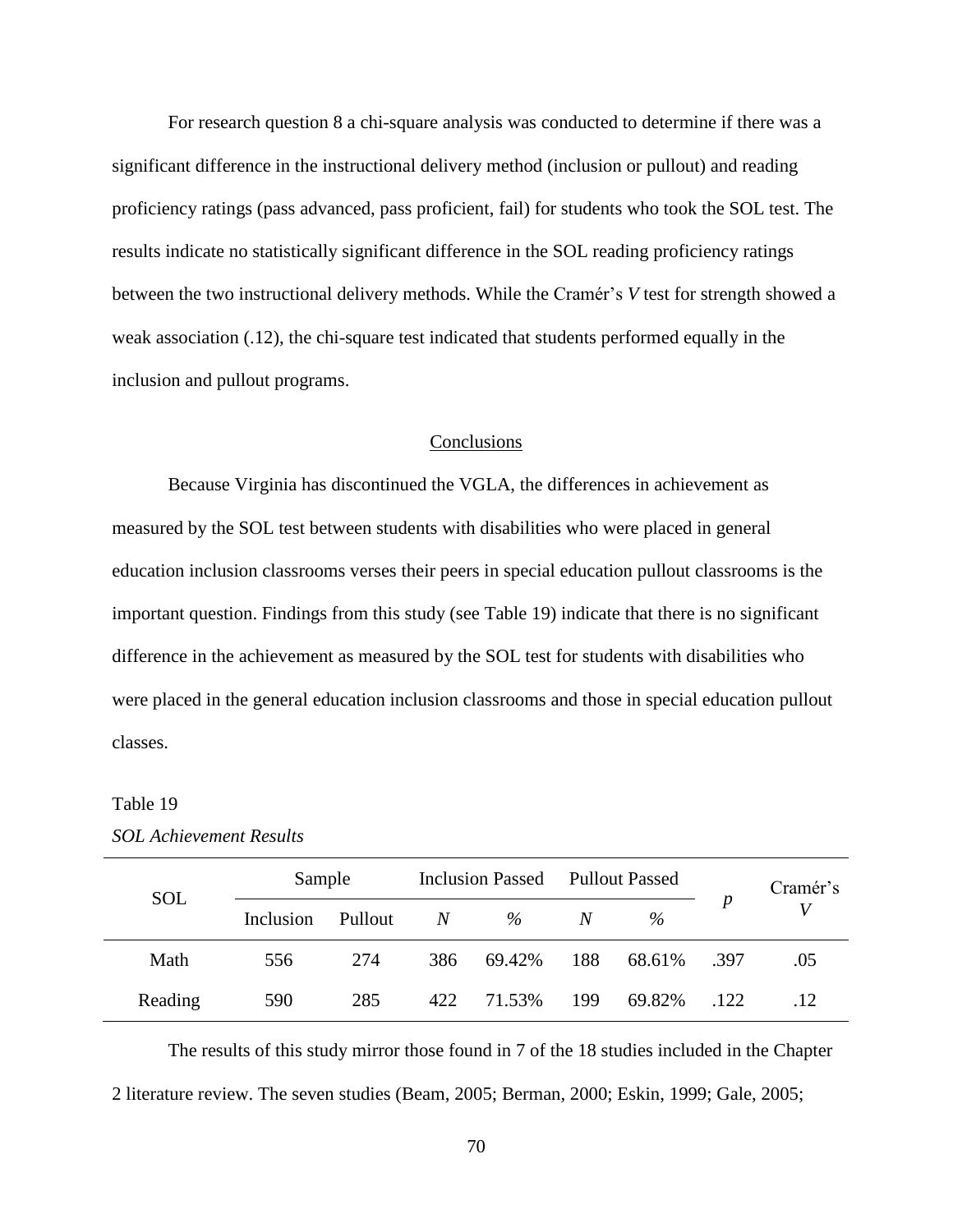Nichols, 1996; Popp, 2001; Redmon, 2007) reported that there was no significant difference between the achievement of student with disabilities in the general education classroom and their peers in special education pullout classes. Results from 10 of the 18 studies indicate that students with disabilities in inclusion classrooms outperformed their peers in pullout classes (Battista, 1999; Brewton, 2005; Brown-Abdelmageed, 2007; Emmendorfer, 2004; Hall, 1997; Johnson, 2007; Miller, 2003; Rauch, 2002; Ritter, 1999; Siegel, 2007); one study (Zigmond et al., 1995) found that students in the special education pullout classroom outperformed their peers in the general education setting.

### Recommendations for Practice

The pressure for schools and school divisions to meet Adequate Yearly Progress (AYP) levels is strong. The law requires schools, school divisions, and states to make progress in student achievement or face specific sanctions. The original NCLB act mandated that all students will be proficient on state assessments in the 2013-2014 school year. From the onset of these requirements states were required to set Annual Measurable Objectives (AMOs) that progressed from the baseline data in 2001 to 100% proficiency in the 2013-2014 school year. Schools and school divisions that do not meet the AMOs for consecutive years face sanctions such as redirecting federal funds into professional development, supplemental educational services, and replacing teachers and principals (NCLB, 2002).

In July 2012 the Virginia Department of Education submitted a waiver request to change the accountability requirements of No Child Left Behind (2002) until the new Elementary and Secondary Education Act is passed. The United States Department of Education (2002) promptly approved the flexibility request that significantly moderates the requirement that all students achieve the 100% proficiency rate by 2014. Virginia's waiver application includes AMOs that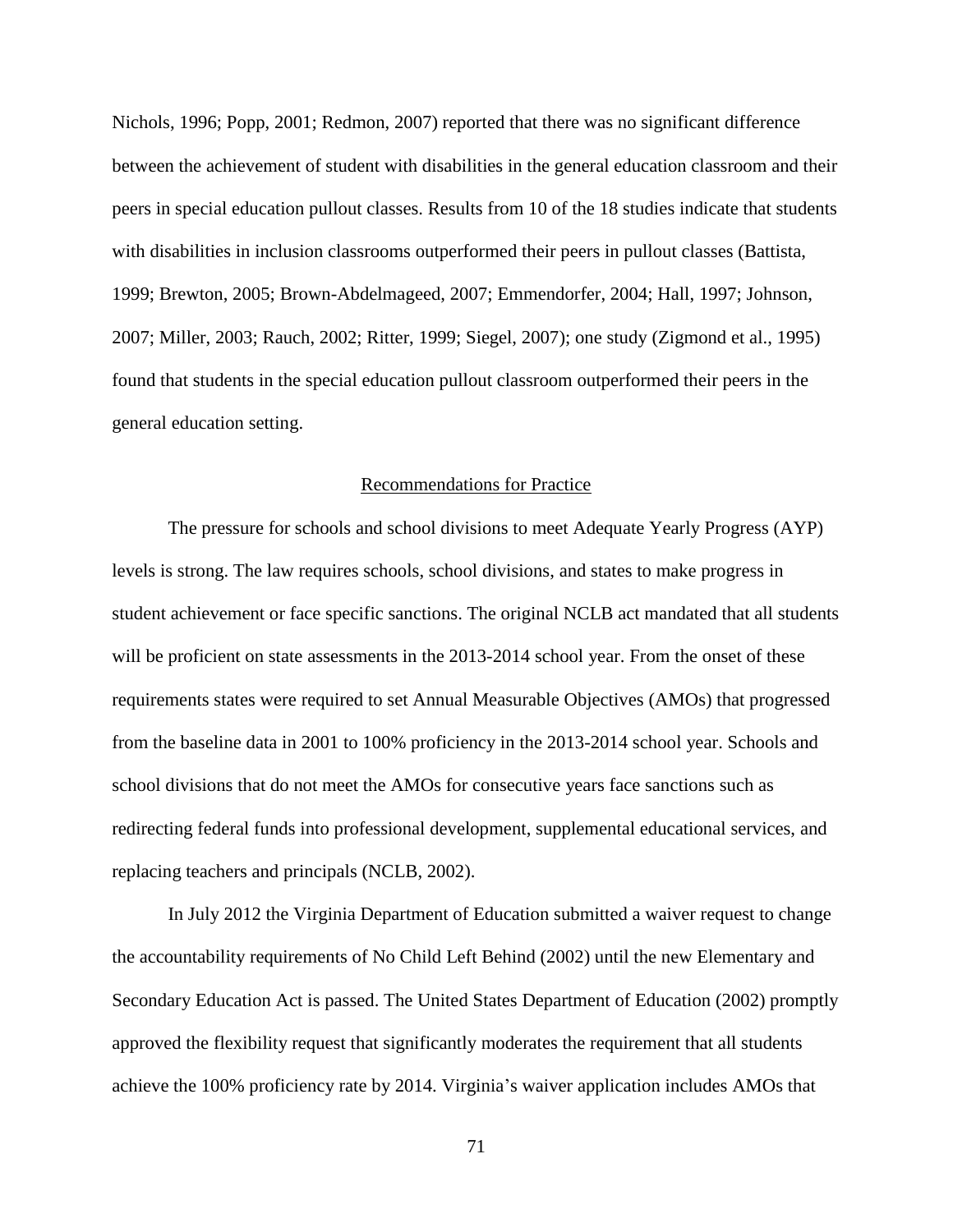increase each year and are designed to increase expectations of student achievement and decrease gaps among different subgroups of students without requiring that 100% of the students are proficient (United States Department of Education, 2012).

The biggest accountability challenge included in the approved flexibility request is the Federal Graduation Indicator (FGI) AMO of 80%. Prior to the flexibility request the FGI was calculated and reported by all students and for each subgroup, but the accountability measure was only applied to all students. The flexibility request added each subgroup into the accountability calculations (United States Department of Education, 2012).

On Virginia's 2010-2011 School Report Card (based on 2009-2010 graduation data) 44% of the students with disabilities graduated with a high school diploma within 4 years of entering ninth grade (Virginia Department of Education, 2012a). There is a major gap between the performance of the state on the FGI of students with disabilities and the requirement for this subgroup to meet the 80% AMO. Despite the AMOs for reading and math proficiency being moderated, schools, school divisions, and the state of Virginia continue to struggle to meet federal accountability measures with regards to students with disabilities (Virginia Department of Education - Superintendent's Memo, 2011).

The present study found no difference in the achievement of students with disabilities with respect to their placement in the general education inclusion setting and the special education pullout setting. Schools and school divisions may wish to focus on other concerns such as least restrictive environment, budget constraints, and most importantly individual student needs when making decisions regarding the educational placement of students with disabilities.

72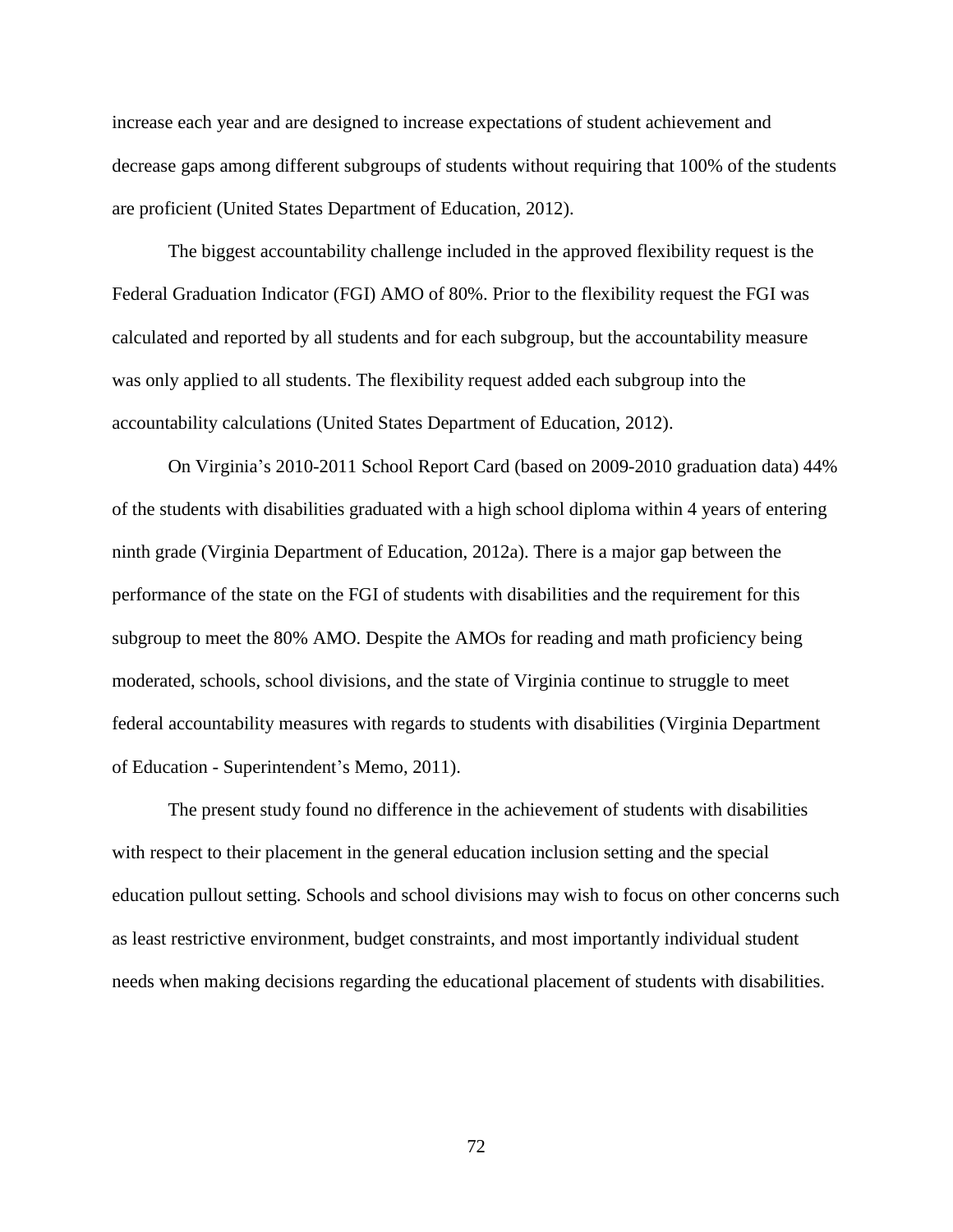#### Recommendations for Further Research

The present study was designed to investigate the relationship between the performance of students with disabilities and their educational placement either in the inclusive general education classroom or in the pullout special education classroom. The results of this study indicate no difference in student achievement between the two placement options.

The first recommendation for further research is to include a measure of teacher effectiveness in the study. Marzano, Pickering, and Pollock (2004) have asserted that teacher quality is a significant factor in student achievement.

Many states are implementing programs to measure student achievement growth as well as proficiency in order to ensure that lower performing students are on track to proficiency as well as to measure teacher and school efficacy. Virginia is one of these states and the tool that has been implemented is the Virginia Growth Percentiles, which measures the progress of students with similar achievement histories over time and presents a percentile growth for each student. The tool produces reports with data on students in grades four through eight in reading and mathematics. There are certain instances in which student growth percentiles would not be reported for a given student such as advanced scores for two or more years, assessment history that includes assessments other than the Standards of Learning assessment, or students who pursue a nonstandard sequence of courses. In all, it is expected that approximately 70% of Virginia students in grades four through eight will receive their student growth percentile scores. Student growth percentiles data are also reported by teachers through a student schedule data collection (Virginia Department of Education, 2011b).

When the VGLA is completely phased out, student growth percentiles will be reported for most students with disabilities in Virginia and their teachers. When these data are reported,

73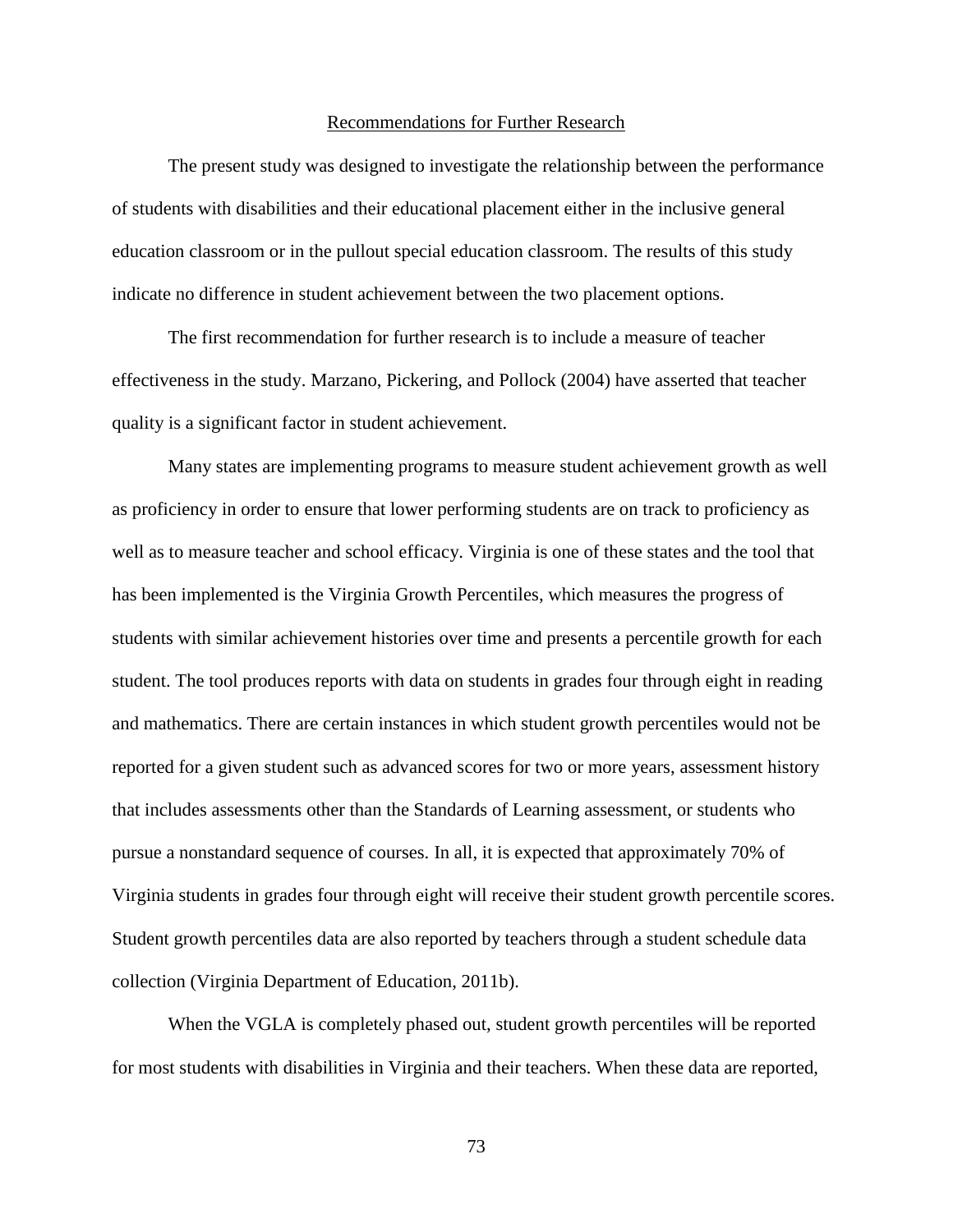future researchers could compare the achievement scores of students with disabilities in the educational settings of special education pullout and general education inclusion with the teacher student growth percentile scores.

The second recommendation for further research is to conduct a study with a larger scope. In this study the sample consisted of 1,137 students. A study with a larger sample may yield additional significant findings.

The third recommendation for further research is to compare the student achievement across grade levels. This study grouped all students placed in inclusion classrooms and all students placed in special education classrooms together. There may be differences found in achievement among grade levels.

The fourth recommendation for further research is to consider disability classification in a future study. It is possible that students with specific disabilities may be better served in one of the placement options over the other or some combination of both.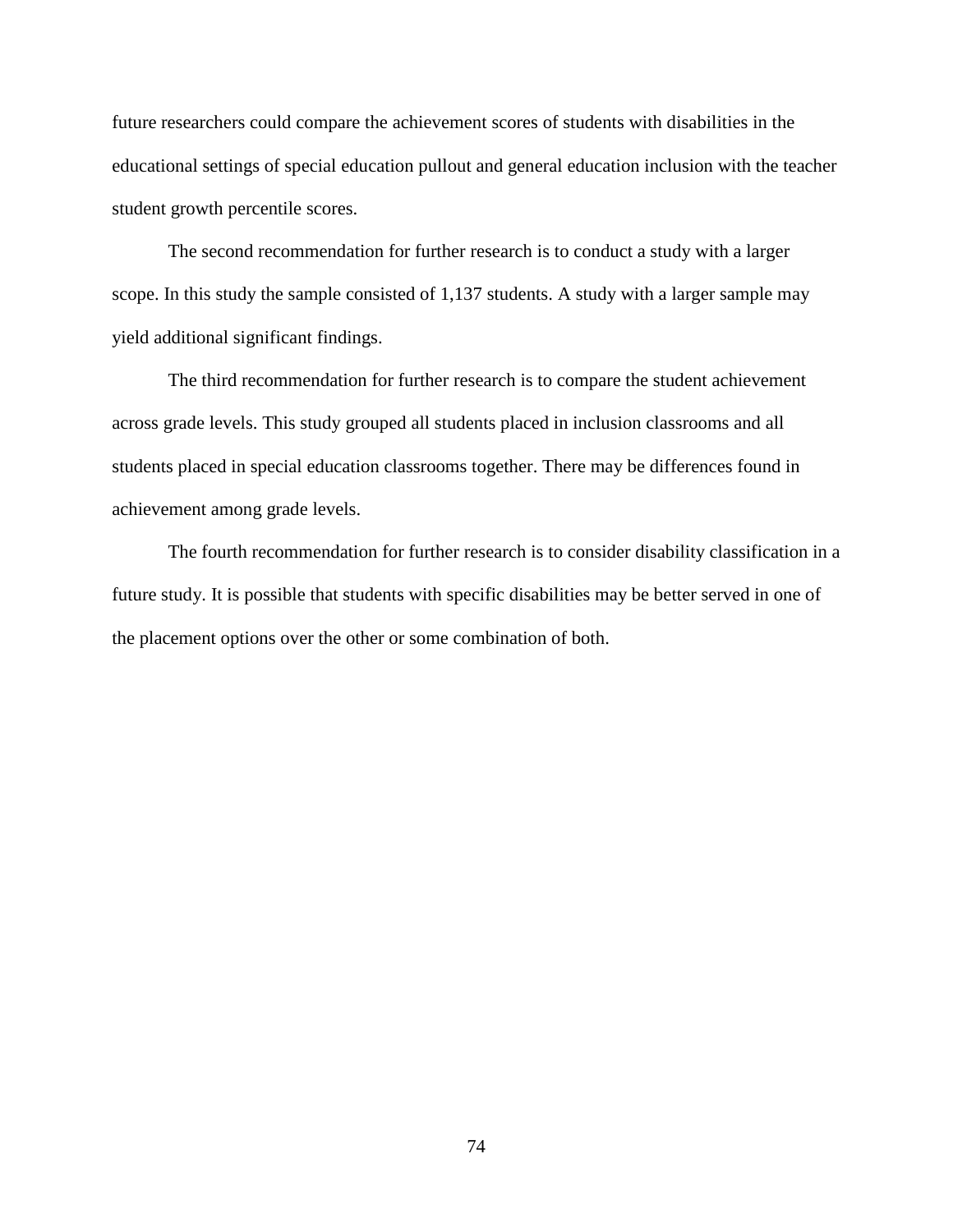#### REFERENCES

- Abrams, L.M., & McMillan, J.H. (2007). *Alignment analysis of the 2006 Virginia standards of learning tests, the Virginia grade level alternative assessments, and standards of learning*. Richmond, VA: Virginia Commonwealth University. Retrieved from [http://crankytaxpayer.org/Schools/VGLA/Math\\_ReadingAlignment%20Study%20Report](http://crankytaxpayer.org/Schools/VGLA/Math_ReadingAlignment%20Study%20Report_Public.pdf) [\\_Public.pdf](http://crankytaxpayer.org/Schools/VGLA/Math_ReadingAlignment%20Study%20Report_Public.pdf)
- Albrecht, S.F., & Joles, C. (2003). Accountability and access to opportunity: Mutually exclusive tenets under a high-stakes testing mandate. *Preventing School Failure*, *47*(2), 86-91.
- Amerman, T., & Fleres, C. (2003). A winning combination: Collaboration in inclusion. *Academic Exchange Quarterly, 7*(3). 66-71.
- Banks, J.A., & Banks, C.A.M. (2001). *Multicultural education: Issues and perspectives* (4th ed.)*.* New York: Wiley.
- Battista, A.B. (1999). *The impact of inclusion upon sixth graders' attitudes, self-esteem and academic performance* (Doctoral dissertation). Available from ProQuest Dissertations and Theses database. (UMI No. 9940278). Retrieved from [http://search.proquest.com.ezproxy.etsu.edu:2048/pqdtft/docview/304503484/138E71B8](http://search.proquest.com.ezproxy.etsu.edu:2048/pqdtft/docview/304503484/138E71B84E763CB868A/1?accountid=10771) [4E763CB868A/1?accountid=10771](http://search.proquest.com.ezproxy.etsu.edu:2048/pqdtft/docview/304503484/138E71B84E763CB868A/1?accountid=10771)
- Bayer, S.R. (2003). *A descriptive study of teaching strategies used by general education teachers in classrooms including students with mild learning disabilities* (Doctoral dissertation). Available from ProQuest Dissertations and Theses database. (UMI No. 3141514). Retrieved from [http://search.proquest.com.ezproxy.etsu.edu:2048/pqdtft/docview/305332877/138E71CA](http://search.proquest.com.ezproxy.etsu.edu:2048/pqdtft/docview/305332877/138E71CA760FA5D1FA/2?accountid=10771) [760FA5D1FA/2?accountid=10771](http://search.proquest.com.ezproxy.etsu.edu:2048/pqdtft/docview/305332877/138E71CA760FA5D1FA/2?accountid=10771)
- Beam, A.P. (2005). *The analysis of inclusion versus pullout at the elementary level as determined by selected variables* (Doctoral dissertation). Available from ProQuest Dissertations and Theses database. (UMI No. 3161573). Retrieved from [http://search.proquest.com.ezproxy.etsu.edu:2048/pqdtft/docview/304999265/138E71E3](http://search.proquest.com.ezproxy.etsu.edu:2048/pqdtft/docview/304999265/138E71E3074158D3BBF/1?accountid=10771) [074158D3BBF/1?accountid=10771](http://search.proquest.com.ezproxy.etsu.edu:2048/pqdtft/docview/304999265/138E71E3074158D3BBF/1?accountid=10771)
- Berman, M.S. (2000). *Self-concept and academic differences between students with learning disabilities in inclusive and non-inclusive classrooms*. (Doctoral dissertation). Available from ProQuest Dissertations and Theses database. (UMI No. 9965957). Retrieved from [http://search.proquest.com.ezproxy.etsu.edu:2048/pqdtft/docview/304629688/138E71F12](http://search.proquest.com.ezproxy.etsu.edu:2048/pqdtft/docview/304629688/138E71F12072BC070F0/7?accountid=10771) [072BC070F0/7?accountid=10771](http://search.proquest.com.ezproxy.etsu.edu:2048/pqdtft/docview/304629688/138E71F12072BC070F0/7?accountid=10771)
- Brewton, S. (2005). *The effects of inclusion on mathematics achievement of general education students in middle school* (Doctoral dissertation). Available from ProQuest Dissertations and Theses database. (UMI No. 3190177). Retrieved from [http://search.proquest.com.ezproxy.etsu.edu:2048/pqdtft/docview/305416524/138E725B](http://search.proquest.com.ezproxy.etsu.edu:2048/pqdtft/docview/305416524/138E725BE1D3805DC7A/1?accountid=10771) [E1D3805DC7A/1?accountid=10771](http://search.proquest.com.ezproxy.etsu.edu:2048/pqdtft/docview/305416524/138E725BE1D3805DC7A/1?accountid=10771)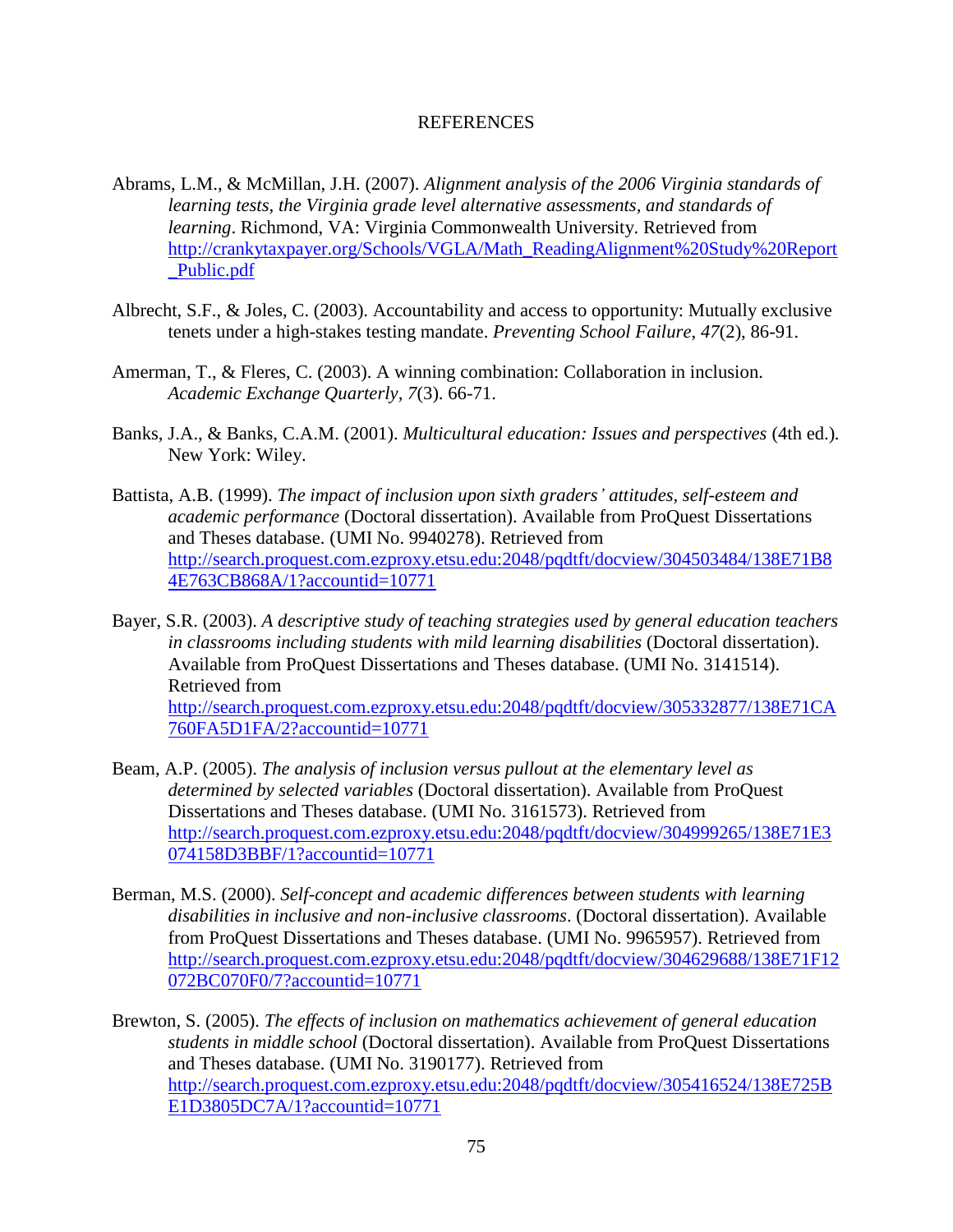- *Brown v. Board of Education of Topeka Shawnee County Kan Briggs*, No. 1, 347 U.S. 483; 74 S.Ct. 686; 98 L.Ed. 873 (1954). Retrieved from<http://openjurist.org/347/us/483/>
- Brown-Abdelmageed, L. (2007). *The fully inclusive classroom: The academic impact of fullinclusion on student achievement as assessed on standardized testing protocols in middle school language arts* (Doctoral dissertation). Available from ProQuest Dissertations and Theses database. (UMI No. 3258359). Retrieved from [http://search.proquest.com.ezproxy.etsu.edu:2048/pqdtft/docview/304721365/138E7274](http://search.proquest.com.ezproxy.etsu.edu:2048/pqdtft/docview/304721365/138E7274B4B5EB9CC1/1?accountid=10771) [B4B5EB9CC1/1?accountid=10771](http://search.proquest.com.ezproxy.etsu.edu:2048/pqdtft/docview/304721365/138E7274B4B5EB9CC1/1?accountid=10771)
- Code of Virginia. (2009). *Chapter 825: An act to amend and reenact § 22.1-253.13:3 of the Code of Virginia, relating to industry certification and state licensure examinations*. Retrieved from <http://leg1.state.va.us/cgi-bin/legp504.exe?091+ful+CHAP0825>
- Commonwealth of Virginia, Department of Education. (2012). *Virginia grade level alternative implementation manual 2012-2013*. Richmond, VA: Author. Retrieved from [http://www.doe.virginia.gov/testing/alternative\\_assessments/vgla\\_va\\_grade\\_level\\_alt/im](http://www.doe.virginia.gov/testing/alternative_assessments/vgla_va_grade_level_alt/implementation_manual.pdf) [plementation\\_manual.pdf](http://www.doe.virginia.gov/testing/alternative_assessments/vgla_va_grade_level_alt/implementation_manual.pdf)
- *Daniel R.R. v. State Board of Education*, No. 88-1279, 874 F.2d 1036; 53 Ed. Law Rep. 824 (5<sup>th</sup> Cir. 1989). Retrieved from<http://openjurist.org/874/f2d/1036>
- *Education for All Handicapped Children Act* (EAHCA) of 1975, PL 94-142; 89 STAT 773 (1975).
- *Education of the Handicapped Act* (EHA), PL 91-230; 84 STAT 175 (1975).
- *Education of the Handicapped Act Amendments of 1983*, PL 98-199; S. 1341, HR 3435 (1983). Retrieved from [http://thomas.loc.gov/cgi](http://thomas.loc.gov/cgi-bin/bdquery/z?d098:SN01341:@@@L&summ2=m&|TOM:/bss/d098query.html|%23rel-bill-detail)[bin/bdquery/z?d098:SN01341:@@@L&summ2=m&|TOM:/bss/d098query.html|#rel](http://thomas.loc.gov/cgi-bin/bdquery/z?d098:SN01341:@@@L&summ2=m&|TOM:/bss/d098query.html|%23rel-bill-detail)[bill-detail](http://thomas.loc.gov/cgi-bin/bdquery/z?d098:SN01341:@@@L&summ2=m&|TOM:/bss/d098query.html|%23rel-bill-detail)
- *Education of the Handicapped Act Amendments of 1986*, PL 99-457; S. 294, HR 5520 (1986). Retrieved from [http://thomas.loc.gov/cgi](http://thomas.loc.gov/cgi-bin/bdquery/z?d099:SN02294:@@@L&summ2=m&)[bin/bdquery/z?d099:SN02294:@@@L&summ2=m&](http://thomas.loc.gov/cgi-bin/bdquery/z?d099:SN02294:@@@L&summ2=m&)
- Emmendorfer, M.E. (2004). *A study of special education placement: A comparison of scores on a statewide assessment* (Doctoral dissertation). Available from ProQuest Dissertations and Theses database. (UMI No. 3134958). Retrieved from [http://search.proquest.com.ezproxy.etsu.edu:2048/pqdtft/docview/305116436/138E727E](http://search.proquest.com.ezproxy.etsu.edu:2048/pqdtft/docview/305116436/138E727EDC61F6D7298/3?accountid=10771) [DC61F6D7298/3?accountid=10771](http://search.proquest.com.ezproxy.etsu.edu:2048/pqdtft/docview/305116436/138E727EDC61F6D7298/3?accountid=10771)

Eskin, A.M. (1999). *A collaborative consultation program model: A study of an educational placement option for teaching middle school students with learning disabilities* (Doctoral dissertation). Available from ProQuest Dissertations and Theses database. (UMI No. 9927892). Retrieved from [http://search.proquest.com.ezproxy.etsu.edu:2048/pqdtft/docview/304569315/138E72870](http://search.proquest.com.ezproxy.etsu.edu:2048/pqdtft/docview/304569315/138E7287055395BB36C/2?accountid=10771) [55395BB36C/2?accountid=10771](http://search.proquest.com.ezproxy.etsu.edu:2048/pqdtft/docview/304569315/138E7287055395BB36C/2?accountid=10771)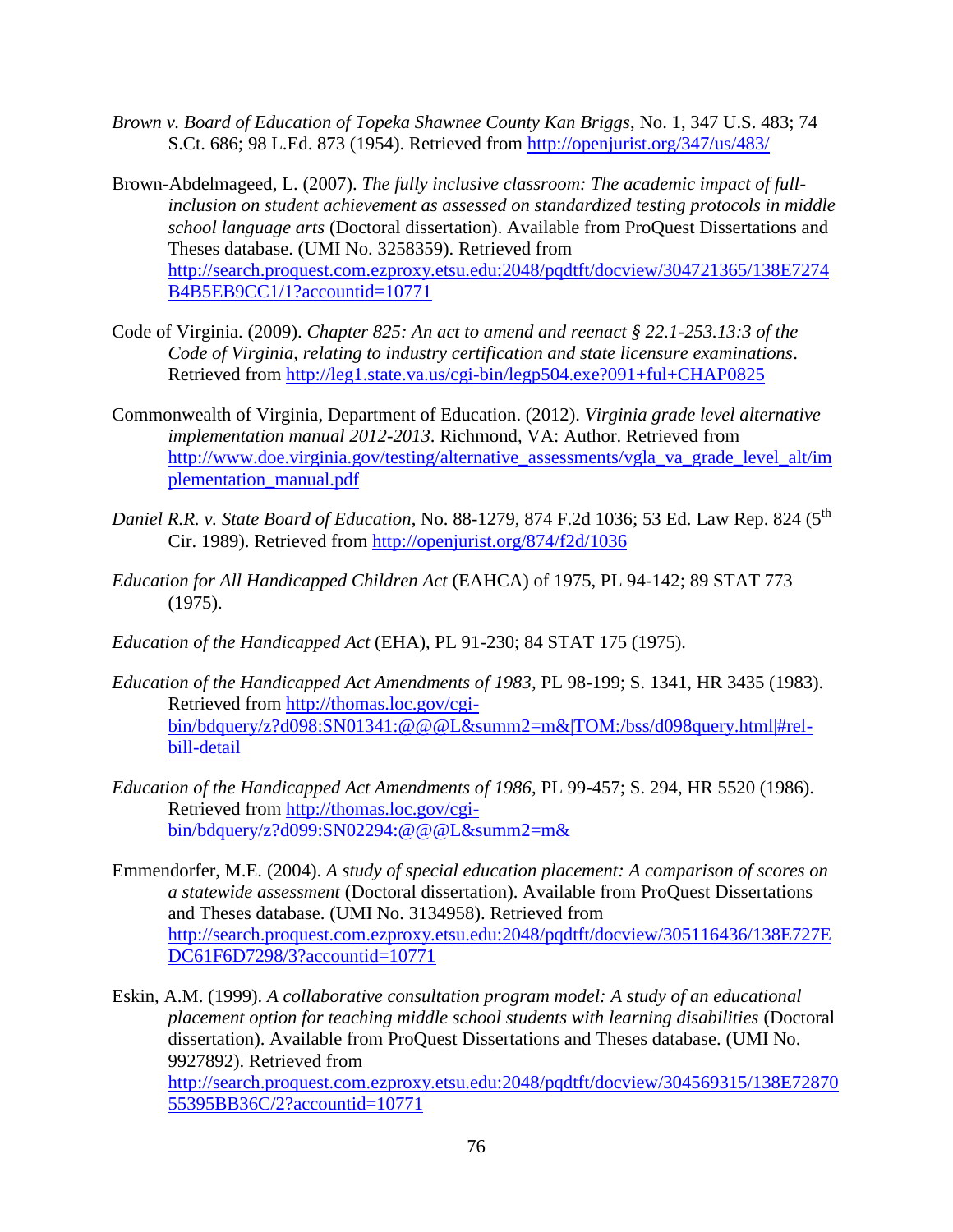- Ferguson, D.L., & Ralph, G.R. (1996). The changing role of special educators: A development waiting for a change. *Contemporary Education*, *68*(1), 49-51.
- Gale, IV, P.F. (2005). *Performance of students with specific learning disabilities in co-taught and pullout models of special education* (Doctoral dissertation). Available from ProQuest Dissertations and Theses database. (UMI No. 3156007). Retrieved from [http://search.proquest.com.ezproxy.etsu.edu:2048/pqdtft/docview/304997690/138E7290](http://search.proquest.com.ezproxy.etsu.edu:2048/pqdtft/docview/304997690/138E7290E4740A3BCFD/2?accountid=10771) [E4740A3BCFD/2?accountid=10771](http://search.proquest.com.ezproxy.etsu.edu:2048/pqdtft/docview/304997690/138E7290E4740A3BCFD/2?accountid=10771)
- Geisthardt, C., & Munsch, J. (1996). Coping with school stress: A comparison of adolescents with and without learning disabilities. *Journal of Learning Disabilities*, *29*, 287-296.
- Green, S.B., & Salkind, N.J. (2003). *Using SPSS for Windows and Macintosh: Analyzing and understanding data* (3rd ed.)*.* Upper Saddle River, NJ: Prentice Hall.
- Hall, K.S. (1997). *An empirical analysis of the relationship between hours in general education and the academic and behavioral outcomes of students with learning disabilities* (Doctoral dissertation). Available from ProQuest Dissertations and Theses database. (UMI No. 9803881). Retrieved from [http://search.proquest.com.ezproxy.etsu.edu:2048/pqdtft/docview/304368413/138E729D](http://search.proquest.com.ezproxy.etsu.edu:2048/pqdtft/docview/304368413/138E729DF462A052F5F/10?accountid=10771) [F462A052F5F/10?accountid=10771](http://search.proquest.com.ezproxy.etsu.edu:2048/pqdtft/docview/304368413/138E729DF462A052F5F/10?accountid=10771)
- Idol, L. (1997). Key questions related to building collaborative and inclusive schools. *Journal of Learning Disabilities*, *30*, 384-394.
- *Individuals with Disabilities Education Act* (IDEA), PL101-476; Title IX, § 901(a) (2); 104 STAT. 1142 (1990). Retrieved from [http://www.gpo.gov/fdsys/pkg/FR-1999-03-](http://www.gpo.gov/fdsys/pkg/FR-1999-03-12/pdf/99-5754.pdf) [12/pdf/99-5754.pdf](http://www.gpo.gov/fdsys/pkg/FR-1999-03-12/pdf/99-5754.pdf)
- *Individuals with Disabilities Education Act* (IDEA), Reauthorized PL105-17; 64 F.R. 48, 12406- 12671 (1997). Retrieved from [http://www.gpo.gov/fdsys/pkg/PLAW-](http://www.gpo.gov/fdsys/pkg/PLAW-105publ17/pdf/PLAW-105publ17.pdf)[105publ17/pdf/PLAW-105publ17.pdf](http://www.gpo.gov/fdsys/pkg/PLAW-105publ17/pdf/PLAW-105publ17.pdf)
- *Individuals with Disabilities Education Improvement Act of 2004* (IDEA), 20 U.S.C. § 1400 *et seq.*; PL108-446; 118 STAT. 2647 (2004). Retrieved from <http://www.nichcy.org/Laws/IDEA/Documents/PL108-446.pdf>
- Johnson, C.A. (2007). *The impact of inclusion on standardized test scores of learning support students* (Doctoral dissertation). Available from ProQuest Dissertations and Theses database. (UMI No. 3278325). Retrieved from [http://search.proquest.com.ezproxy.etsu.edu:2048/pqdtft/docview/304766994/138E72B5](http://search.proquest.com.ezproxy.etsu.edu:2048/pqdtft/docview/304766994/138E72B522C6E390B6D/1?accountid=10771) [22C6E390B6D/1?accountid=10771](http://search.proquest.com.ezproxy.etsu.edu:2048/pqdtft/docview/304766994/138E72B522C6E390B6D/1?accountid=10771)
- Jones, S.A.T. (2005). *The implementation and evaluation of an IDEA inclusion program in a rural middle school in central Georgia* (Doctoral dissertation). Available from ProQuest Dissertations and Theses database. (UMI No. 3158286). Retrieved from [http://search.proquest.com.ezproxy.etsu.edu:2048/pqdtft/docview/305377264/138E72C7](http://search.proquest.com.ezproxy.etsu.edu:2048/pqdtft/docview/305377264/138E72C763177E819E8/2?accountid=10771) [63177E819E8/2?accountid=10771](http://search.proquest.com.ezproxy.etsu.edu:2048/pqdtft/docview/305377264/138E72C763177E819E8/2?accountid=10771)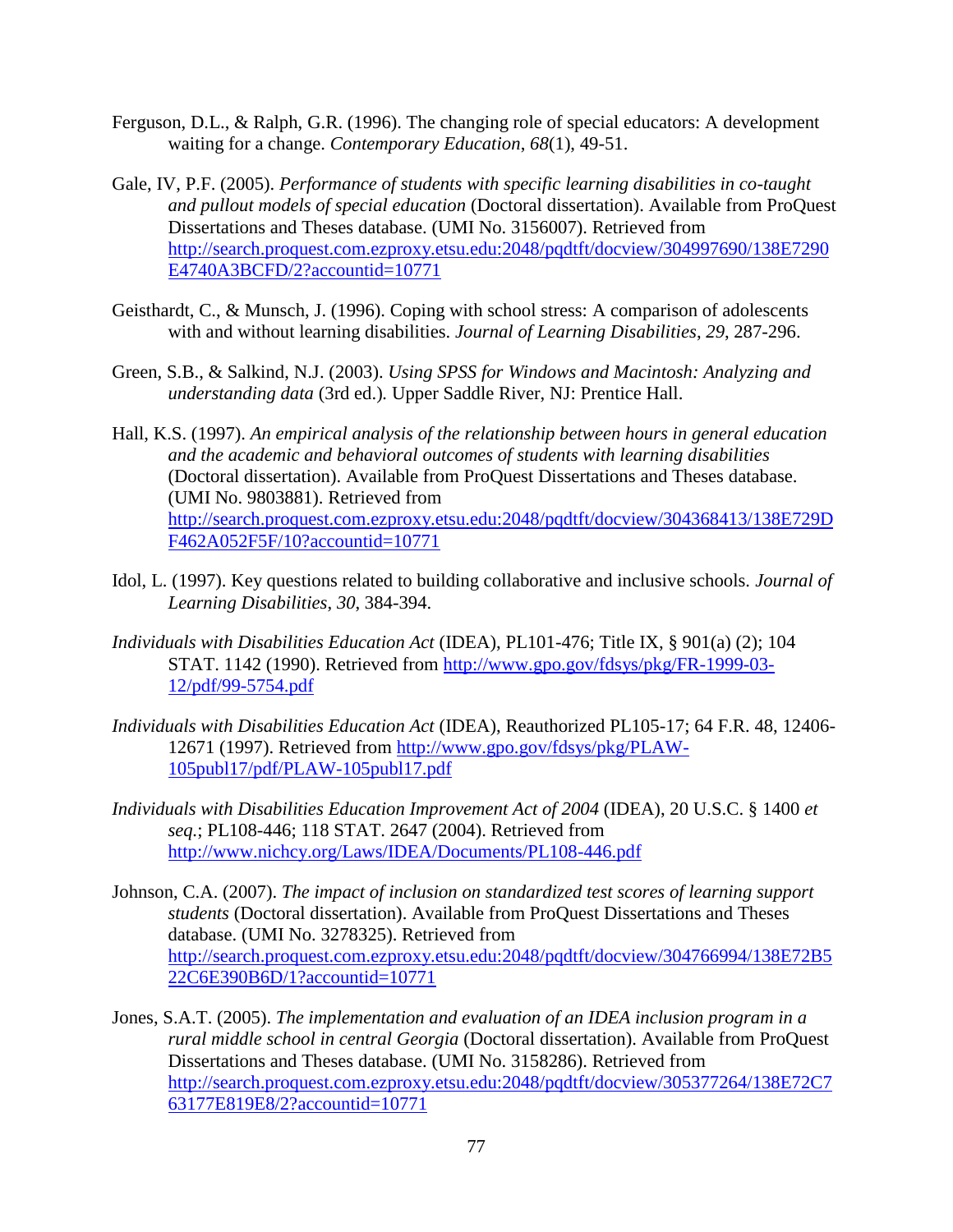- Katsiyannis, A., Yell, M.L., & Bradley, R. (2001). Reflections on the  $25<sup>th</sup>$  anniversary of the Individuals with Disabilities Education Act. *Remedial and Special Education*, *22*, 324- 335.
- Keefe, C.H., & Davis, R. (1998). Inclusion means. *NASSP Bulletin, 82*(594), 54-64.
- King, I.C. (2003). Examining middle school inclusion classrooms through the lens of learnercentered principles. *Theory into Practice*, 151-158.
- Klinger, J.K., Vaughn, S., Hughes, M.T., Schumm, J.S., & Elbaum, B. (1998). Outcomes for students with and without learning disabilities in inclusive classrooms. *Learning Disabilities Research and Practice*, 153-161.
- Landrum, J.M. (2008). *An evaluation of special education inclusion services at a middle school and how inclusion is best effective for students with special needs* (Doctoral dissertation). Available from ProQuest Dissertations and Theses database. (UMI No. 3327241). Retrieved from [http://search.proquest.com.ezproxy.etsu.edu:2048/pqdtft/docview/304836201/138E72E1](http://search.proquest.com.ezproxy.etsu.edu:2048/pqdtft/docview/304836201/138E72E127D1751302B/1?accountid=10771) [27D1751302B/1?accountid=10771](http://search.proquest.com.ezproxy.etsu.edu:2048/pqdtft/docview/304836201/138E72E127D1751302B/1?accountid=10771)
- Marzano, R.J., Pickering, D., & Pollock, J.E. (2004). *Classroom instruction that works: Research-based strategies for increasing student achievement.* Alexandria, VA: Association for Supervision and Curriculum Development.
- McCullough, J.L. (2008). *A study of special education programming and its relationship to student mathematics performance on the DSTP* (Doctoral dissertation). Available from ProQuest Dissertations and Theses database. (UMI No. 3325487). Retrieved from [http://search.proquest.com.ezproxy.etsu.edu:2048/pqdtft/docview/304627371/138E7314](http://search.proquest.com.ezproxy.etsu.edu:2048/pqdtft/docview/304627371/138E7314E099F0AB58/1?accountid=10771) [E099F0AB58/1?accountid=10771](http://search.proquest.com.ezproxy.etsu.edu:2048/pqdtft/docview/304627371/138E7314E099F0AB58/1?accountid=10771)
- McLeskey, J., Henry, D., & Axelrod, M.I. (1999). Inclusion of students with learning disabilities: An examination of data from reports to congress. *Exceptional Children*, *66*(1), 55-66.
- Miller, D.F. (2003). *Analysis of special education students' growth on standardized academic achievement tests from kindergarten through sixth grade in an inclusional school versus self-contained settings* (Master's thesis). Available from ProQuest Dissertations and Theses database. (UMI No. 1415370). Retrieved from [http://search.proquest.com.ezproxy.etsu.edu:2048/pqdtft/docview/250235584/138E7348](http://search.proquest.com.ezproxy.etsu.edu:2048/pqdtft/docview/250235584/138E7348A7251E17E70/1?accountid=10771) [A7251E17E70/1?accountid=10771](http://search.proquest.com.ezproxy.etsu.edu:2048/pqdtft/docview/250235584/138E7348A7251E17E70/1?accountid=10771)
- Nichols, R.P. (1996). *A comparison in achievement of students with learning disabilities who participate in traditional pull-out programs as compared to inclusive settings* (Doctoral dissertation). Available from ProQuest Dissertations and Theses database. (UMI No. 9714281). Retrieved from [http://search.proquest.com.ezproxy.etsu.edu:2048/pqdtft/docview/304311359/13937F629](http://search.proquest.com.ezproxy.etsu.edu:2048/pqdtft/docview/304311359/13937F6293619F2746B/1?accountid=10771)

[3619F2746B/1?accountid=10771](http://search.proquest.com.ezproxy.etsu.edu:2048/pqdtft/docview/304311359/13937F6293619F2746B/1?accountid=10771)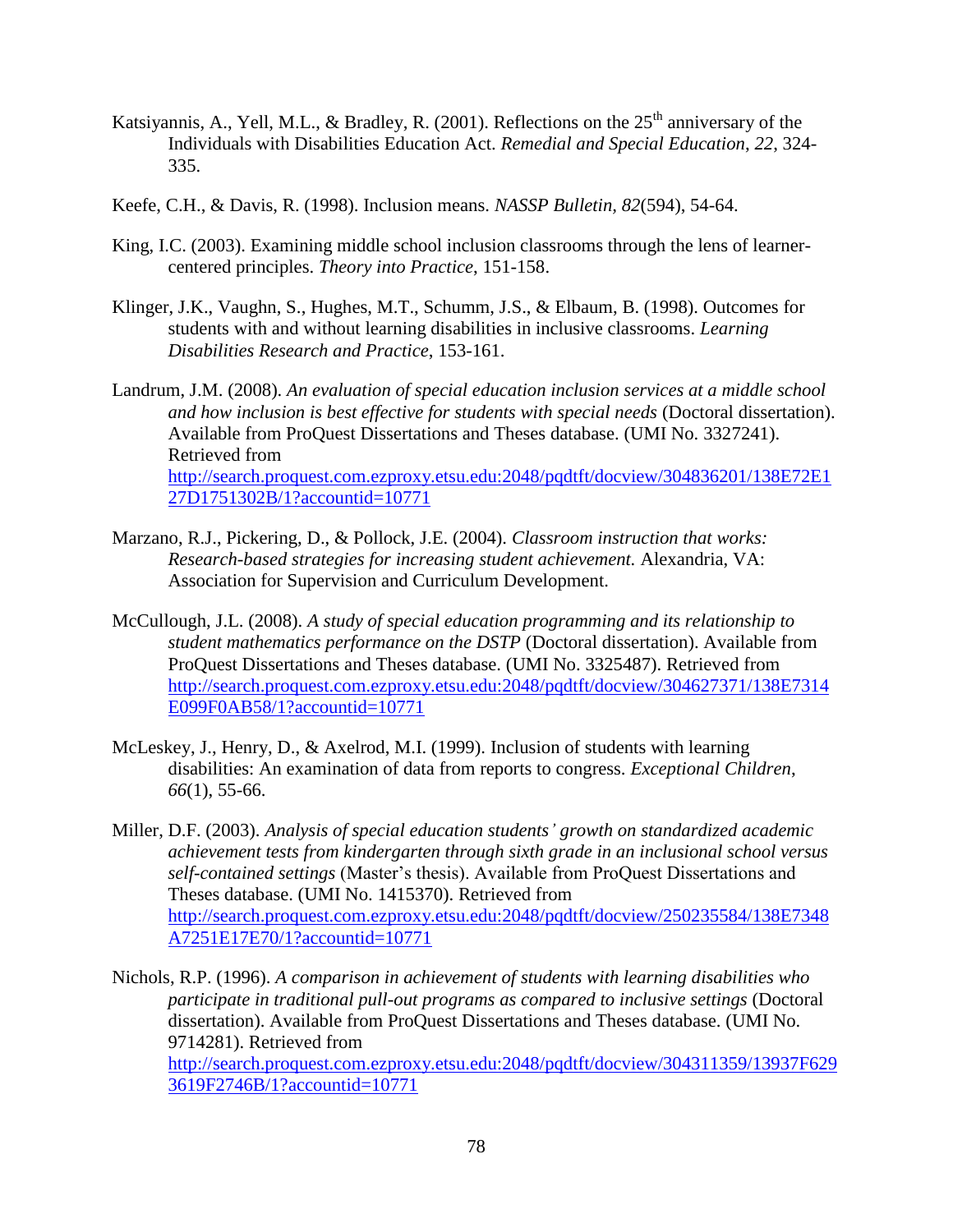- Nieto, S. (1992). *Affirming diversity: The sociopolitical context of multicultural education* (2<sup>nd</sup>) ed.). New York: Longman.
- *No Child Left Behind Act of 2001* (NCLB), 20 U.S.C. 6301; PL107-110; 115 STAT. 1425 (2002). Retrieved from<http://www2.ed.gov/policy/elsec/leg/esea02/107-110.pdf>
- Nott, A.A. (1999). *The effectiveness of specific learning disability programming for middle school students* (Doctoral dissertation). Available from ProQuest Dissertations and Theses database. (UMI No. 9922532). Retrieved from [http://search.proquest.com.ezproxy.etsu.edu:2048/pqdtft/docview/304558803/138E7386F](http://search.proquest.com.ezproxy.etsu.edu:2048/pqdtft/docview/304558803/138E7386F6764C8A3B/1?accountid=10771) [6764C8A3B/1?accountid=10771](http://search.proquest.com.ezproxy.etsu.edu:2048/pqdtft/docview/304558803/138E7386F6764C8A3B/1?accountid=10771)
- Parents United Together. (2012). *The legislative history of special education*. Jackson, MS: Author. Retrieved from<http://www.parentsunitedtogether.com/page15.html>
- Patton, J.M. (1998). The disproportionate representation of African-Americans in special education: Looking behind the curtain for understanding and solutions. *Journal of Special Education*, *32*(1), 25-31.
- Pearson Access Virginia. (2009). *Virginia state testing portal: Electronic practice assessment tools*. Upper Saddle River, NJ: Pearson Education. Retrieved from [http://www.pearsonaccess.com/cs/Satellite?c=Page&childpagename=Virginia%2FvaPAL](http://www.pearsonaccess.com/cs/Satellite?c=Page&childpagename=Virginia%2FvaPALPLayout&cid=1175826755318&pagename=vaPALPWrapper) [PLayout&cid=1175826755318&pagename=vaPALPWrapper](http://www.pearsonaccess.com/cs/Satellite?c=Page&childpagename=Virginia%2FvaPALPLayout&cid=1175826755318&pagename=vaPALPWrapper)
- Popp, P.A. (2001). *Standards-based assessment and program efficacy: Comparing service delivery models for students with learning disabilities and their peers without disabilities* (Doctoral dissertation). Available from ProQuest Dissertations and Theses database. (UMI No. 3012232). Retrieved from [http://search.proquest.com.ezproxy.etsu.edu:2048/pqdtft/docview/230758801/138E73919](http://search.proquest.com.ezproxy.etsu.edu:2048/pqdtft/docview/230758801/138E73919563CB30DF7/1?accountid=10771) [563CB30DF7/1?accountid=10771](http://search.proquest.com.ezproxy.etsu.edu:2048/pqdtft/docview/230758801/138E73919563CB30DF7/1?accountid=10771)
- President's Commission on Excellence in Special Education. (2002). *A new era: revitalizing special education for children and their families*. Washington, DC: United States Department of Education.
- Pugach, M.C., & Seidl, B.L. (1995). From exclusion to inclusion in urban schools: A new case for teacher education reform. *Education and Urban Society*, *27*, 379-395.
- Rauch, M.A. (2002). *The impact of differential placements on self-concept and academic achievement* (Doctoral dissertation). Available from ProQuest Dissertations and Theses database. (UMI No. 3027156). Retrieved from [http://search.proquest.com.ezproxy.etsu.edu:2048/pqdtft/docview/305467110/138E739E](http://search.proquest.com.ezproxy.etsu.edu:2048/pqdtft/docview/305467110/138E739E01D5060671E/1?accountid=10771) [01D5060671E/1?accountid=10771](http://search.proquest.com.ezproxy.etsu.edu:2048/pqdtft/docview/305467110/138E739E01D5060671E/1?accountid=10771)
- Rea, P.J., McLaughlin, V.L., & Walther-Thomas, C. (2003). Outcomes for students with learning disabilities in inclusive and pullout programs. *Exceptional Children*, *68*, 203-222.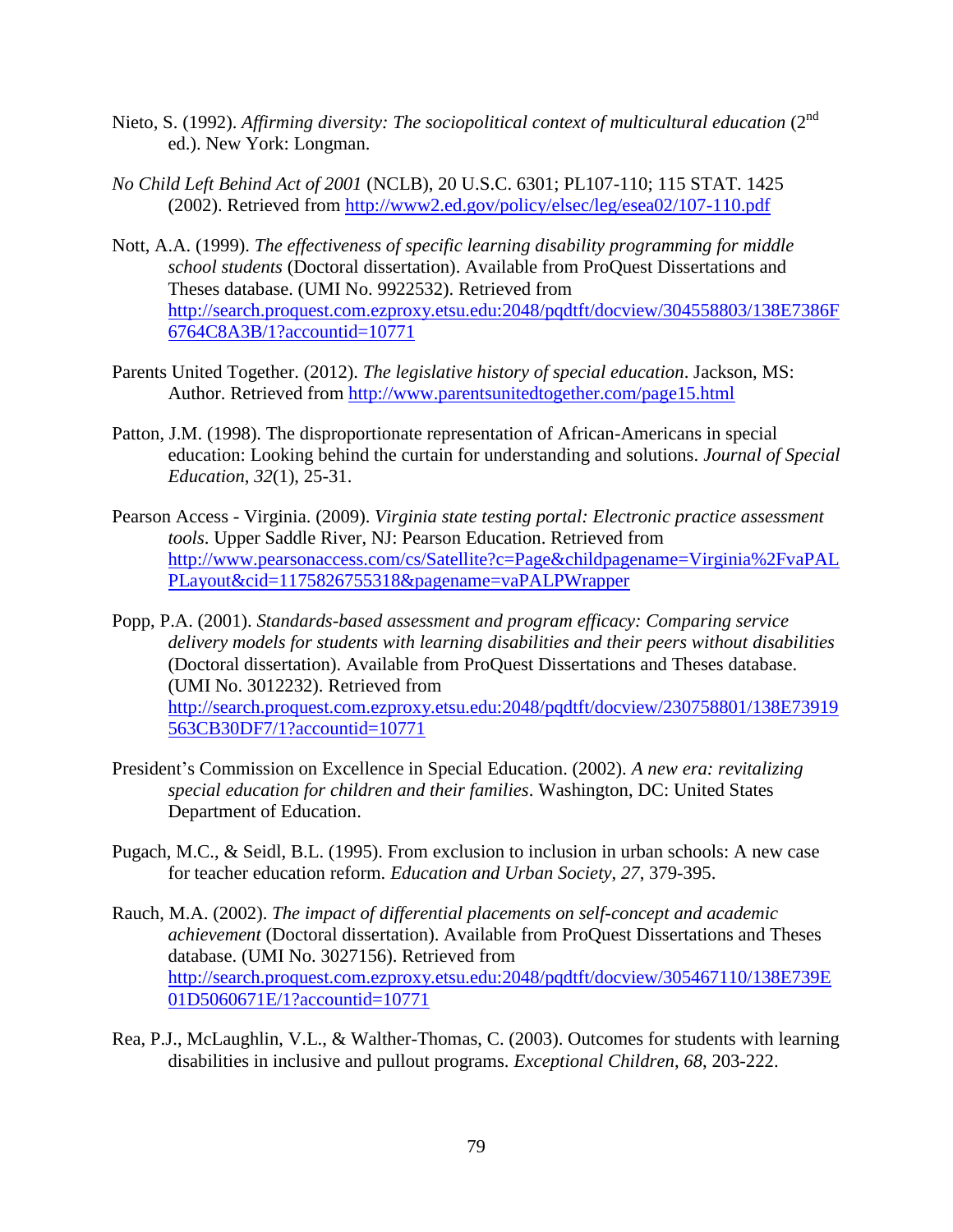- Redmon, B.G. (2007). *The impact of full inclusion on the academic achievement of students with disabilities in grades 3 to 6* (Doctoral dissertation). Available from ProQuest Dissertations and Theses database. (UMI No. 3267063). Retrieved from [http://search.proquest.com.ezproxy.etsu.edu:2048/pqdtft/docview/304735424/138E73AA](http://search.proquest.com.ezproxy.etsu.edu:2048/pqdtft/docview/304735424/138E73AAE4A563E8EA2/1?accountid=10771) [E4A563E8EA2/1?accountid=10771](http://search.proquest.com.ezproxy.etsu.edu:2048/pqdtft/docview/304735424/138E73AAE4A563E8EA2/1?accountid=10771)
- Rees, N.S. (1999). 25 reasons to reform education act. *Human Events*, *55*(11), 14-19.
- Ritter, C.L. (1999). *Inclusion: A comparative analysis of instruction and achievement of special and regular education fifth graders in traditional and inclusive settings* (Doctoral dissertation). Available from ProQuest Dissertations and Theses database. (UMI No. 9953465). Retrieved from [http://search.proquest.com.ezproxy.etsu.edu:2048/pqdtft/docview/304547567/138E73BF](http://search.proquest.com.ezproxy.etsu.edu:2048/pqdtft/docview/304547567/138E73BF14F3ACE25AD/1?accountid=10771) [14F3ACE25AD/1?accountid=10771](http://search.proquest.com.ezproxy.etsu.edu:2048/pqdtft/docview/304547567/138E73BF14F3ACE25AD/1?accountid=10771)
- Schulte, A.C., Osborne, S.S., & Erchul, W.P. (1998). Effective special education: A United States dilemma. *School Psychology Review*, *27*(1), 66-76.
- Siegel, K. (2007). *The impact of inclusive settings on special education student achievement* (Doctoral dissertation). Available from ProQuest Dissertations and Theses database. (UMI No. 3277341). Retrieved from [http://search.proquest.com.ezproxy.etsu.edu:2048/pqdtft/docview/304717318/138E73D0](http://search.proquest.com.ezproxy.etsu.edu:2048/pqdtft/docview/304717318/138E73D0E407F4CF529/1?accountid=10771) [E407F4CF529/1?accountid=10771](http://search.proquest.com.ezproxy.etsu.edu:2048/pqdtft/docview/304717318/138E73D0E407F4CF529/1?accountid=10771)
- Smith, W. (2005). *Standards-based inclusion: An action plan for bridging the achievement gap between resource and general education students on the California standards test* (Doctoral dissertation). Available from ProQuest Dissertations and Theses database. (UMI No. 3180369). Retrieved from [http://search.proquest.com.ezproxy.etsu.edu:2048/pqdtft/docview/305425964/138E73DC](http://search.proquest.com.ezproxy.etsu.edu:2048/pqdtft/docview/305425964/138E73DC73D7A1718A4/1?accountid=10771) [73D7A1718A4/1?accountid=10771](http://search.proquest.com.ezproxy.etsu.edu:2048/pqdtft/docview/305425964/138E73DC73D7A1718A4/1?accountid=10771)
- Stapleton, P.D. (1999). *SOL tests: Validity and reliability.* Richmond, VA: Commonwealth of Virginia Department of Education. Retrieved from [http://www.doe.virginia.gov/administrators/superintendents\\_memos/1999/inf026.html](http://www.doe.virginia.gov/administrators/superintendents_memos/1999/inf026.html)
- Thurlow, M.L. (2002). Positive educational results for all students: The promise of standardsbased reform. *Remedial and Special Education*, *23*, 195-202.
- United States Department of Education. (2002). *To assure the free appropriate public education of all children with disabilities (Individuals with Disabilities Education Act, section 618): Twenty-fourth annual report to congress on the implementation of the Individuals with Disabilities Education Act*. Rockville, MD: Author.
- United States Department of Education. (2012). *ESEA flexibility - request: Virginia department of education*. Washington, DC: Author. Retrieved from [http://www.doe.virginia.gov/federal\\_programs/esea/va\\_esea\\_flexibility\\_application.pdf](http://www.doe.virginia.gov/federal_programs/esea/va_esea_flexibility_application.pdf)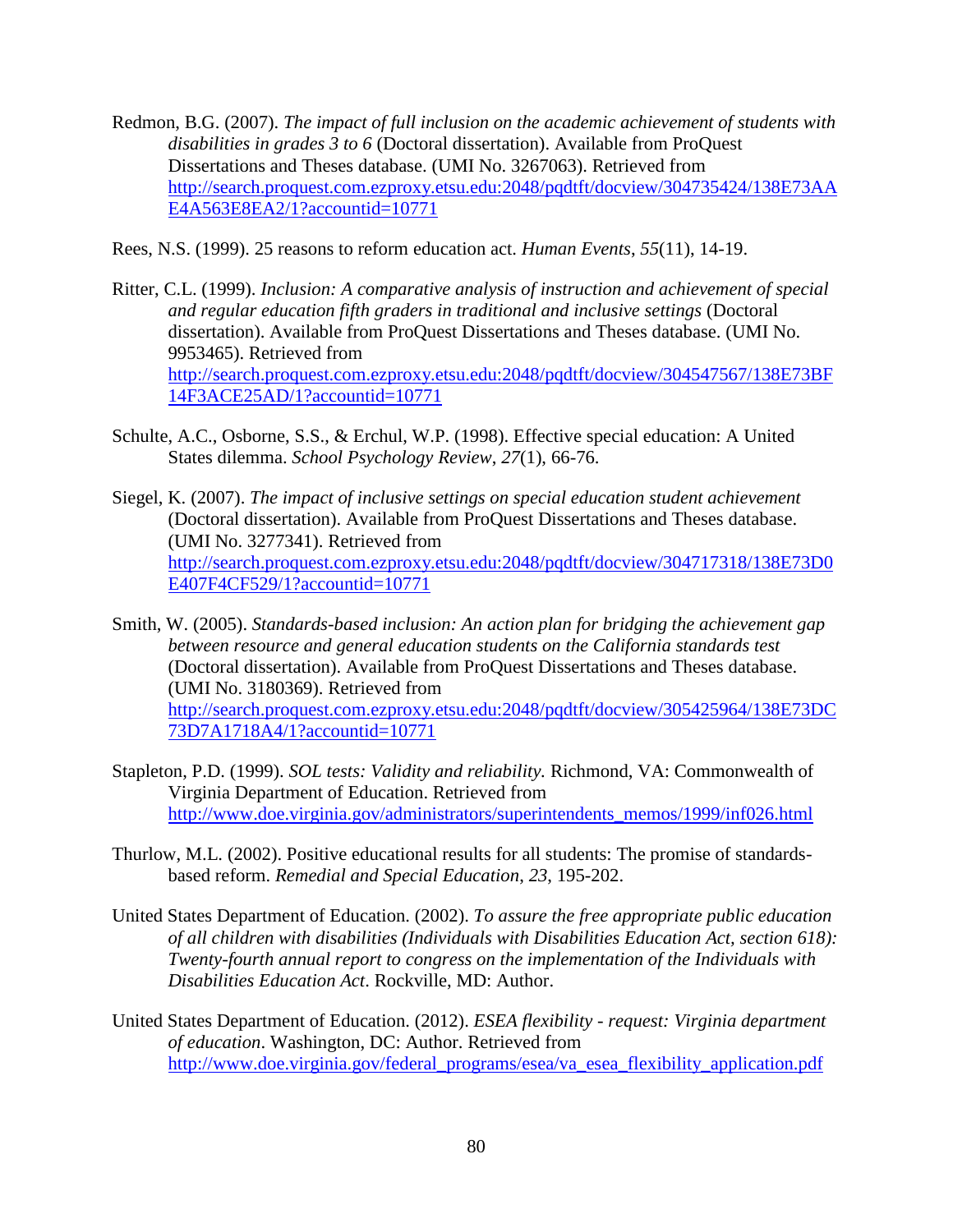- Villa, R.A., & Thousand, J.S. (1995). *Creating an inclusive school.* Alexandria, VA: Association for Supervision and Curriculum Development.
- Virginia Department of Education Superintendent's Memo. (2011). *Memo #106-11. Approval of annual measureable objectives (AMOs) for 2010-2011 through 2013-2014*. Retrieved from [http://www.doe.virginia.gov/administrators/superintendents\\_memos/2011/106-](http://www.doe.virginia.gov/administrators/superintendents_memos/2011/106-11.shtml) [11.shtml](http://www.doe.virginia.gov/administrators/superintendents_memos/2011/106-11.shtml)
- Virginia Department of Education. (2003). *NCLB implications for special education*. Paper presented at the 14<sup>th</sup> Annual Symposium of Professional Collaboration and Inclusive Education, November 3, 2003. Williamsburg, VA: The College of William & Mary.
- Virginia Department of Education. (2005a). *Virginia school report card: School accreditation status for 2005-2006*. Retrieved from [http://www.doe.virginia.gov/statistics\\_reports/index.shtml](http://www.doe.virginia.gov/statistics_reports/index.shtml)
- Virginia Department of Education. (2005b). *Virginia school report card: Statewide achievement results in reading/language arts, mathematics & science*. Retrieved from [http://www.doe.virginia.gov/statistics\\_reports/school\\_report\\_card/](http://www.doe.virginia.gov/statistics_reports/school_report_card/)
- Virginia Department of Education. (2007). *VDOE: Special education performance report to the public*. Retrieved from [http://www.doe.virginia.gov/special\\_ed/reports\\_plans\\_stats/special\\_ed\\_performance/inde](http://www.doe.virginia.gov/special_ed/reports_plans_stats/special_ed_performance/index.shtml) [x.shtml](http://www.doe.virginia.gov/special_ed/reports_plans_stats/special_ed_performance/index.shtml)
- Virginia Department of Education. (2009). *2008-2009 VGLA participation by subject area*. Retrieved from [http://www.doe.virginia.gov/testing/participation/2008\\_09\\_VGLA\\_ParticipationbySubje](http://www.doe.virginia.gov/testing/participation/2008_09_VGLA_ParticipationbySubjectbyDiv.pdf) [ctbyDiv.pdf](http://www.doe.virginia.gov/testing/participation/2008_09_VGLA_ParticipationbySubjectbyDiv.pdf)
- Virginia Department of Education. (2011a). *Regulations governing special education programs for children with disabilities in Virginia*. Richmond, VA: Author. Retrieved from [http://www.doe.virginia.gov/special\\_ed/regulations/state/regs\\_speced\\_disability\\_va.pdf](http://www.doe.virginia.gov/special_ed/regulations/state/regs_speced_disability_va.pdf)
- Virginia Department of Education. (2011b). *VDOE: SOL scoring, student growth percentiles*  Retrieved from [http://www.doe.virginia.gov/testing/scoring/student\\_growth\\_percentiles/index.shtml](http://www.doe.virginia.gov/testing/scoring/student_growth_percentiles/index.shtml)
- Virginia Department of Education. (2011c). *VDOE: Superintendent's memo #219-11. Phase-out of the Virginia grade level alternative (VGLA) for students with disabilities.* Retrieved from [http://www.doe.virginia.gov/administrators/superintendents\\_memos/2011/219-](http://www.doe.virginia.gov/administrators/superintendents_memos/2011/219-11.shtml) [11.shtml](http://www.doe.virginia.gov/administrators/superintendents_memos/2011/219-11.shtml)
- Virginia Department of Education. (2012a). *Commonwealth of Virginia report card for 2011- 2012*. Retrieved from [http://www.doe.virginia.gov/statistics\\_reports/school\\_report\\_card/](http://www.doe.virginia.gov/statistics_reports/school_report_card/)
- Virginia Department of Education. (2012b). *SOL test administration and development.* Retrieved from [http://www.doe.virginia.gov/testing/test\\_administration/index.shtml](http://www.doe.virginia.gov/testing/test_administration/index.shtml)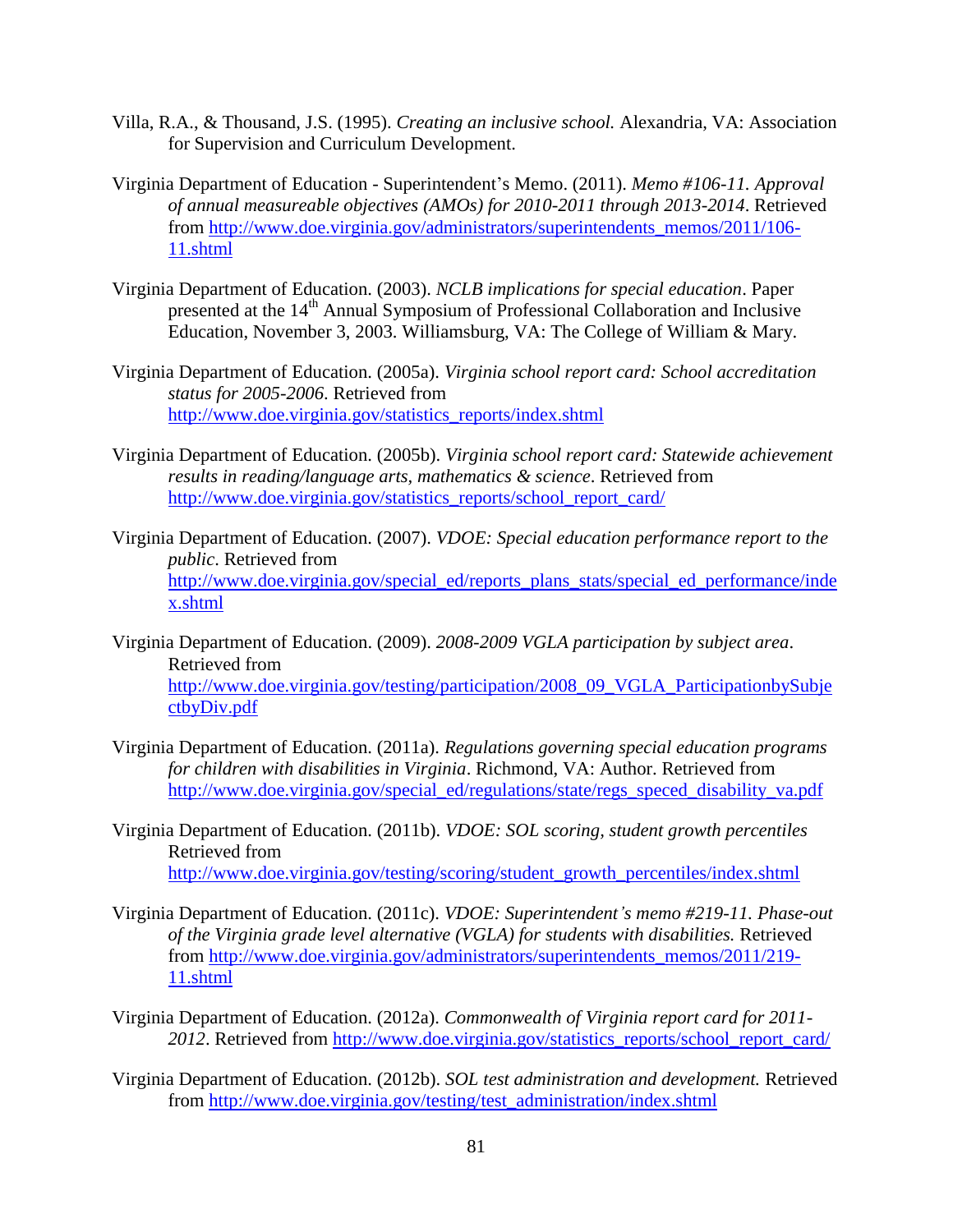- Virginia Department of Education. (2012c). *Statewide spring passing rates nondisabled and disabled 2000-2002 SOL test*. Retrieved from [http://www.doe.virginia.gov/testing/achievement\\_data/archived/2002/statewide\\_disabled.](http://www.doe.virginia.gov/testing/achievement_data/archived/2002/statewide_disabled.pdf) [pdf](http://www.doe.virginia.gov/testing/achievement_data/archived/2002/statewide_disabled.pdf)
- Webb-Kidd, P. (1996). *Effects of teacher retraining in best practices for inclusive programs on the school performance of students with mild to moderate disabilities* (Doctoral dissertation). Available from ProQuest Dissertations and Theses database. (UMI No. 9633430). Retrieved from [http://search.proquest.com.ezproxy.etsu.edu:2048/pqdtft/docview/304300682/138E72D3](http://search.proquest.com.ezproxy.etsu.edu:2048/pqdtft/docview/304300682/138E72D33541E41787D/1?accountid=10771) [3541E41787D/1?accountid=10771](http://search.proquest.com.ezproxy.etsu.edu:2048/pqdtft/docview/304300682/138E72D33541E41787D/1?accountid=10771)
- West, L.M. (1999). *Instructional strategies for school reform and inclusion: Implications for school leaders* (Doctoral dissertation). Available from ProQuest Dissertations and Theses database. (UMI No. 3027016). Retrieved from [http://search.proquest.com.ezproxy.etsu.edu:2048/pqdtft/docview/304572529/13937C3B](http://search.proquest.com.ezproxy.etsu.edu:2048/pqdtft/docview/304572529/13937C3B9C163BD2B76/1?accountid=10771) [9C163BD2B76/1?accountid=10771](http://search.proquest.com.ezproxy.etsu.edu:2048/pqdtft/docview/304572529/13937C3B9C163BD2B76/1?accountid=10771)
- Zigmond, N., Jenkins, J., Fuchs, L.S., Deno, S., Fuchs, D., Baker, J.N., ... Couthino, M. (1995). *Special education in restructured schools: Findings from three multi-year studies*. *Phi Delta Kappan*, *76*, 531-540.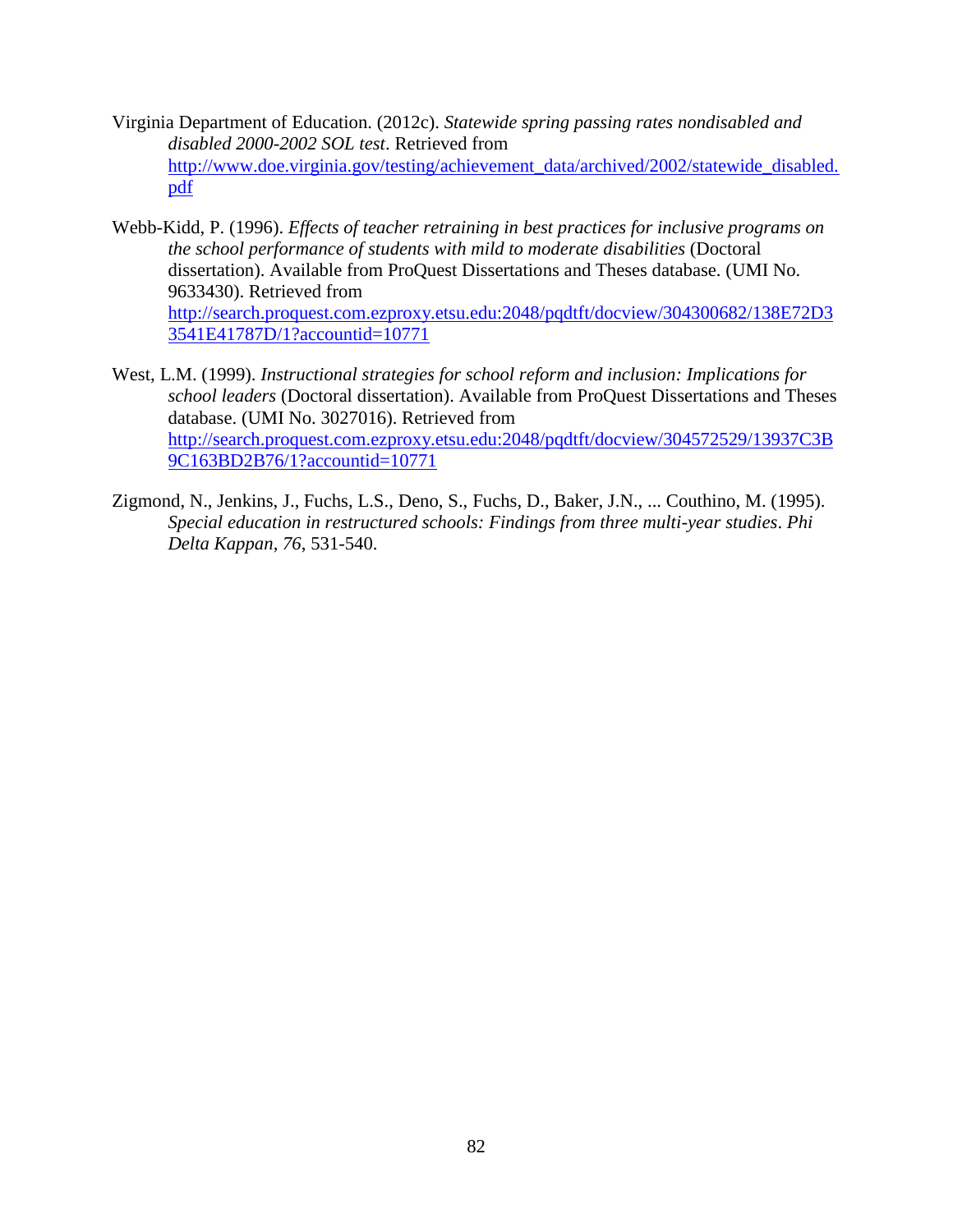### APPENDIX

### Special Education Survey

The purpose of this survey is to determine the educational placement of the students listed below during the 2009-2010 school year. Please check the appropriate setting. For the purpose of this survey, a student will be considered participating in an *Inclusive Setting* if the student receives instruction in the general educational classroom for a minimum of 80% of the class time per day. A student will be considered participating in a pull-out setting if the student receives instruction in the general educational classroom less than 80% of the class time per day.

| Student     | Grade          | <b>Content Area</b> | <b>Pull-Out Setting</b> | <b>Inclusive Setting</b> |
|-------------|----------------|---------------------|-------------------------|--------------------------|
| Student #1  | 3              | Reading             |                         |                          |
| Student #1  | 3              | Math                |                         |                          |
| Student #2  | 3              | Reading             |                         |                          |
| Student #2  | 3              | Math                |                         |                          |
| Student #3  | 4              | Reading             |                         |                          |
| Student #3  | 4              | Math                |                         |                          |
| Student #4  | 4              | Reading             |                         |                          |
| Student #4  | 4              | Math                |                         |                          |
| Student #5  | 5              | Reading             |                         |                          |
| Student #5  | 5              | Math                |                         |                          |
| Student #6  | 5              | Reading             |                         |                          |
| Student #6  | 5              | Math                |                         |                          |
| Student #7  | 6              | Reading             |                         |                          |
| Student #7  | 6              | Math                |                         |                          |
| Student #8  | 6              | Reading             |                         |                          |
| Student #8  | 6              | Math                |                         |                          |
| Student #9  | $\overline{7}$ | Reading             |                         |                          |
| Student #9  | $\overline{7}$ | Math                |                         |                          |
| Student #10 | $\overline{7}$ | Reading             |                         |                          |
| Student #10 | $\overline{7}$ | Math                |                         |                          |
| Student #11 | 8              | Reading             |                         |                          |
| Student #11 | 8              | Math                |                         |                          |
| Student #12 | 8              | Reading             |                         |                          |
| Student #12 | 8              | Math                |                         |                          |